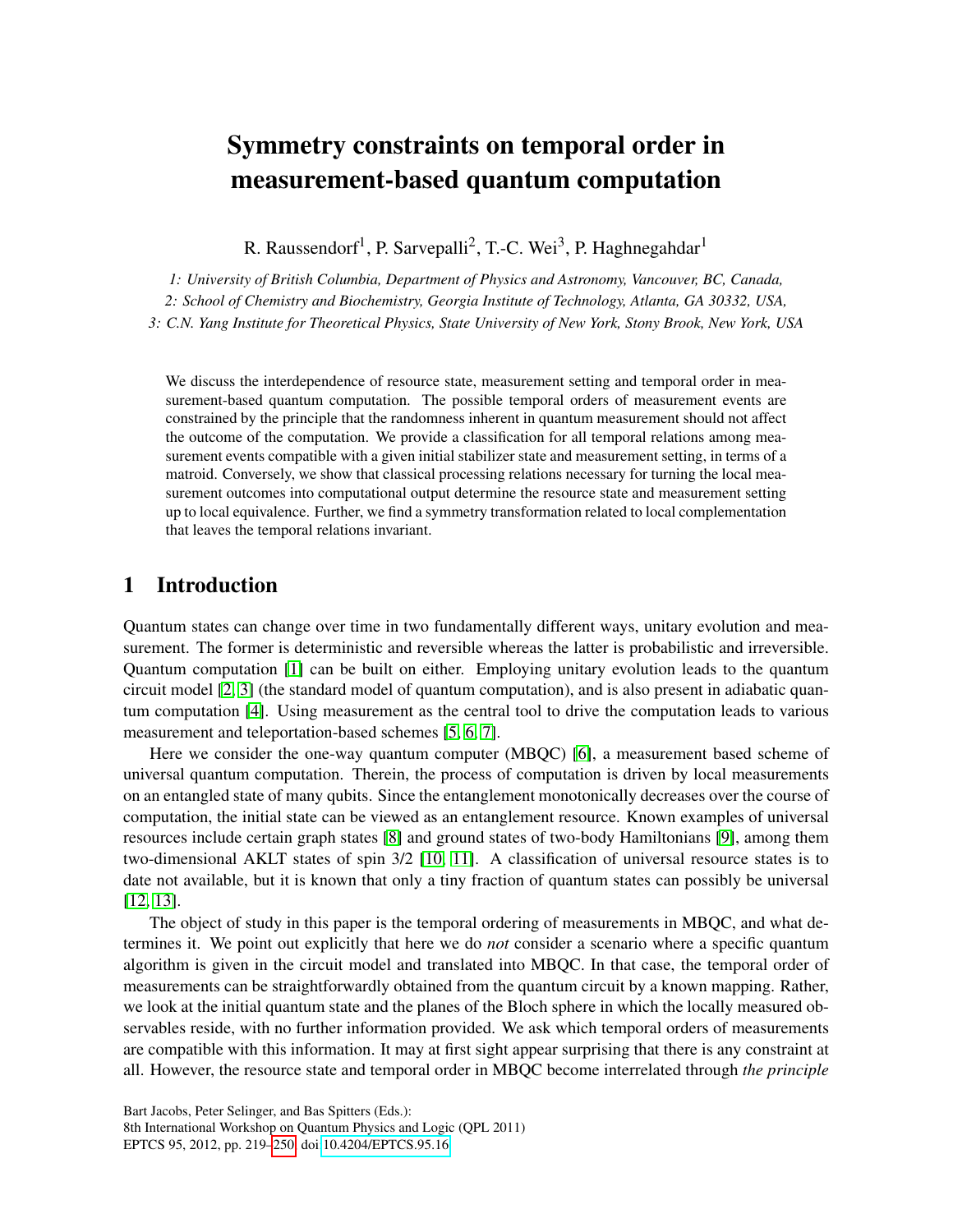*that randomness of measurement outcomes must be prevented from affecting the logical processing*. If the resource is a stabilizer state then all constraints on temporal order follow from the symmetries inferred by its stabilizer group. The purpose of this paper is to work out the consequences of this connection.

In addition to the theory of MBQC itself, we may investigate MBQC temporal order towards a different goal: toy models for generating temporal order from none. Consider the case where the resource is a graph state  $|G\rangle$ . How much of the temporal order follows from the interaction graph  $G$ ? The graph  $G$ is an undirected object whereas the partial order is directed. Thus, if *G* constrained the temporal orders severely, MBQC would provide a mechanism for generating temporal order. A quantum theory of gravity must achieve this in a far more complicated setting.

Previous work on MBQC temporal order has shown that for resource graph states  $|G\rangle$  the temporal order of measurements is fully specified if the sets *I* and *O* of first- and last-measurable qubits are known [\[14\]](#page-27-13), [\[15\]](#page-27-14). But not every pair *I*, *O* leads to a possible temporal order. A condition on admissible pairs *I*, *O* in terms of the adjacency matrix of *G* has been given [\[16\]](#page-27-15).

In this paper, we present the following results. (i) We show that all transitive temporal relations which prevent measurement randomness from affecting the logical processing correspond to bases of a matroid derived from a resource stabilizer state and the local measurement bases. (ii) It is known that the adaption of measurement bases according to previously obtained measurement outcomes and the extraction of the computational result are governed by linear processing relations. Further, in all known schemes, the Bloch vectors specifying the measured local observables lie in the  $(X, Y)$ ,  $(Y, Z)$  or  $(Z, X)$  equators of the Bloch sphere which are called "measurement planes". Here we show that the linear processing relations determine the resource stabilizer state and the measurement planes up to equivalence. For this result to hold we need to slightly extend the previously known processing relations by introducing gauge variable that affect the processing but not the probability distribution of the computational output (See Section [3\)](#page-6-0). (iii) We identify a transformation that leaves the temporal order of an MBQC unchanged and which is a slight generalization of local complementation. Local complementation has previously been found useful for the discussion of local equivalence among graph states [\[17\]](#page-28-0)-[\[19\]](#page-28-1).

The remainder of this paper is organized as follows. In Section [2](#page-1-0) we provide the necessary background and notation, and briefly review prior work on temporal order in MBQC. In Section [3](#page-6-0) we introduce the aforementioned gauge degrees of freedom and a resulting normal form of the resource state stabilizer. Based on this normal form, in Section [4](#page-13-0) we derive our two main results on the interdependence of resource state and temporal order, (i) and (ii). In Section [5](#page-19-0) we introduce a symmetry transformation that leaves the temporal relation in any given MBQC invariant and which is related to local complementation. In Section [6](#page-22-0) we show that MBQC mimics certain aspects of General Relativity [\[20,](#page-28-2) [21\]](#page-28-3). We present an MBQC analogue of Malament's theorem [\[22\]](#page-28-4) and discuss the emergence of an event horizon. In Section [7](#page-26-0) we conclude and point out open questions.

# <span id="page-1-0"></span>2 Background

In this section we review some basic facts about measurement-based quantum computation, essential definitions for the discussion of MBQC temporal order, as well as previous work in this area. The scheme of MBQC itself, with a proof of its computational universality, is not reviewed here since various articles on this subject exist in the literature [\[6\]](#page-27-5), [\[23\]](#page-28-5) - [\[27\]](#page-28-6) Also, we require familiarity with the stabilizer formalism [\[28\]](#page-28-7).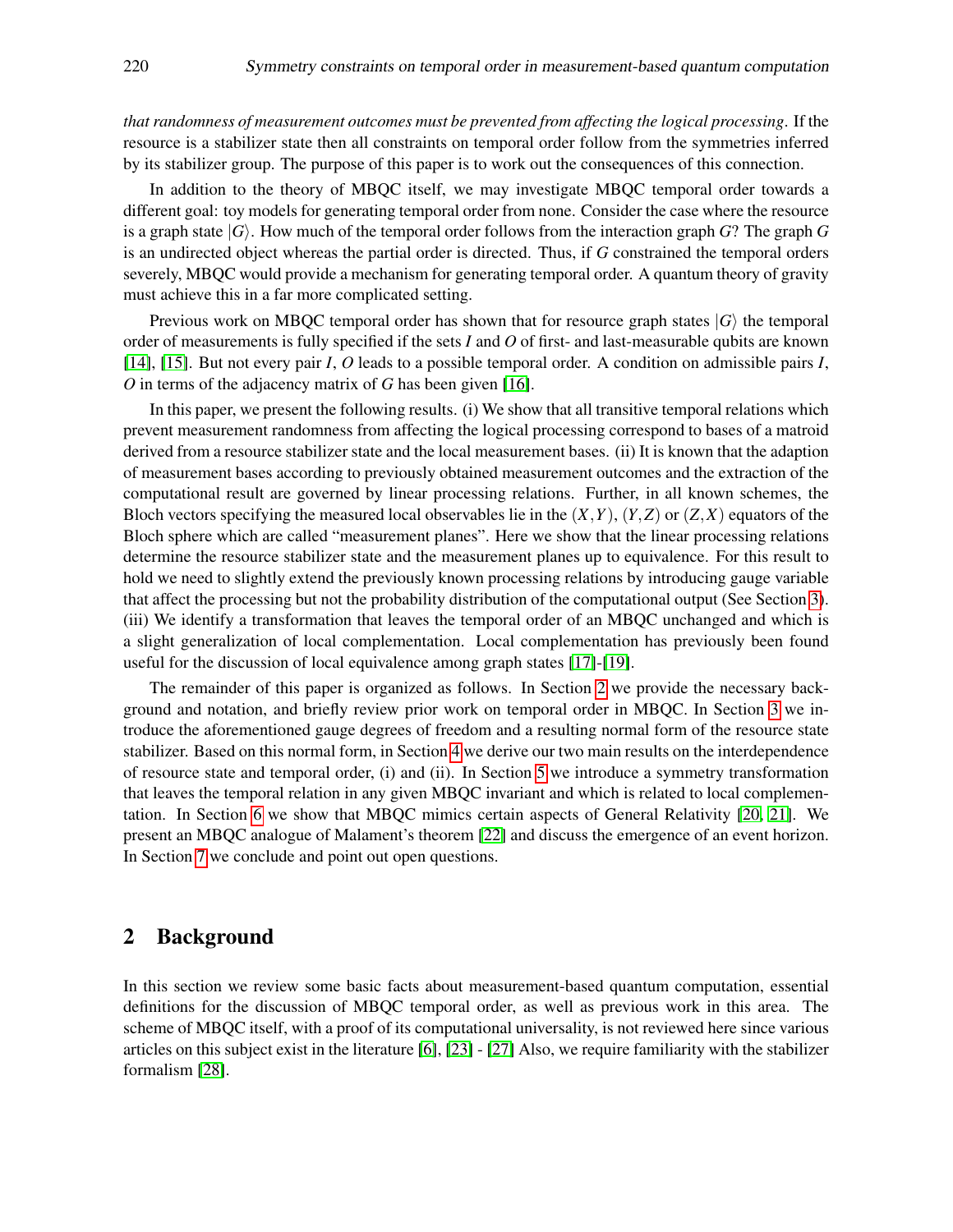# 2.1 MBQC and cluster states

In MBQC, the process of computation is driven by local (=1-qubit) measurements on an initial highly entangled state, generally taken to be a so-called cluster state. The local measurements can only reduce entanglement, and therefore all entanglement needed for the computation must come from the initial state. For this reason, the initial state is often called the 'resource state'<sup>[1](#page-2-0)</sup>.

The computational power of a given MBQC strongly depends on the choice of the initial resource state. For example, a local resource state has obviously no computational power. Other states may be used for a restricted class of computations. Two-or-higher dimensional cluster states of unbounded size have the property that they enable universal quantum computation. That is, *any* quantum computation can be realized on such a state, by suitable choice of the local measurement bases.

We now define graph states, to be used later on, and cluster states as a subclass thereof.

<span id="page-2-4"></span>**Definition 1** (Graph states and cluster states.). *Be G a graph with vertex set*  $V(G)$  *and edge set*  $E(G)$ *, such that there is one qubit for each vertex*  $a \in V(G)$ *. Then, the graph state*  $|G\rangle$  *is the unique (up to global phase) joint eigenstate,*  $|G\rangle = K_a |G\rangle$ *, for all a*  $\in V(G)$ *, of the operators* 

<span id="page-2-1"></span>
$$
K_a = \sigma_x^{(a)} \bigotimes_{b|(a,b)\in E(G)} \sigma_z^{(b)}.
$$
 (1)

*The cluster state*  $|\Phi_{\mathscr{L}}\rangle$  *is a graph state where the corresponding graph is a d-dimensional lattice*  $\mathscr{L}$ *.* 

In the standard scheme [\[6\]](#page-27-5), the measured observables are of the form

$$
O_a[q_a] = \cos \varphi_a \sigma_x^{(a)} + (-1)^{q_a} \sin \varphi_a \sigma_y^{(a)}, \qquad (2)
$$

with *a* the qubit to which the measurement is applied, and  $q_a \in \mathbb{Z}_2$  depending on outcomes of (earlier) measurements on other qubit locations.

#### <span id="page-2-2"></span>2.2 Temporal order in MBQC

As noted above, the temporal order of measurement in MBQC is a consequence of the randomness of measurement outcomes. By adjusting measurement bases according to measurement outcomes obtained on other qubits, this randomness inherent in quantum mechanical measurement can be kept from creeping into the logical processing [\[6\]](#page-27-5). If the measurement outcome of qubit *a* influences the choice of measurement basis for qubit *b*, clearly, qubit *a* must be measured before qubit *b* can. This is how a temporal order among the measurement events arises.

We now generalize the above scenario of measuring observables of form Eq. [\(2\)](#page-2-1) on cluster states. Namely, we now consider general stabilizer states  $|\Psi\rangle$  as resources, with supp( $|\Psi\rangle$ ) =  $\Omega$  and stabilizer group  $\mathscr{S}(|\Psi\rangle)$ . Furthermore, we generalize the local observables whose measurement drives the computation from Eq. [\(2\)](#page-2-1) to

<span id="page-2-3"></span>
$$
O_a[q_a] = \cos \varphi_a \sigma_{\phi}^{(a)} + (-1)^{q_a} \sin \varphi_a \sigma_{s\phi}^{(a)}, \ \forall a \in \Omega,
$$
\n(3)

with  $\sigma_{\phi}$ ,  $\sigma_{s\phi} \neq \sigma_{\phi} \in \{X, Y, Z\}$ . Therein, the measurement angles  $\varphi_a$  are in the range  $-\pi/2 \leq \varphi_a < \pi/2$ , and  $q_a \in \mathbb{Z}_2$  may depend on measurement outcomes from several (other) qubits in  $\Omega$ .

<span id="page-2-0"></span> $<sup>1</sup>$ Large entanglement is a necessary [\[29,](#page-28-8) [30\]](#page-28-9) but not sufficient condition for the usefulness of a quantum state as resource in</sup> MBQC. Somewhat paradoxically, quantum states exist that are too entangled to be useful [\[12\]](#page-27-11).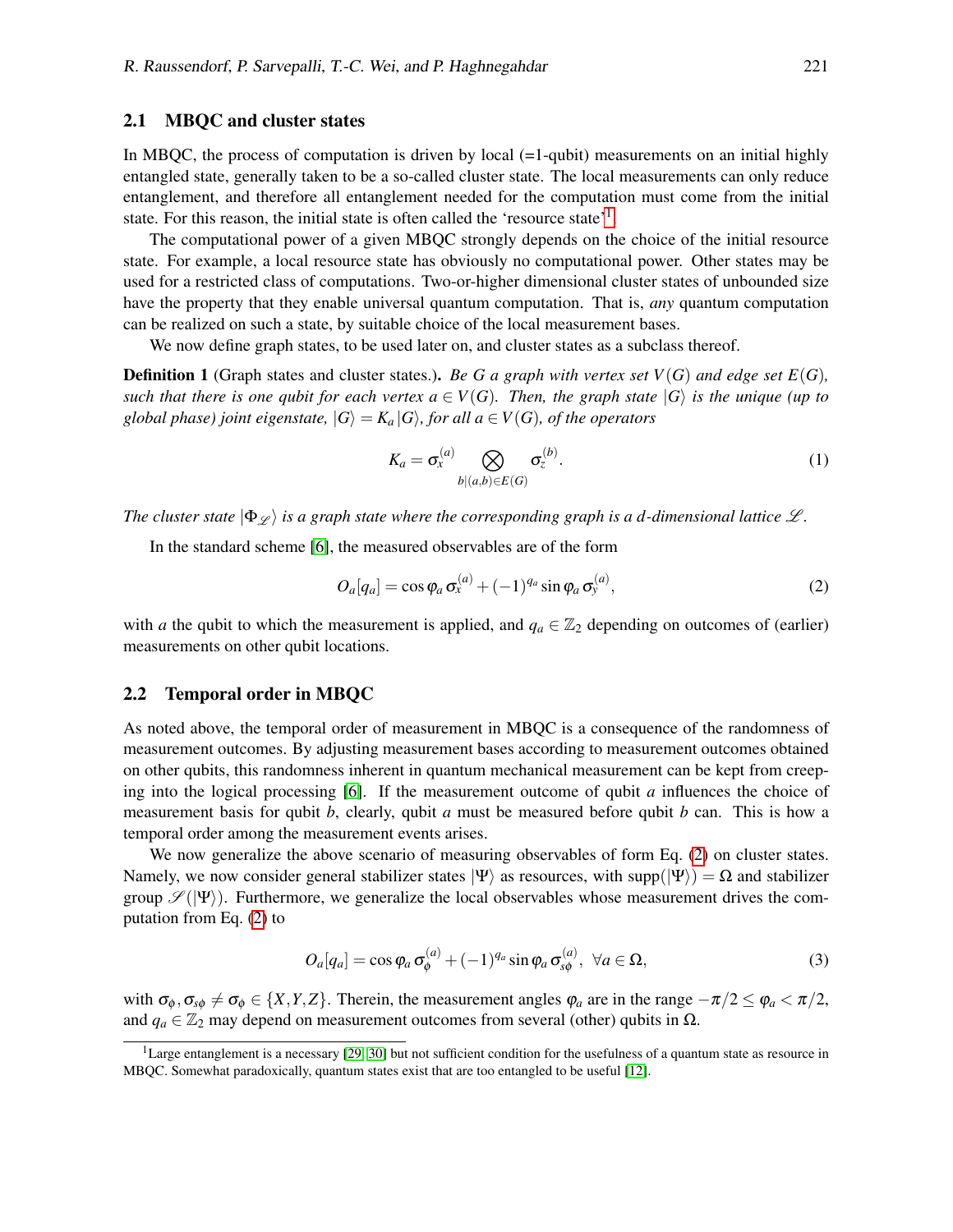**Definition 2** (Measurement plane). *For every qubit a*  $\in$  *supp*( $|\Psi\rangle$ ), the measurement plane at a is the *ordered pair* [σ (*a*)  $\sigma_{\phi}^{(a)},\sigma_{s\phi}^{(a)}$ *s*φ ]*.*

We define a third Pauli operator,  $\sigma_s = i\sigma_{s\phi}\sigma_{\phi}$ . As we will see shortly, the Pauli operators  $\sigma_{\phi}$  and  $\sigma_s$ are useful because of the relations

<span id="page-3-0"></span>
$$
\sigma_{\phi}O[q]\sigma_{\phi}^{\dagger}=O[q\oplus 1], \ \sigma_{s}O[q]\sigma_{s}^{\dagger}=-O[q]. \qquad (4)
$$

The basic mechanism of accounting for an "undesired" measurement outcome is the following. Suppose on some qubit *a*  $\in$  Ω, instead of the "desired" post-measurement state  $|\varphi_a\rangle_a$  the "undesired" postmeasurement state  $|\varphi_a^{\perp}\rangle_a$  has been obtained. The goal is to get the computation back on track by only adjusting the subsequent measurements. To do that, we require a stabilizer operator  $\tilde{K}(a) \in \mathscr{S}(|\Psi\rangle)$ with the following properties [\[14\]](#page-27-13): (1)  $\tilde{K}(a)$  has support only on *a* and the yet unmeasured qubits, and (2)  $\tilde{K}(a)|_a = \sigma_s^{(a)}$ . Recall that  $\sigma_s |\varphi_a\rangle = |\varphi_a^{\perp}\rangle$  for the eigenstates  $|\varphi_a(q_a, s_a)\rangle$  of the local measured observable  $O[q_a]$ , c.f. Eq. [\(4\)](#page-3-0). Denote by  $\mathcal{P}(a)$  and  $\mathcal{F}(a)$  the past and future of *a*, respectively. Then,

$$
\begin{array}{rcl}\n\left(\mathscr{P}(a)\langle \varphi_{\text{loc}}|\otimes a\langle \varphi_{a}^{\perp}| \right) |\Psi\rangle & = & \left(\mathscr{P}(a)\langle \varphi_{\text{loc}}|\otimes a\langle \varphi_{a}^{\perp}| \right) \tilde{K}(a) |\Psi\rangle \\
& = & \left(\mathscr{P}(a)\langle \varphi_{\text{loc}}|\otimes a\langle \varphi_{a}| \right) \tilde{K}(a) |_{\mathscr{F}(a)} |\Psi\rangle\n\end{array}\n\tag{5}
$$

<span id="page-3-1"></span>Therein, the first equality follows from  $\tilde{K}(a) \in \mathscr{S}(|\Psi\rangle)$ , and the second from the above properties (1) and (2).

Since the overlaps between local states (representing the local measurements) with the resource state  $|\Psi\rangle$  contain all information about the computation, we thus find that we can correct for "undesired" outcomes by (a) adjusting measurement bases of future measurements (caused by tensor factors  $\sigma_{\phi}$  in  $\tilde{K}(a)|_{\mathscr{F}(a)}$ ) and (b) re-interpretation of measurement outcomes (caused by tensor factors  $\sigma_{s}$  in  $\tilde{K}(a) |_{\mathscr{F}(a)}$ ).

*Example:* Consider MBQC on a cluster state  $|\Phi_3\rangle$  of three qubits on a line, each measured in the  $[\sigma_x, \sigma_y]$ -plane. That is, for all three qubits  $\sigma_s = Z$  and  $\sigma_\phi = X$ . (Here and from now on, we use the shorthand  $X \equiv \sigma_x$ ,  $Y \equiv \sigma_y$  and  $Z \equiv \sigma_z$ .) The stabilizer generators of  $|\Phi_3\rangle$  are

<span id="page-3-3"></span>
$$
K_1 = X_1 \otimes Z_2 \otimes I_3 = \sigma_{\phi}^{(1)} \otimes \sigma_s^{(2)} \otimes I^{(3)},
$$
  
\n
$$
K_2 = Z_1 \otimes X_2 \otimes Z_3 = \sigma_s^{(1)} \otimes \sigma_{\phi}^{(2)} \otimes \sigma_s^{(3)},
$$
  
\n
$$
K_3 = I_1 \otimes Z_2 \otimes X_3 = I^{(1)} \otimes \sigma_s^{(2)} \otimes \sigma_{\phi}^{(3)}.
$$
  
\n(6)

<span id="page-3-2"></span>When the three cluster qubits are measured in the order  $1 \prec 2 \prec 3$ , the corresponding quantum circuit is [\[24\]](#page-28-10)

$$
|\!+\rangle \!-\!\!\overline{U_z}\!-\!\overline{U_x}\!-\!\overline{U_z}\!-\!|\!| \,X\tag{7}
$$

Using Eq. [\(5\)](#page-3-1), here we show that if qubits 1, 2, 3 are measured in the order  $1 \prec 2 \prec 3$ , then the randomness of the measurement outcomes on qubits 1 and 2 can be corrected for. First we consider the stabilizer operator  $K_2 = \sigma_s^{(1)} \otimes \sigma_\phi^{(2)} \otimes \sigma_s^{(3)} =: K(1)$ . If inserted in the state overlap of Eq. [\(5\)](#page-3-1), the measurement outcome of qubits 1 and 3 is flipped, as well as the measurement basis at qubit 2. Since qubits 2 and 3 are yet unmeasured when qubit 1 is measured, this is a valid correction operation for qubit 1; hence the notation  $K(1)$ . Similarly,  $K_3 = I^{(1)} \otimes \sigma_s^{(2)} \otimes \sigma_\phi^{(3)} =: K(2)$  can be used as correction operation for qubit 2.  $K(2)$  flips the measurement outcome of qubit 2 and the measurement basis of qubit 3. Since qubit 3 is yet unmeasured when qubit 2 is measured, this corresponds to a valid correction operation.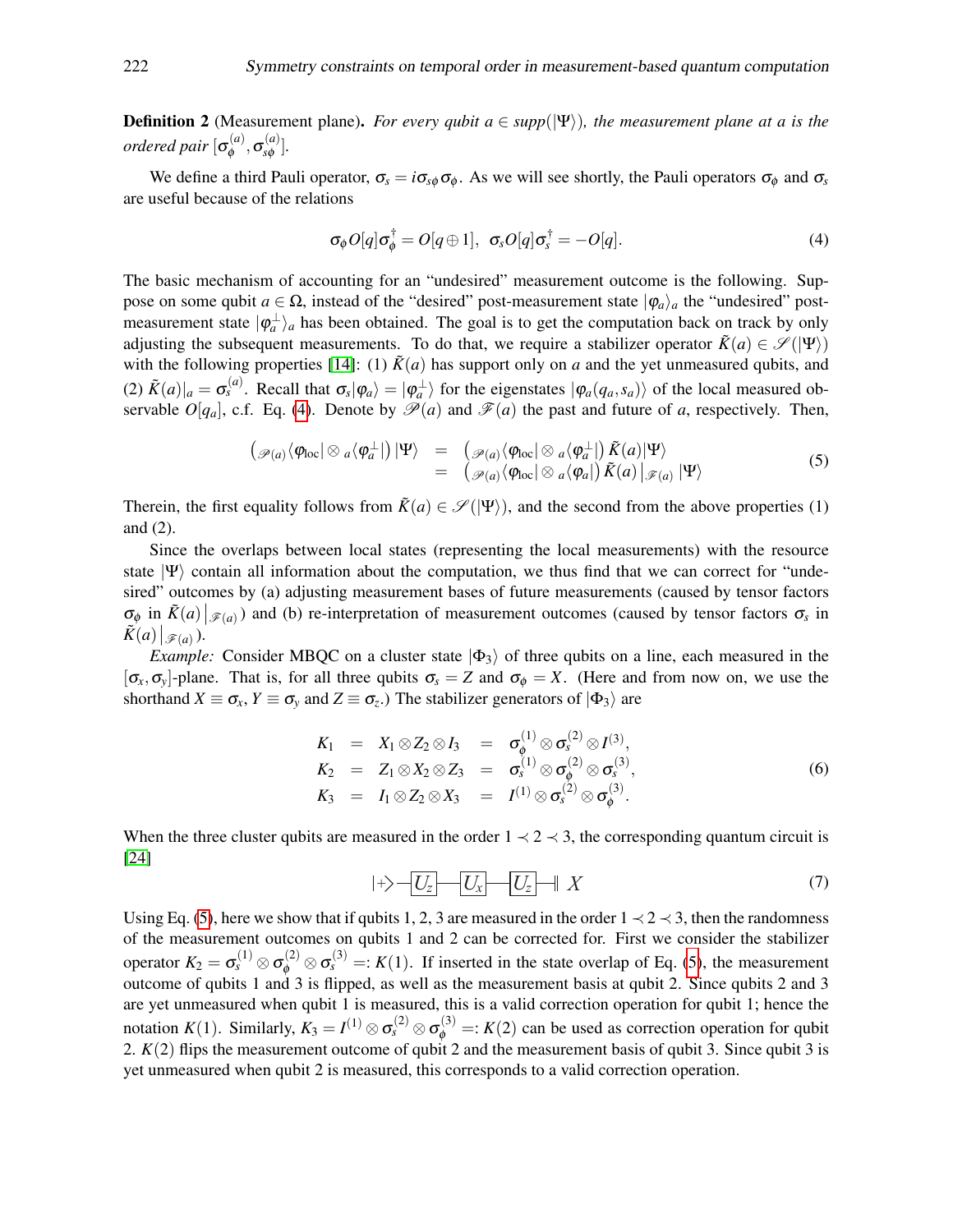The above argument also works in reverse. If the correction operations  $K(1)$  and  $K(2)$  are used, then 1 ≺ 2 ≺ 3 follows. *K*(1) implies that the measurement basis of qubit 2 depends on the measurement outcome at qubit 1, hence  $1 \prec 2$ . Note that  $1 \prec 3$  does not yet follow!  $K(1)$  does *not* affect the measurement basis at qubit 3. Only the meaning of the eigenstates is interchanged, which by itself does not require qubit 3 to be measured after qubit 1. The interpretation of the measurement outcome may take place long after the measurement itself has taken place.

 $K_3 = K(2)$  implies that the measurement basis of qubit 3 depends on the measurement outcome of qubit 2, and hence  $2 \prec 3$ . Both relations taken together yield  $1 \prec 2 \prec 3$ .

From the equivalence with the circuit of Eq. [\(7\)](#page-3-2) one would expect one bit of classical output. Indeed, if no correction operations need to be used, the eigenvalue measured at the output of the circuit corresponds to the eigenvalue  $\lambda_3$  measured on qubit 3 of the cluster. Now recall that  $K(1)$ , applied conditioned upon  $\lambda_1 = -1$ , flips  $\lambda_3$ . Therefore, with or without corrections, the eigenvalue measured in the circuit Eq. [\(7\)](#page-3-2) equals  $\lambda_1 \lambda_3$ . Or, in binary notation  $\lambda_1 \equiv (-1)^{s_1}$ ,  $\lambda_3 \equiv (-1)^{s_3}$ , the single bit of classical output takes the value  $s_1 + s_3 \mod 2$ .

Note that we have not made any use of  $K_1 = \sigma_{\phi}^{(1)} \otimes \sigma_s^{(2)}$  in the above argument. Still,  $K_1$  has a role to play, as we discuss in Section [3.](#page-6-0)

### 2.3 Influence matrix, forward and backward cones

To counteract the randomness of measurement outcomes, two measurement settings (i.e., bases) per qubit suffice, which may be labeled by  $q_a = 0$  and  $q_a = 1$ , respectively, for each qubit *a*. The measurement settings may collectively be described by a binary vector q,  $[q]_a = q_a$  for all  $a \in \Omega$ , and the measurement outcomes by a binary vector s, [s]*<sup>a</sup>* = *sa*, forall *a* ∈ Ω. It turns out that the relation between measurement bases q and measurement outcomes s is *linear* [\[31\]](#page-28-11),

<span id="page-4-0"></span>
$$
\mathbf{q} = T\mathbf{s} \mod 2,\tag{8}
$$

with *T* a binary matrix. We call *T* the influence matrix.

The set of all qubits *b* whose measurement basis must be adjusted according to the measurement outcome on *a* is denoted as the *forward cone* of a qubit *a*. Similarly, the backward cone of a qubit *b* is the set of all those qubits *a* whose measurement outcome influence the measurement basis at *b*. More formally, with Eq. [\(8\)](#page-4-0),

**Definition 3** (Forward and backward cones). *For any a*  $\in \Omega$  *the forward cone fc*(*a*) *is given by* 

$$
fc(a) := \{ b \in \Omega \mid \partial q_b / \partial s_a = 1 \}.
$$
\n<sup>(9)</sup>

*For any*  $b \in \Omega$  *the backward cone bc(b) is given by* 

$$
bc(b) := \{a \in \Omega \mid \partial q_b / \partial s_a = 1\}.
$$
\n<sup>(10)</sup>

We denote the characteristic vectors of  $f c(a)$  and  $b c(b)$  by  $f c(a)$  and  $b c(b)$ , respectively. Then, the influence matrix *T* takes the form

$$
T = \left(\begin{array}{c} \left(\begin{array}{c} \mathbf{bc}(1) \\ \mathbf{bc}(2) \end{array}\right) \\ \vdots \\ \left(\begin{array}{c} \mathbf{bc}(n) \end{array}\right) \end{array}\right) = \left(\left(\begin{array}{c} \mathbf{fc}(1) \\ \mathbf{fc}(1) \end{array}\right) \left(\begin{array}{c} \mathbf{fc}(2) \\ \vdots \\ \left(\begin{array}{c} \mathbf{fc}(n) \end{array}\right) \end{array}\right)\right).
$$
(11)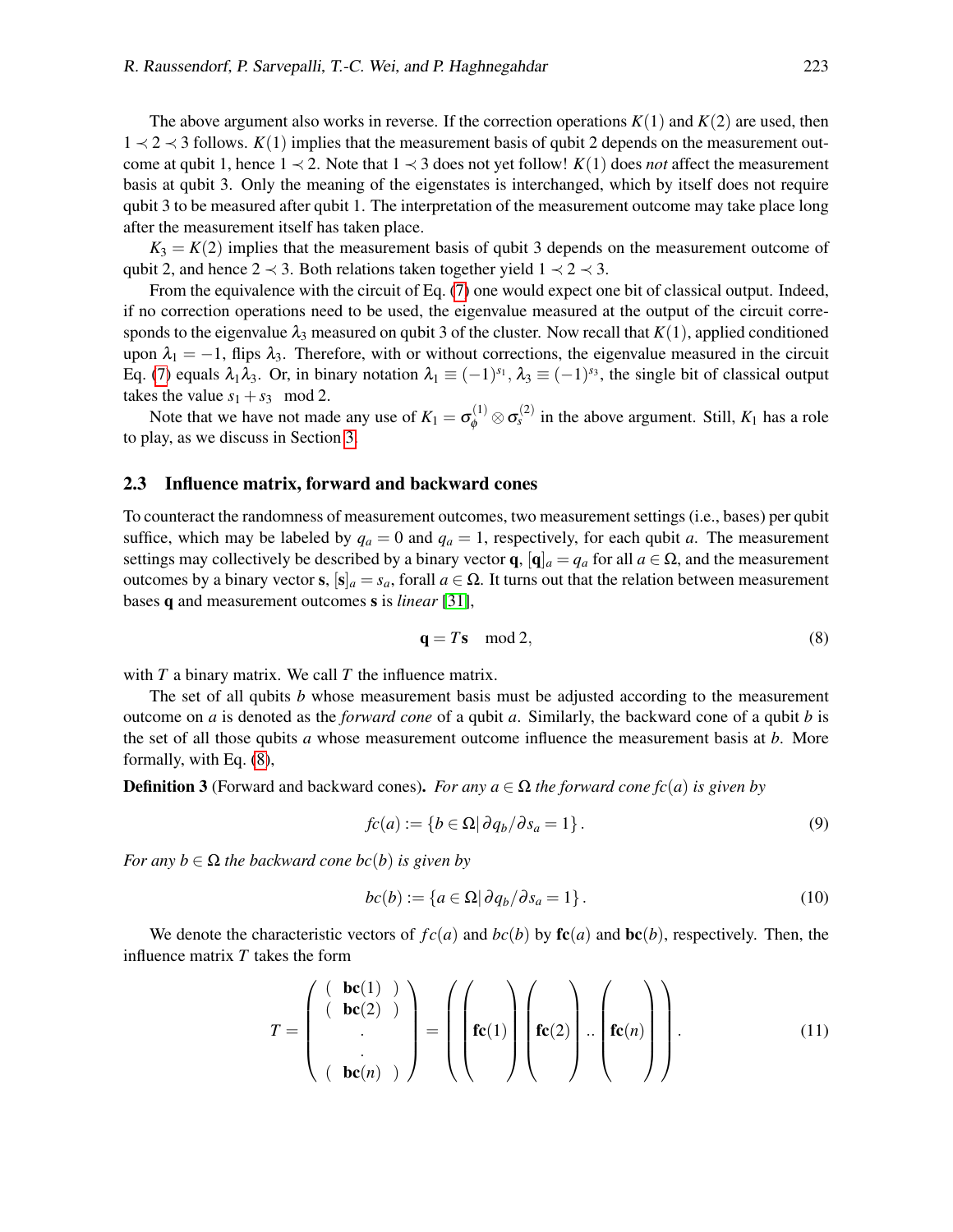The influence matrix *T* generates a temporal relation among the measurement events under transitivity. We say  $a \prec b$  (*a* precedes *b*) if  $b \in fc(a)$ . A priori, it is not forbidden that for two qubits  $a, b \in \Omega$ ,  $a \prec b$ and  $b \prec a$ . However, such a computation could not be run deterministically in a world like ours where time progresses linearly. An MBQC is *deterministically runnable* if the temporal relation "≺" between the measurement events is a strict partial order.

**Definition 4** (Strict partial order). A strict partial order is a relation among the elements  $a \in \Omega$  with the *following properties*

$$
a \nless a, \qquad \forall a \in \Omega, \qquad \text{(irreflexivity)}
$$
\n
$$
a \prec b \Longrightarrow b \nless a, \qquad \forall a, b \in \Omega \qquad \text{(antisymmetry)}
$$
\n
$$
a \prec b, b \prec c \Longrightarrow a \prec c, \qquad \forall a, b, c \in \Omega. \qquad \text{(transitivity)}
$$
\n
$$
(12)
$$

<span id="page-5-2"></span>**Definition 5** (Input and output sets.). *For a given MBQC, the input set I*  $\subseteq \Omega$  *is the set of qubits whose backward cones are empty,*  $I = \{a \in \Omega | bc(a) = \emptyset\}$ . The output set  $O \subseteq \Omega$  is the set of qubits whose *forward cones are empty,*  $O = \{b \in \Omega, fc(b) = \emptyset\}.$ 

That is, with respect to a given temporal relation among the measurement events,  $I$  is the maximal set of qubits which can be measured first, and *O* is the maximal set of qubits which can be measured last.

Regarding the computational output, for the purpose of this paper we are exclusively interested in MBQCs for which the computational result is a classical bit string. That is, every qubit in  $\Omega$  is measured. Then, as a consequence of the randomness of individual measurement outcomes, the classical output o of an MBQC is given by *correlations* among measurement outcomes. Again, the relation between classical output and measurement outcomes is linear,

<span id="page-5-1"></span><span id="page-5-0"></span>
$$
\mathbf{o} = Z\mathbf{s} \mod 2,\tag{13}
$$

for a suitable binary matrix *Z*.

*Example:* To illustrate the above notions, we briefly return to the three-qubit cluster state example of Section [2.2.](#page-2-2) From the previous discussion we find that

$$
\left(\begin{array}{c} q_1 \\ q_2 \\ q_3 \end{array}\right) = \left(\begin{array}{ccc} 0 & 0 & 0 \\ 1 & 0 & 0 \\ 0 & 1 & 0 \end{array}\right) \left(\begin{array}{c} s_1 \\ s_2 \\ s_3 \end{array}\right) \mod 2. \tag{14}
$$

Therefore,  $fc(1) = \{2\}$ ,  $fc(2) = \{3\}$ ,  $fc(3) = \emptyset$  and  $bc(1) = \emptyset$ ,  $bc(2) = \{1\}$ ,  $bc(3) = \{2\}$ . Hence,  $I = \{1\}$  and  $O = \{3\}$ . Also,  $1 \prec 2$  and  $2 \prec 3$ . The latter two relations generate a third under transitivity, namely  $1 \prec 3$ . Asymmetry and irreflexivity are obeyed in this example. Regarding the single bit of output in this computation, the matrix *Z* of Eq. [\(13\)](#page-5-0) is  $Z = (101)$ .

### 2.4 Brief review of prior work on MBQC temporal order

*MBQC temporal order as an (almost) emergent phenomenon.* In [\[14\]](#page-27-13) the following question is asked: "Given graph *G* and the set  $\Sigma$  of measurement planes for all vertices, can the temporal order of measurements in MBQC with a graph state  $|G\rangle$  be uniquely reconstructed from this information?" The graph G and the measurement planes  $\Sigma$  are undirected objects. Thus, if the answer to this question was yes, then temporal order in MBQC were truly emergent.

However, it turns out that the pair *G*,Σ does not specify the temporal order of measurements in MBQC uniquely; there are in general a number of consistent temporal orders respecting the requirement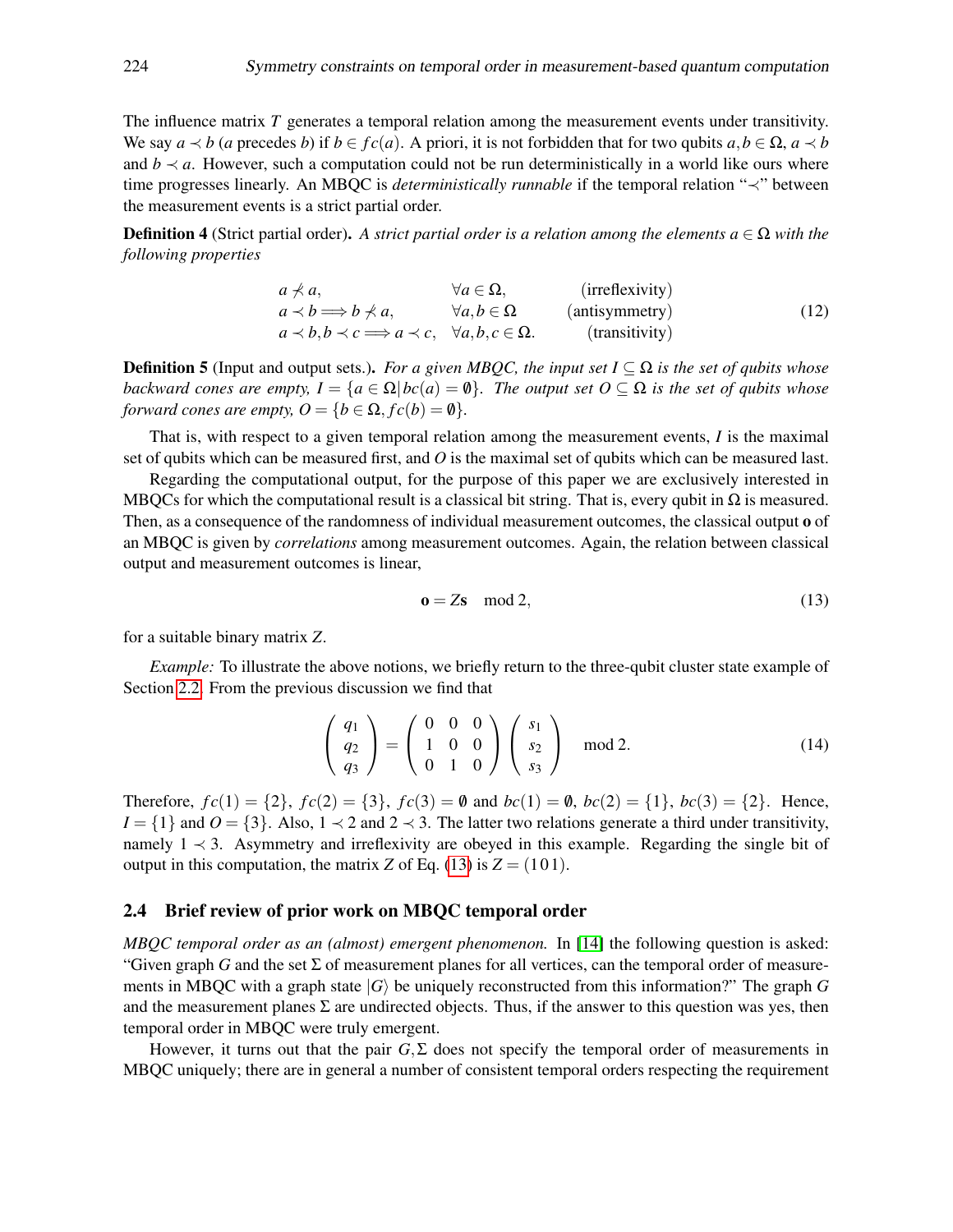that the randomness of measurement outcomes should not affect the logical processing. One may then ask how constraining on temporal order this requirement actually is. To this question, the following answer is provided by [\[14\]](#page-27-13): If in addition to *G* and  $\Sigma$  the set *I* of first-measurable and the set *O* of lastmeasurable qubits is known, then the complete temporal order (if existing) can be uniquely reconstructed from this information. Thus, MBQC temporal order is not emergent in the strict sense; a seed *I*,*O* must be provided in addition to G and  $\Sigma$ , and the complete temporal order then follows.

But not every pair *I*, *O* will lead to a consistent temporal order. The question that now arises is which pairs *I*,*O* do. For the case where the stabilizer resource state is a graph state and all qubits are measured in the  $[X, Y]$ -plane<sup>[2](#page-6-1)</sup> then the answer to this question is given in [\[16\]](#page-27-15). Denote by  $A_G$  the adjacency matrix of the graph *G* describing the resource state  $|G\rangle$ , and by  $A_G|_{O^c \times I^c}$  the submatrix of  $A_G$  where the rows are restricted to  $O^c := \Omega \backslash O$  and the columns are restricted to  $I^c$ . Then, the pair *I*, *O* leads to a partial order of measurement events in MBQC iff there exists a matrix *T* such that  $A_G|_{O^c \times I^c} T = I$ , and *T* is free of cycles (that is  $T_{aa} = 0$ ,  $\forall a$ ,  $T_{ab}T_{ba} = 0$ ,  $\forall a, b$ ,  $T_{ab}T_{bc}T_{ca} = 0$ ,  $\forall a, b, c$ , etc). The resulting temporal order is generated by *T* under transitivity.



<span id="page-6-2"></span>Figure 1: Closed time-like curves in MBQC. a) Bennett, Schumacher and Svetlichny's post-selection model [\[33,](#page-28-12) [34\]](#page-28-13) of CTCs (left: circuit with wires 'going backwards in time', right: implementation thereof using teleportation and post-selection). b) Nested forward cones in the MBQC equivalent of the teleportation circuit in (a).

*MBQC and closed time-like curves.* In [\[32\]](#page-28-14) it is shown that MBQC encompasses the post-selection model of closed time-like curves (CTC's) proposed by Bennett, Schumacher [\[33\]](#page-28-12) and Svetlichny [\[34\]](#page-28-13). The CTCs arise from circuits such as the one displayed in Fig. [1a](#page-6-2), translated into MBQC. The result are forward cones with the property  $b \in fc(a) \land a \in fc(b)$ , for two suitably chosen qubits  $a, b \in \Omega$ ; see Fig. [1b](#page-6-2). Such nested forward cones are an obstruction to deterministic runnability of MBQC, but mimic closed time-like curves of General Relativity in the MBQC setting.

# <span id="page-6-0"></span>3 Gauge degrees of freedom

Here we introduce the notion of "gauge transformations" acting on a given quantum computation. These transformations exist for both the circuit model and MBQC.

### 3.1 Gauge transformations in the circuit model

To obtain an intuition for the gauge transformations introduced here, it is instructive to first inspect them in the circuit model. Specifically, we consider a quantum circuit which consists of (1) the preparation of

<span id="page-6-1"></span> $2$ The former condition alone is not a restriction, since all stabilizer states are local Clifford equivalent to graph states [\[35\]](#page-28-15), but both conditions jointly are.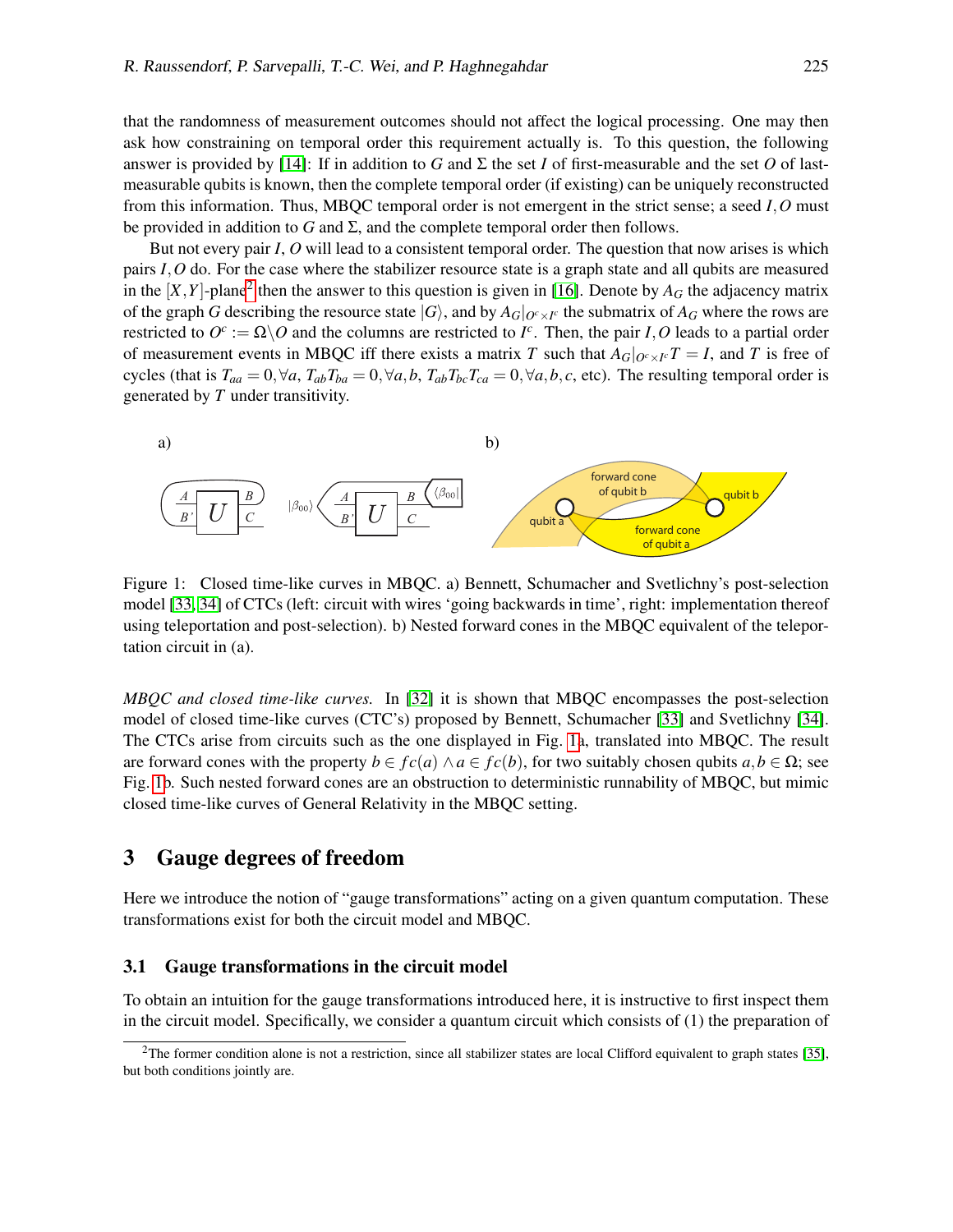

<span id="page-7-0"></span>Figure 2: Two symmetry transformations. a) Gauge transformation in the circuit model. For any logical qubit *l*, an identity  $I = \sigma_x^{(l)} \sigma_x^{(l)}$  is inserted into the circuit next to the input. The left  $\sigma_x$  is propagated backwards in time, and absorbed by the input state  $|+\rangle$ . The right  $\sigma_x$  is propagated forward in time, flipping rotation angles and, potentially, measurement outcomes in the passing. b) Flipping a measurement plane in MBQC. In the measurement plane  $[\sigma_{\phi}, \sigma_{s\phi}]$ , the Pauli operator  $\sigma_{\phi}$  is distinguished over  $\sigma_{s\phi}$  because the rule for adjusting a local observable *O* for measurement is  $O[q-1] = \sigma_{\phi}O[q-0]\sigma_{\phi}^{\dagger}$ φ . If, for a qubit *a*,  $T_{aa} = 0$  (with *T* the influence matrix) then the exchange  $\sigma_{\phi}^{(a)} \leftrightarrow \sigma_{s\phi}^{(a)}$  $\int_{s\phi}^{(a)}$  is a symmetry transformation for the given MBQC.

the quantum register in the initial state  $\bigotimes_{i=1}^{n} |+ \rangle_i$ , (2) unitary evolution composed of, say, CNOT gates and one-qubit rotations about the *X*- and *Z*-axes, and (3) local measurements for readout. Such a circuit is displayed in Fig. [2](#page-7-0) above. Then, into every qubit line individually, we may insert an identity  $I = \sigma_x \sigma_x$ next to the input; See Fig. [2.](#page-7-0) The left  $\sigma_x$  is propagated backwards in time until absorbed by the input state  $|+\rangle$ . The right  $\sigma_r$  is propagated forward in time, flipping rotation angles and readout-measurement outcomes in the passing.

This transformation is an *equivalence transformation*, since it is caused by the insertion of an identity gate into the circuit of Fig. [2.](#page-7-0) It changes the sign for certain rotation angles, i.e. when angles are counted positive or negative. Specifically, for the *z*-rotation gates next to each input qubit we can individually choose our convention for which rotation angles are called positive or negative, respectively. Once those signs are fixed on the input side, they are fixed throughout the circuit. Changing this reference affects the procedure of computation, but leaves the distribution of computational results unchanged. We therefore call it a gauge transformation.

#### 3.2 The gauge transformations in the measurement-based model

Translating the above discussed gauge transformations from the circuit model into MBQC it is easily seen that the above relations Eq. [\(8\)](#page-4-0) and [\(13\)](#page-5-0) are incomplete. We find the more general relations

<span id="page-7-2"></span><span id="page-7-1"></span>
$$
\mathbf{q} = T\mathbf{s} + H\mathbf{g} \mod 2,\tag{15a}
$$

$$
\mathbf{o} = Z\mathbf{s} + R\mathbf{g} \mod 2,\tag{15b}
$$

with **g** a choice of gauge.

Under a change of **g**, the measurement bases in a particular MBQC change, but the probability distribution for the classical output values remains unchanged. Of course, knowledge of the g-dependent extra parts in Eq. [\(15a,](#page-7-1)[15b\)](#page-7-2) is not necessary to run any given MBQC, since  $g = 0$  is always a valid choice.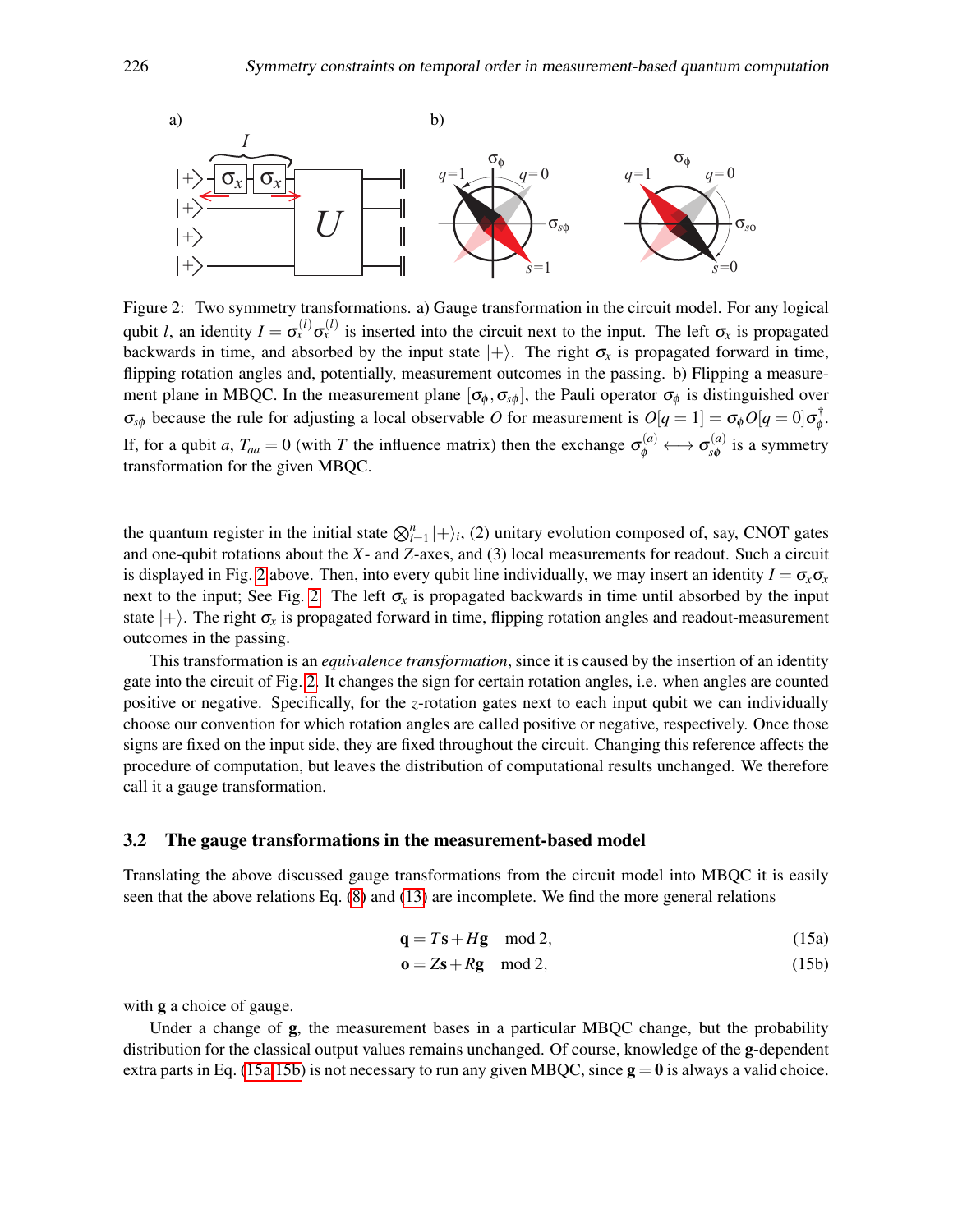However, the presence of the extra terms in the processing relations strengthens their interdependence with the resource state, which is the reason why we discuss them here.

We may now want to derive the generalized processing relations Eq. [\(15a](#page-7-1)[,15b\)](#page-7-2) directly in MBQC, without reference to the circuit model. Before discussing the general case, we return to the specific example of the three-qubit cluster state in Section [2.2.](#page-2-2)

*Example:* Consider the product  $K_1K_3 = \sigma_{\phi}^{(1)} \otimes \sigma_{\phi}^{(3)}$  $\phi_{\phi}^{(5)}$  $\phi_{\phi}^{(5)}$  $\phi_{\phi}^{(5)}$  of  $K_1$ ,  $K_3$  in Eq. [\(6\)](#page-3-3). When used in Eq. (5), the effect of this stabilizer element is to flip the measurement bases of qubits 1 and 3. Hence, the relation Eq. [\(14\)](#page-5-1) generalizes to

<span id="page-8-5"></span>
$$
\begin{pmatrix} q_1 \\ q_2 \\ q_3 \end{pmatrix} = \begin{pmatrix} 0 & 0 & 0 \\ 1 & 0 & 0 \\ 0 & 1 & 0 \end{pmatrix} \begin{pmatrix} s_1 \\ s_2 \\ s_3 \end{pmatrix} + \begin{pmatrix} 1 \\ 0 \\ 1 \end{pmatrix} g_1 \mod 2.
$$
 (16)

This is precisely what one would expect from the insertion of  $\sigma_x \sigma_x$  next to the input of the equivalent quantum circuit in Eq. [\(7\)](#page-3-2).

We now turn to the general case. Via Eq. [\(5\)](#page-3-1), the stabilizer group  $\mathscr{S}(|\Psi\rangle)$  acts on s and q. Denote the post-measurement state of qubit  $a \in \Omega$  by  $|s_a, q_a\rangle_a$ , with  $s_a$  the measurement outcome and  $q_a$  specifying the measurement basis. Then, as in Eq. [\(5\)](#page-3-1),

$$
\left(\bigotimes_{a\in\Omega}a\langle s_a,q_a|\right)|\Psi\rangle=\left(\bigotimes_{a\in\Omega}a\langle s_a,q_a|\right)K|\Psi\rangle=\left(\bigotimes_{a\in\Omega}a\langle s_a,q_a|K\right)|\Psi\rangle,\qquad\forall K\in\mathscr{S}(|\Psi\rangle). \tag{17}
$$

Since  $\sigma_s | s, q \rangle = | s \oplus 1, q \rangle$  and  $\sigma_{\phi} | s, q \rangle = | s, q \oplus 1 \rangle$ , for a stabilizer element  $K = \bigotimes_{a \in \Omega} (\sigma_s^{(a)})^{v_a} (\sigma_{\phi}^{(a)})^{v_a}$  $(\phi^{(a)})^{w_a}$  the action of  $G_K$  on **s**, **q** is

<span id="page-8-4"></span><span id="page-8-3"></span>
$$
G_K: \begin{array}{l} \mathbf{s} \longrightarrow \mathbf{s} + \mathbf{v} \mod 2, \\ \mathbf{q} \longrightarrow \mathbf{q} + \mathbf{w} \mod 2. \end{array} \tag{18}
$$

Again, nothing changes by the insertion of a stabilizer (identity) operator into the state overlap of Eq. [\(5\)](#page-3-1), and transformations  $G_K$  are therefore equivalence transformations. They can be used to constrain the possible temporal orders in MBQC, as we discuss explicitly in Appendix [A.](#page-28-16)

#### 3.3 Closed time-like curves – good or bad?

Partial temporal orders for an MBQC with a given resource stabilizer state and fixed measurement planes are the solution to two constraints, namely

- <span id="page-8-2"></span>1. Every qubit in the resource state must *have* a forward cone[3](#page-8-0) .
- <span id="page-8-1"></span>2. The forward cones generate an irreflexive and antisymmetric relation under transitivity.

In this paper we allow closed time like curves (CTC) in the computation; we are interested in classifying all transitive *temporal relations* consistent with a given resource stabilizer state and set of measurement planes. We do not restrict to partial orders per se, and therefore *drop the above Condition [2](#page-8-1)*. The remaining Condition [1](#page-8-2) may, at first sight, hardly seem to pose any constraints at all. However, it does. It imposes a self-consistency condition on each forward cone. As we make explicit in Section [6.2,](#page-23-0) this self-consistency condition in certain cases takes the form of a wave equation.

A temporal relation among measurements which is not a partial order contains closed time-like curves, and can be implemented in familiar linear time only by employing postselection. On the other

<span id="page-8-0"></span><sup>&</sup>lt;sup>3</sup>Forward cones are allowed to be empty.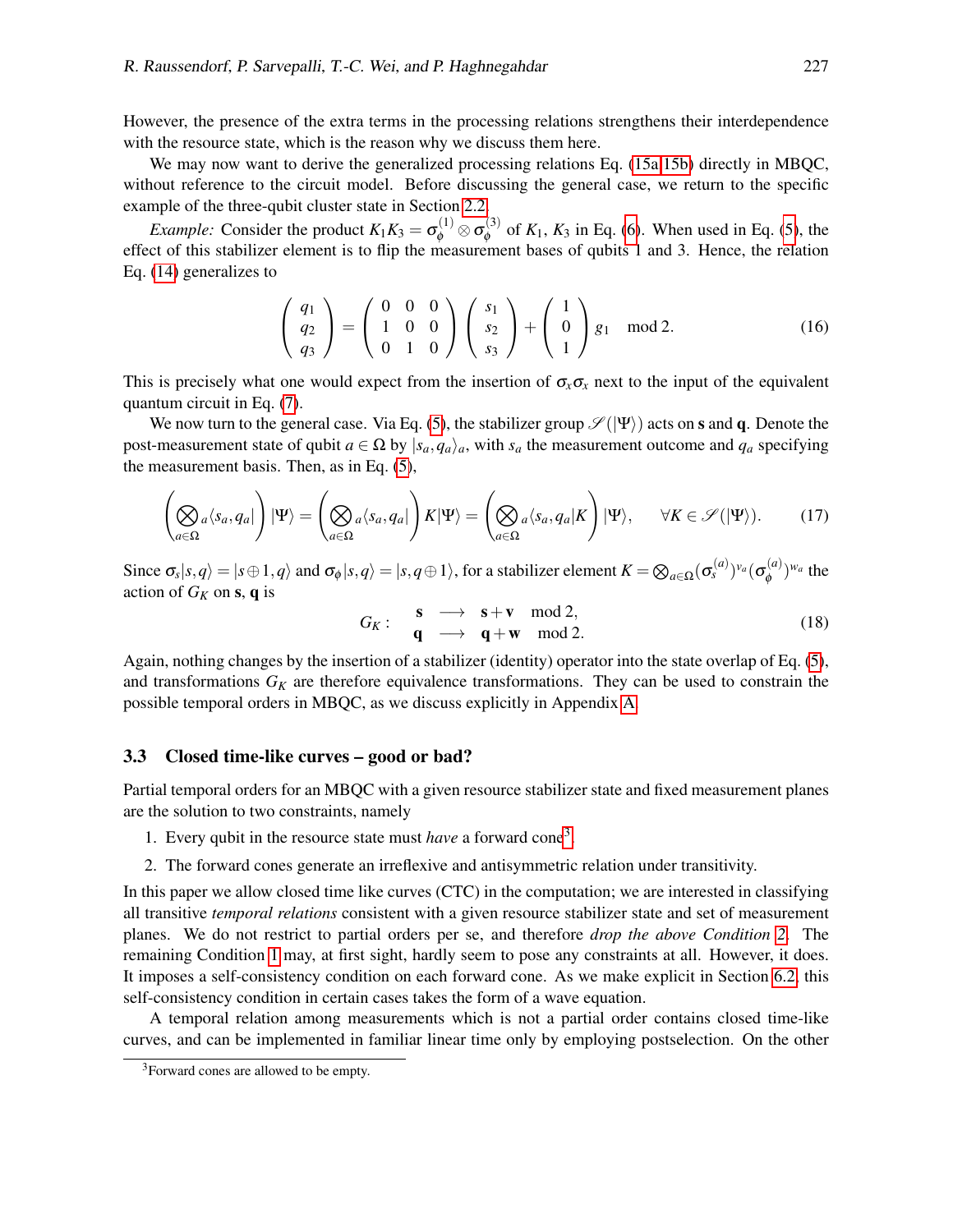hand, temporal relations which contain closed time-like curves have recently been found of independent interest [\[32\]](#page-28-14). They are the translation of quantum circuits with post-selection CTCs [\[33\]](#page-28-12), [\[34\]](#page-28-13) into MBQC. We may compare with the theory of General Relativity, where certain solutions of the Einstein equations contain closed time-like curves. Such solutions give rise to a host of paradoxes, and whether they are physical is under debate [\[36\]](#page-28-17). But Einstein's field equations are not abandoned because they allow for CTCs.

# 3.4 Correction and gauge operations in the stabilizer formalism

To state and prove our results on MBQC temporal order, we need to make a few more definitions. It turns out that the possible temporal relations, and indeed the classical processing relations Eq. [\(15a\)](#page-7-1), [\(15b\)](#page-7-2), can be parametrized by two subsets of  $\Omega$ , namely the computational output set  $O_{\text{comp}}$  and the gauge input set  $I_{\text{gauge}}$ . We define these sets next.

We say that the measurement outcome *s<sup>a</sup>* of qubit *a* is *corrected* in a given MBQC, if by insertion of a suitable stabilizer operator *K* in Eq. [\(17\)](#page-8-3) equivalence of  $s_a = 1$  with the reference outcome  $s_a = 0$ is established, at the cost of adjustment of measurement bases and/or re-interpretation of measurement outcomes on other qubits.

We observe that if for a given MBQC *all* measurement outcomes  $s_a$ ,  $a \in \Omega$ , can be corrected then these measurement outcomes contain no information and no linear combination of them is worth outputting. Thus, in general there will be a set of qubits whose measurement outcomes are not corrected.

**Definition 6** (Computational output set). *For a given MBQC, the computational output set*  $O_{comp} \subseteq \Omega$  *is the set of qubits whose measurement outcomes are not corrected.*

The correction operations for the qubits in  $a \in (O_{\text{comp}})^c$ , c.f. Eq. [\(5\)](#page-3-1), are each implemented by correction operators  $K(a) \in \mathscr{S}(\vert \Psi \rangle)$ . For each  $a \in (O_{\text{comp}})^c$ ,  $K(a)$  has the property that it flips the measurement outcome *s<sup>a</sup>* at qubit *a*, but does not flip the measurement outcome on any other qubit in  $(O_{\text{comp}})^c$ . In this way, it is ensured that the correction operation is for qubit *a* individually.

<span id="page-9-2"></span>**Definition 7** (Correction operator). *For an MBQC with a given stabilizer resource state*  $|\Psi\rangle$ *, fixed set*  $\Sigma$  *of measurement planes and computational output set*  $O_{comp}$ *, for each a*  $\in (O_{comp})^c$  the corresponding *correction operator*  $K(a) \in \mathcal{S}(\Psi)$  *is a Pauli operator satisfying the conditions* 

<span id="page-9-0"></span>
$$
K(a)|_a \in \{\sigma_s^{(a)}, \sigma_{s\phi}^{(a)}\},
$$
  
\n
$$
K(a)|_b \in \{I^{(b)}, \sigma_{\phi}^{(b)}\}, \quad \forall b \in (O_{comp})^c \setminus a.
$$
\n(19)

The correction operator  $K(a)$  can be used to correct an "undesired" measurement outcome at qubit *a*, c.f. Eq. [\(5\)](#page-3-1). If, for a given operator  $K(a)$ ,  $K(a)|_b \in {\{\sigma_{\phi}^{(b)}\}}$  $\overset{(b)}{\phi}, \overset{(b)}{\sigma_{\rm s\phi}}$  $\{S_{s\phi}^{(b)}\}$  then, by Eq. [\(5\)](#page-3-1), the measurement basis at qubit *b* depends on the measurement outcome for qubit *a*. In terms of the influence matrix *T*,

$$
K(a)|_b \in \{\sigma_{\phi}^{(b)}, \sigma_{s\phi}^{(b)}\} \Longleftrightarrow [T]_{ba} = 1, \quad \forall a \in (O_{\text{comp}})^c, b \in \Omega.
$$
 (20)

Note that in the first line of Eq. [\(19\)](#page-9-0) we allow  $K(a)|_a = \sigma_{\mathcal{S}\phi}^{(a)}$  $s_{\varphi}^{(u)}$  only because we are admitting closed time-like curves in the present discussion.  $K(a)|_a = \sigma_{s\phi}^{(a)}$  means that the measurement basis for qubit *a* depends on the outcome  $s_a$  of the measurement of qubit *a*. This amounts to a closed time-like curve only involving qubit *a* (self-loop) and is an obstacle to deterministic runnability.

Because the qubits  $a \in O_{\text{comp}}$  have no correction operations,  $T_{ba} = 0$  for all  $b \in \Omega$ , and thus

<span id="page-9-3"></span><span id="page-9-1"></span>
$$
O_{\text{comp}} \subseteq O. \tag{21}
$$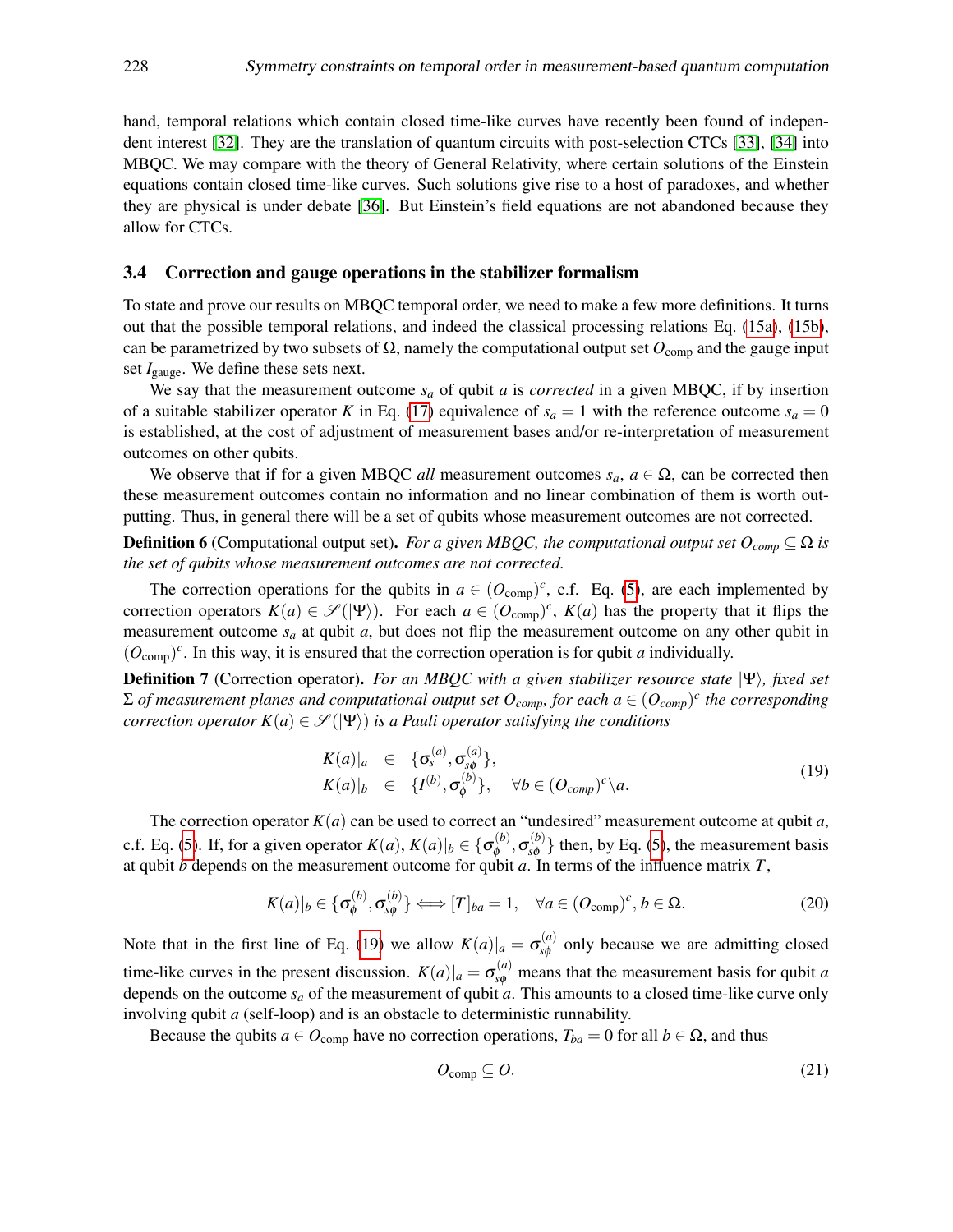Thus,  $O_{\text{comp}}$  and the correction operators  $\{K(a), a \in (O_{\text{comp}})^c\}$  completely determine the influence matrix *T* and hence the temporal relation among the measurements.

Conversely, if  $O_{\text{comp}}$  and  $\{K(a), a \in (O_{\text{comp}})^c\}$  are unknown, then the constraints Eq. [\(19\)](#page-9-0) pose selfconsistency conditions on them. We discuss these conditions further below.

As we have seen in the concrete three-qubit example above, for a given MBQC the relation between the choice q of measurement bases and the measurement outcomes s in general allows for an offset term *H*g, c.f. Eq. [\(15a\)](#page-7-1). Thus, the measurement bases for a certain set of qubits can be freely chosen until the initially arbitrary g becomes fixed. This observation leads to

**Definition 8** (Gauge input set). *For a given MBQC with input set I, the gauge input set I<sub>gauge</sub>*  $\subseteq$  *I is a set of qubits such that for each*  $i \in I_{gauge}$  *the parameter*  $q_i$  *specifying the locally measured observable*  $O_i[q_i]$ *can be freely chosen.*

Analogously to the correction operations, there will be gauge operators which implement the 'corrections' of measurement *bases* for the qubits in *I*gauge. The definition of the gauge operators ensures that for all  $i \in I_{\text{gauge}}$  the corresponding  $q_i$  can be changed individually without changing the others.

**Definition 9** (Gauge operators). *For an MBQC with a given stabilizer resource state*  $|\Psi\rangle$ *, fixed set*  $\Sigma$  *of measurement planes, computational output set*  $O_{comp}$  *and gauge input set*  $I_{gauge}$ *, for each*  $i \in I_{gauge}$ *, the corresponding gauge operator*  $\overline{K}(i) \in \mathscr{S}(\vert \Psi \rangle)$  *is a Pauli operator satisfying the conditions* 

<span id="page-10-0"></span>
$$
\overline{K}(i)|_{i} = \sigma_{\phi}^{(i)},
$$
\n
$$
\overline{K}(i)|_{j} = I^{(j)}, \qquad \forall j \in (I_{gauge} \cap (O_{comp})^{c}) \setminus i,
$$
\n
$$
\overline{K}(i)|_{k} \in \{I^{(k)}, \sigma_{\phi}^{(k)}\}, \quad \forall k \in ((I_{gauge})^{c} \cap (O_{comp})^{c}) \setminus i,
$$
\n
$$
\overline{K}(i)|_{l} \in \{I^{(l)}, \sigma_{s}^{(l)}\}, \quad \forall l \in (I_{gauge} \cap O_{comp}) \setminus i.
$$
\n(22)

Like previously for the correction operations, Eq. [\(22\)](#page-10-0) poses self-consistency condition on the possible sets  $I_{\text{gauge}}$  and  $\{\overline{K}(i), i \in I_{\text{gauge}}\}.$ 

<span id="page-10-1"></span>**Lemma 1.** The correction operators  $K(a)$  of Eq. [\(19\)](#page-9-0),  $a \in (O_{comp})^c$ , and the gauge operators  $\overline{K}(i)$  of *Eq.* [\(22\)](#page-10-0),  $i \in I_{gauge}$ , are independent. That is, for all sets  $J \subset I_{gauge}$ ,  $L \subset (O_{comp})^c$  with  $J \neq \emptyset \vee L \neq \emptyset$ ,  $\tilde{K}(J,L) := \prod_{i \in J} \overline{K}(i) \prod_{a \in L} K(a) \neq I^{(\Omega)}$ .

*Proof of Lemma [1.](#page-10-1)* (indirect) Assume that there exists a pair *J*,*L*, with  $J \neq \emptyset \lor L \neq \emptyset$ , such that  $\tilde{K}(J,L) = I^{(\Omega)}$ . Then, for all  $b \in (O_{\text{comp}})^c$ ,  $\tilde{K}(J,L)|_b = 1$ . Now, with Eq. [\(19\)](#page-9-0),  $K(b)|_b \in {\{\sigma_s^{(b)}, \sigma_{s\phi}^{(b)}\}}$ *s*φ }, and  $K(c)|_b \in {\{\sigma_{\phi}^{(b)}\}}$  $\{(\phi^{(b)}, I^{(b)})\}$  for all  $c \in (O_{\text{comp}})^c \backslash b$ . With Eq. [\(22\)](#page-10-0),  $\overline{K}(i)|_b \in {\{\sigma^{(b)}_{\phi}\}}$  $\{\phi^{(b)}, I^{(b)}\}$  for all  $i \in I_{\text{gauge}}$ . Therefore, no other  $K(\cdot)$ ,  $\overline{K}(\cdot)$  can cancel a  $\sigma_s^{(b)}$ -contribution from  $K(b)$  to  $\tilde{K}(J,L)$ . Hence,  $b \notin L$  for all  $b \in (O_{\text{comp}})^c$ , and thus  $L = \emptyset$ . By an analogous argument, no  $K(\cdot)$  can cancel the  $\sigma_{\emptyset}^{(i)}$  $\phi^{(l)}$ -contribution of  $\overline{K}(i)$  to  $\tilde{K}(J,L)$ , hence  $i \notin J$  for all  $i \in I_{\text{gauge}}$ , and  $J = \emptyset$ . Thus,  $\tilde{K}(J,L) = I^{(\Omega)} \Longrightarrow J, L = \emptyset$ . Contradiction. Hence, the  $K(a)$ ,  $\overline{K}(i)$  are independent.  $\square$ 

*Remark:* For any given MBQC with fixed temporal relation, the computational output set *O*comp is a subset of the output set *O*, see Eq. [\(21\)](#page-9-1). But  $O_{\text{comp}}$  and *O* are not necessarily equal. Likewise,  $I_{\text{gauge}} \subseteq I$ by definition, but *I*gauge and *I* may not be equal. To illustrate this point, we consider the following two examples.

*Example 1.* Consider the 3-qubit cluster state of Section [2.2,](#page-2-2) with measurement planes [*X*/*Y*] for all three qubits. We consider the correction operators  $K(1) = K_2$ ,  $K(2) = K_3$  for qubits 1 and 2, and gauge operator  $\overline{K}(1) = K_1 K_3$ .  $O_{\text{comp}} = \{3\}$  and  $I_{\text{gauge}} = \{1\}$  are then permitted by Eqs. [\(19\)](#page-9-0) and [\(22\)](#page-10-0),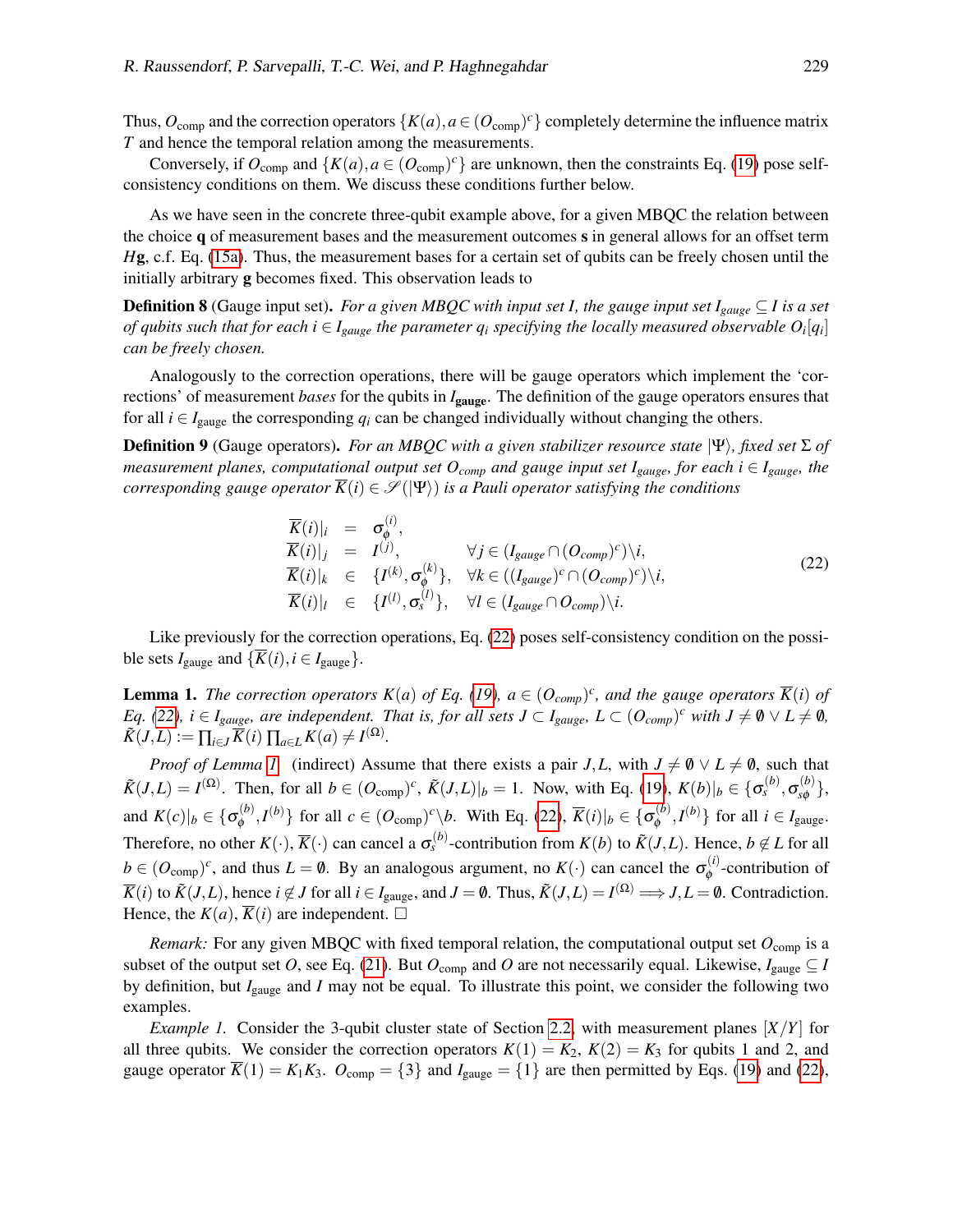respectively. As was discussed previously for the above choice of correction operations,  $I = \{1\}$  and  $O = \{3\}$ . Thus, in the present example  $I_{\text{gauge}} = I$  and  $O_{\text{comp}} = O$ . √

*Example 2.* Consider a Greenberger-Horne-Zeilinger state  $|GHZ\rangle = (|000\rangle + |111\rangle)/$ 2 as resource state, with all three qubits measured in a basis in the  $[X, Y]$ -plane. We use the stabilizer elements  $K(1) :=$  $Z_1 Z_3 = \sigma_s^{(1)} \sigma_s^{(3)}$  and  $K(2) := Z_2 Z_3 = \sigma_s^{(2)} \sigma_s^{(3)}$  as correction operations for qubits 1 and 2, and  $\overline{K}(1) :=$  $X_1 X_2 X_3 = \sigma_0^{(1)}$  $\sigma^{(1)}_\phi \sigma^{(2)}_\phi$  $\sigma^{(2)}_{\phi} \sigma^{(3)}_{\phi}$  $\phi_{\phi}^{(3)}$  as gauge operator. Then, the choice  $I_{\text{gauge}} = \{1\}$  and  $O_{\text{comp}} = \{3\}$  is admitted by Eqs. [\(19\)](#page-9-0) and [\(22\)](#page-10-0), respectively. On the other hand, this is an example of a temporarily flat MQC,  $T = 0$ . Therefore,  $I = O = \{1, 2, 3\}$ , and  $O_{\text{comp}} \neq O$ ,  $I_{\text{gauge}} \neq I$ .

<span id="page-11-0"></span>**Lemma 2.** For any MBQC on a stabilizer state,  $|I_{\text{gauge}}| \leq |O_{\text{comp}}|$ .

We prove Lemma [2](#page-11-0) in Section [3.5.](#page-12-0)

**Definition 10.** *A pair I<sub>gauge</sub>*,  $O_{comp}$  *is called extremal iff*  $|I_{gauge}| = |O_{comp}|$ *.* 

As will become clear in the next section, extremal pairs  $I_{\text{gauge}}$ ,  $O_{\text{comp}}$  are easier to handle than general pairs, and are not very restrictive (c.f. Theorem [2\)](#page-14-0).

We still need to relate the classical output vector  $\bf{o}$  appearing in Eq. [\(15b\)](#page-7-2) to the set  $O_{\rm comp}$ . To this end, we make the following

Definition 11 (Optimal classical output). *A classical output vector o, with processing relations o* = *Zs*+*Rg, is optimal iff the following conditions hold*

*1.* Maximality: *Upon left-multiplication by an invertible matrix, Z can be brought into a unique normal form*

<span id="page-11-2"></span>
$$
Z \sim (Z|I), \tag{23}
$$

<span id="page-11-1"></span>where the column split is between  $(O_{comp})^c|O_{comp}$ , and

*2.* Determinism: *For the matrix* Z *in Eq. [\(23\)](#page-11-1),*

$$
[Z]_{ij} = 1 \Longleftrightarrow K(j)|_i \in \{\sigma_s^{(i)}, \sigma_{s\phi}^{(i)}\}.
$$
 (24)

In other words Eq. [\(24\)](#page-11-2) informs us that the *j*th column of Z is simply the restriction of the support of  $K(j)$  to  $O_{\text{comp}}$ .

The reason for defining an 'optimal classical output' besides a 'classical output' is the following: One could, in principle, run an MBQC perfectly deterministically and then choose o such that nothing is outputted at all, or all outputted bits, independent of the measurement angles chosen, are zero guaranteed or perfectly random guaranteed. The above definition of an optimal classical output eliminates such choices. Maximality says that there is one bit of optimal output per qubit of  $O_{\text{comp}}$ . The determinism condition can be understood from the correction procedure explained in Eq. [\(5\)](#page-3-1). For a qubit  $j \in (O_{\text{comp}})^c$ , we account for the undesired outcome  $s_j = 1$  by inserting  $K(j)$  into the state overlap  $\langle \varphi_{\text{loc}} | \Psi \rangle = \langle \varphi_{\text{loc}} | K(j) | \Psi \rangle$ . Now consider a qubit  $i \in O_{\text{comp}}$ . By Eq. [\(23\)](#page-11-1),  $s_i$  contributes to the output bit  $o_i$ , the *i*-th bit of **o**. If  $K(j)|_i \in {\{\sigma_s^{(i)}, \sigma_{s\phi}^{(i)}\}}$  $S_{s\phi}^{(l)}$ , then the insertion of  $K(j)$  into the overlap flips  $s_i$ , i.e.,  $s_i \rightarrow s_i \oplus 1$ . This needs to be taken into account when reading out  $s_i$ . The linear combination  $s_j \oplus s_i$ remains unaffected by the correction for *s<sup>j</sup>* .

We have now made the definitions needed to state and prove our results on temporal order in MBQC. In Section [3.5](#page-12-0) we establish a normal form for the stabilizer generator matrix of the resource state  $|\Psi\rangle$ . This normal form is the basis for our results on MBQC temporal order, which are stated in Sections [4](#page-13-0) and [A.](#page-28-16)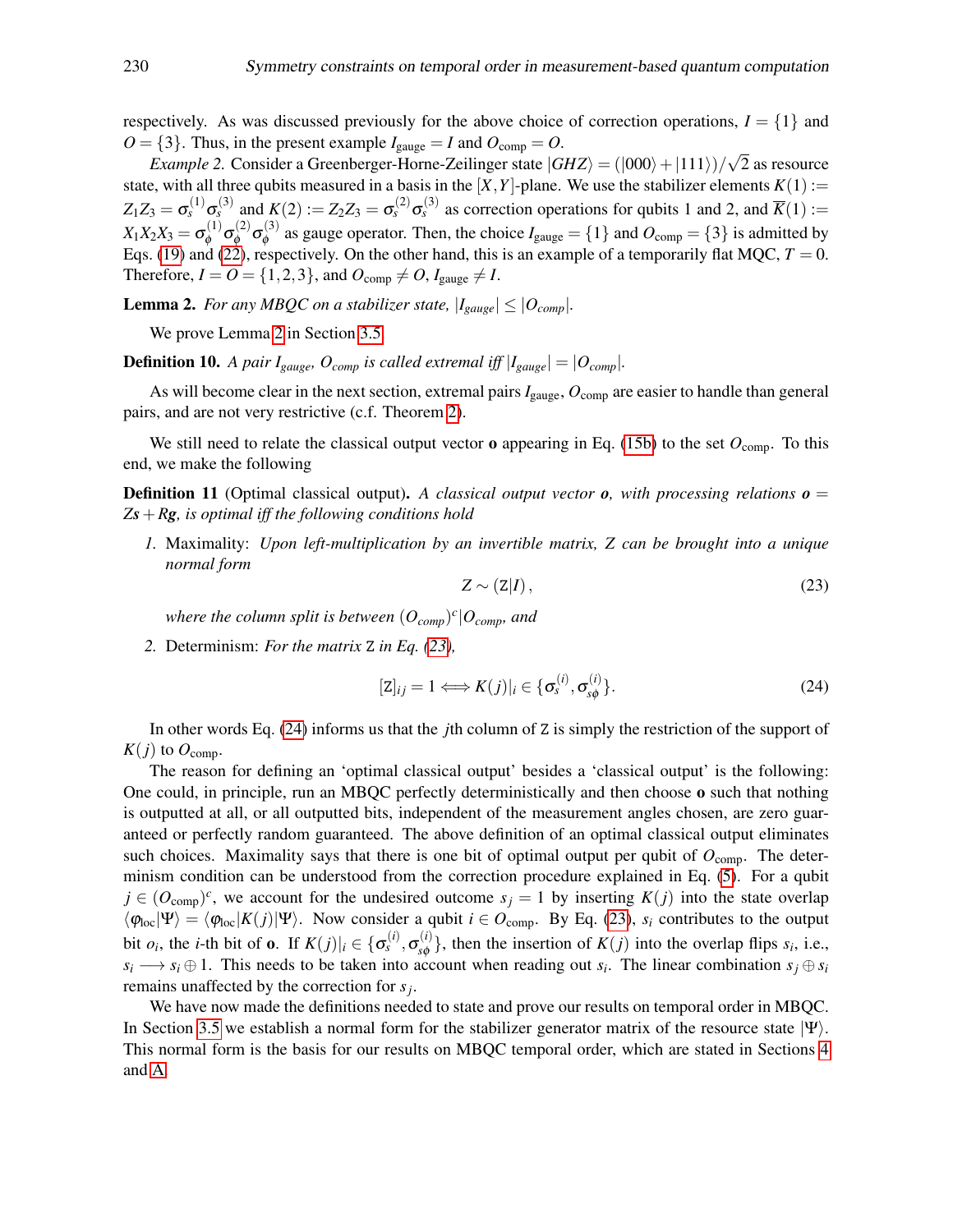# <span id="page-12-0"></span>3.5 Normal form of the resource state stabilizer

Let us briefly review which pieces of information specify an MBQC. A priori, there are four: the set of measurement angles, the set  $\Sigma$  of measurement planes, the resource state  $|\Psi\rangle$  and the classical processing relations Eq. [\(15a](#page-7-1)[,15b\)](#page-7-2). The measurement angles entirely drop out of all our considerations about temporal order. Next, we observe that when specifying the measurement planes and the resource state separately, we really specify too much. Starting from a given pair  $|\Psi\rangle$ , Σ of resource state and set of measurement planes, for any local Clifford unitary *U*, the pair  $U|\Psi\rangle$ ,  $U(\Sigma)$  obtained by applying *U* to both the measurement planes  $\Sigma$  and the stabilizer state  $|\Psi\rangle$  is again a valid pair, i.e., it consists of a set of a stabilizer state and a set of measurement planes. Furthermore, it amounts to exactly the same computation as the original pair. The pair  $|\Psi\rangle$ ,  $\Sigma$  is thus redundant. To remove this redundancy, we combine the measurement planes and the stabilizer state  $|\Psi\rangle$  into the stabilizer generator matrix  $\mathscr{G}(|\Psi\rangle)$  in the  $\sigma_{\phi}/\sigma_{s}$ -stabilizer basis,

$$
\mathscr{G}(|\Psi\rangle) = (\Phi||S). \tag{25}
$$

Therein, the columns to the left (right) form the  $\sigma_{\phi}$  ( $\sigma_{s}$ -) part of the stabilizer generator matrix.  $\mathscr{G}(|\Psi\rangle)$ comprises all information from the resource state  $|\Psi\rangle$  and the set of measurement planes Σ relevant for the discussion of MBQC. We do not need to know the state and the measurement planes separately.

Now note that the correction operators  $K(a)$ ,  $a \in (O_{\text{comp}})^c$ , and the gauge operators  $\overline{K}(i)$ ,  $i \in I_{\text{gauge}}$ , are all elements of the stabilizer  $\mathscr{S}(|\Psi\rangle)$ , and, by Lemma [1,](#page-10-1) are independent. Thus, they either form or can be completed to a set of generators for  $\mathscr{S}(|\Psi\rangle)$ . This observation leads us to the following

<span id="page-12-2"></span>**Lemma 3.** For any MBQC on a stabilizer state  $|\Psi\rangle$  with extremal I<sub>gauge</sub>, O<sub>comp</sub>, the generator matrix  $\mathscr G$ *of*  $\mathscr{S}(|\Psi\rangle)$  *can be written in the normal form* 

<span id="page-12-1"></span>
$$
G_{\phi} \qquad \sigma_{s}
$$
\n
$$
I_{gauge} (I_{gauge})^c (O_{comp})^c O_{comp}
$$
\n
$$
\mathscr{G} \cong \left( \begin{array}{c|c} 0 & \text{T}^T & I & \text{Z}^T \\ \hline I & \text{H}^T & 0 & \text{R}^T \end{array} \right). \tag{26}
$$

*The matrices* H*,* R*,* T*,* Z *are related to the matrices H, R, T , Z governing the classical processing of measurement outcomes in MBQC,*  $q = Ts + Hg \mod 2$  *and*  $q = Zs + Rg \mod 2$ , *via* 

<span id="page-12-3"></span>
$$
T = \left(\begin{array}{c|c} 0 & 0 \\ \hline T & 0 \end{array}\right), \quad H = \left(\begin{array}{c} I \\ \hline H \end{array}\right), \quad Z = \left(\begin{array}{c|c} Z & I \end{array}\right), \quad R = \text{R}.
$$

*Proof.* By Definition [7,](#page-9-2) a correction operator  $K(a)$  exists for every  $a \in (O_{\text{comp}})^c$ . By Eq. [\(19\)](#page-9-0) these operators have no support in  $I \supseteq I_{\text{gauge}}$  and are  $|(O_{\text{comp}})^c|$  in number and must take the following form:  $(0 \mid A \mid I \mid B)$ , where the  $\sigma_{\phi}$  part is split as  $I_{\text{gauge}}$ ,  $I_{\text{gauge}}^c$  while the  $\sigma_{s}$ -part is split as  $O_{\text{comp}}$ ,  $(O_{\text{comp}})^c$ . The gauge operators are, by definition, of the form:  $\left( I | C \| 0 | D \right)$ , where the column splits are as for the correction operators. Since there are  $|\Omega|$  generators for the stabilizer  $\mathscr{G}(|\Psi\rangle)$ , of which  $|(O_{\text{comp}})^c|$  are already accounted for, there can be at most  $|O_{\text{comp}}|$  independent gauge operators, i.e.,  $|I_{\text{gauge}}| \leq |O_{\text{comp}}|$ which proves Lemma [2.](#page-11-0) In the present setting, the pair *I*gauge, *O*comp is extremal by assumption, thus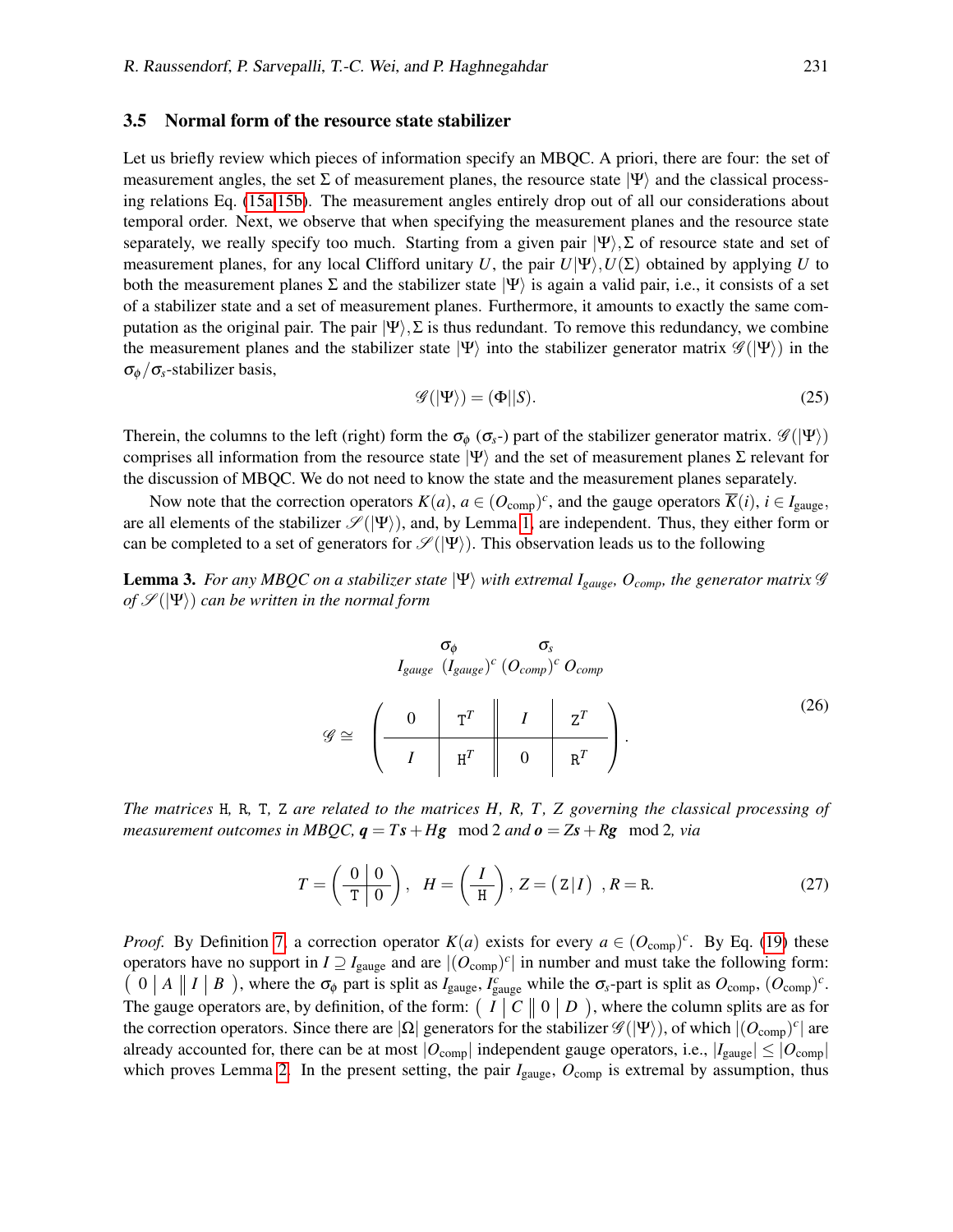these two sets of generators exhaust the stabilizer generators and we can write the stabilizer as

$$
I_{\text{gauge}} (I_{\text{gauge}})^c (O_{\text{comp}})^c O_{\text{comp}}
$$

$$
\mathscr{G}(|\Psi\rangle) = \left(\begin{array}{c|c} 0 & A & I & B \\ \hline I & C & 0 & D \end{array}\right), \tag{28}
$$

for suitable matrices *A*, *B*, *C* and *D*. We now need to identify these matrices. By definition,  $I_{\text{gauge}} \subseteq I$ . Measurement outcomes on qubits  $a \in O_{\text{comp}}$  are not corrected, hence  $fc(a) = \emptyset$  for all  $a \in O_{\text{comp}}$ , and  $O_{\text{comp}} \subseteq O$  follows from the definition of the output set *O*. Then, the influence matrix *T* takes the form

<span id="page-13-1"></span>
$$
T = \left(\begin{array}{c|c} 0 & 0 \\ \hline T & 0 \end{array}\right),\tag{29}
$$

where the column split is  $(O_{\text{comp}})^c | O_{\text{comp}}$  and the row split is  $I_{\text{gauge}} | (I_{\text{gauge}})^c$ . Now consider the correction operator  $K(a)$  for  $a \in (O_{\text{comp}})^c$  in the upper part of  $\mathscr{G}(\vert \Psi \rangle)$  in Eq. [\(28\)](#page-13-1). We already know from Eq. [\(20\)](#page-9-3), that the  $\sigma_{\phi}$  part of  $K(a)$  is the forward cone of *a*. Therefore we must have  $A = T^T$ . Further comparing, with Eq. [\(24\)](#page-11-2) which states that the restriction of the  $\sigma_s$  part of the correction operator  $K(a)$  to  $O_{\text{comp}}$  is the *a*th column of Z. But this is precisely the *a*th row of *B*, thus we infer that  $B = Z<sup>T</sup>$ .

Next, consider row *i* of the lower part of  $\mathscr{G}(|\Psi\rangle)$  in Eq. [\(28\)](#page-13-1). Row *i* is  $(0,..,0,1,0,..,0|c^T||0|d^T)$ . The corresponding stabilizer operator  $\overline{K}(i)$ , when inserted into the overlap  $\langle \varphi_{\text{loc}} | \Psi \rangle$  as in Eq. [\(5\)](#page-3-1), flips the measurement basis at qubit *i* and of qubits  $l \in (I_{\text{gauge}})^c$  with  $[\mathbf{c}]_l = 1$ . It further flips the measurement outcomes at qubits  $m \in O_{\text{comp}}$  with  $[\mathbf{d}]_m = 1$ . Therefore,

$$
H = \left(\frac{I}{H}\right), \quad \text{with} \quad H = C^T, \text{ and}
$$
  

$$
R = R, \qquad \text{with} \quad R = D^T.
$$

We thus arrive at the normal form Eq.  $(26)$ .

# <span id="page-13-0"></span>4 Interdependence of resource state and temporal order

Let us return to our discussion from the beginning of Section [3.5,](#page-12-0) on which pieces of information are needed to describe an MBQC. At this stage, apart from the set of measurement angles which do not enter our discussion, we remain with two pieces of data specifying a given MBQC, namely  $\mathscr{G}(\vert\Psi\rangle)$  and the processing relations Eq.  $(15a)$ ,  $(15b)$ . But it doesn't stop there. As the results of  $[14]$ ,  $[15]$ ,  $[16]$ show, the resource state  $|\Psi\rangle$ , the measurement planes  $\Sigma$  and the influence matrix *T*—being part of the classical processing relations Eq. [\(15a\)](#page-7-1), [\(15b\)](#page-7-2)—are not independent. Specifically, given the sets *I* of first-measurable and O of last-measurable qubits in addition to  $|\Psi\rangle$  and  $\Sigma$ , the temporal order (generated by *T*) can be worked out completely.

Here we prove a statement about the interdependence of  $\mathscr{G}(|\Psi\rangle)$  and the MBQC classical processing relations which goes the opposite direction. Namely we show that the classical processing relations Eq. [\(15a\)](#page-7-1), [\(15b\)](#page-7-2) uniquely specify the stabilizer generator matrix  $\mathscr{G}(|\Psi\rangle)$ , i.e., the pair  $|\Psi\rangle$ ,  $\Sigma$  up to equivalence; See Theorem [4](#page-14-1) below. Thus, only two pieces of data are needed to specify an MBQC that satisfies the determinism constraints, namely the measurement angles and the classical processing relations for the measurement outcomes.

<span id="page-13-2"></span> $\Box$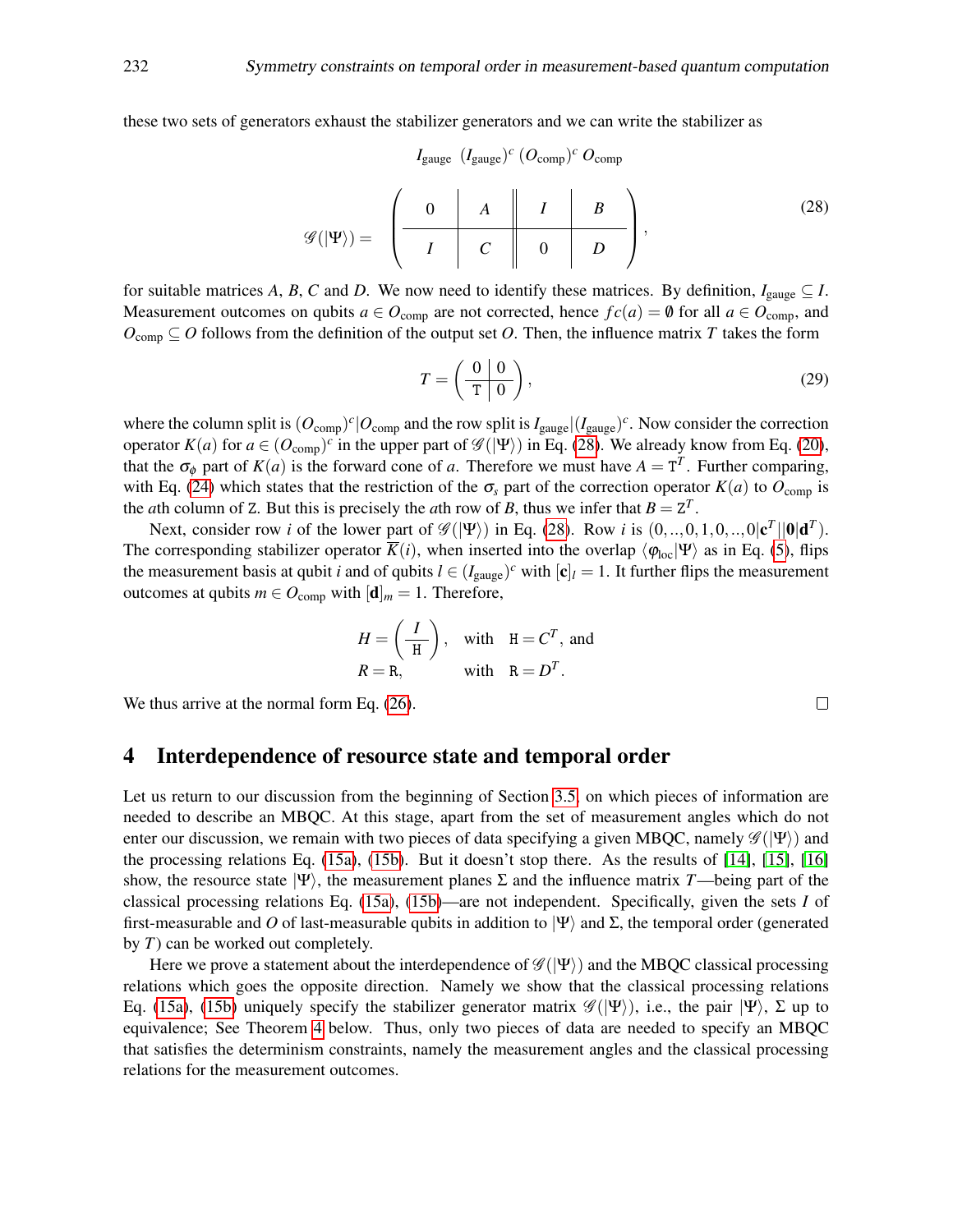A further question is whether the temporal relations compatible with a resource state  $|\Psi\rangle$  and set of measurement planes  $\Sigma$  fit into a common framework. In this regard, we show that the classical processing relations (containing the temporal order) for MBQC with a fixed resource state and set of measurement planes, for extremal pairs  $I_{\text{gauge}}$ ,  $O_{\text{comp}}$ , are in one-to-one correspondence with the bases of  $\mathscr{G}(|\Psi\rangle)$ , c.f. Theorem [3.](#page-14-2)

### 4.1 Results

We now present four theorems on the mutual dependence of the resource state and the classical processing relations.

<span id="page-14-3"></span>**Theorem 1.** Consider an MBQC on a stabilizer state  $|\Psi\rangle$ , with fixed measurement planes and an ex*tremal pair of gauge input set I<sub>gauge</sub> and computational output set*  $O_{comp}$ *<i>. Then, the relations*  $q = Ts + Hg$ mod 2*, and*  $\mathbf{o} = \mathbf{Z}\mathbf{s} + \mathbf{R}\mathbf{g}$  mod 2 *for an optimal output*  $\mathbf{o}$  *are unique.* 

That is, once the resource state  $|\Psi\rangle$ , the measurement planes and  $I_{\text{gauge}}$ ,  $O_{\text{comp}}$  are fixed, there is no freedom left to choose the classical processing relations. They are uniquely determined by the former. In particular, for fixed stabilizer state  $|\Psi\rangle$  and measurement planes,  $T = T(I_{\text{gauge}}, O_{\text{comp}}), H =$  $H(I_{\text{gauge}}, O_{\text{comp}})$  etc.

A corollary of Theorem [1](#page-14-3) is that given the measurement planes and an extremal pair *I*gauge, *O*comp, the resource state  $|\Psi\rangle$  uniquely determines the influence matrix *T*. One may ask how restrictive a condition the extremality of the pair  $I_{\text{gauge}}$ ,  $O_{\text{comp}}$  is. In this regard, note

<span id="page-14-0"></span>Theorem 2. *Consider an MBQC on a fixed resource stabilizer state for fixed measurement planes, with an influence matrix T and input and output sets*  $I(T)$ *,*  $O(T)$ *, such that no qubit*  $a \in I^c$  *can be individually gauged with respect to I(T), O(T). Then, there exists an extremal pair*  $I_{gauge} \subseteq I$ *,*  $O_{comp} \subseteq O$  *such that*  $T = T(I_{gauge}, O_{comp}).$ 

The input set  $I(T)$  and the output set  $O(T)$  which appear in Theorem [2](#page-14-0) are uniquely specified by T through Definition [5.](#page-5-2)  $T(I_{\text{gauge}}, O_{\text{comp}})$  is uniquely specified by the pair  $I_{\text{gauge}}, O_{\text{comp}}$  through Theorem [1.](#page-14-3)

Theorem [2](#page-14-0) states that all temporal relations for an MBQC, subject to the extra condition on the qubits which can be individually gauged, arise from extremal pairs  $I_{\text{gauge}}$ ,  $O_{\text{comp}}$ . By establishing Theorem [2](#page-14-0) we trade the condition of the pairs  $I_{\text{gauge}}$ ,  $O_{\text{comp}}$  being extremal for the condition that no qubit in  $I^c$  can be individually gauged. The latter is a more meaningful condition. Suppose a qubit *a* in *I c* could be individually gauged wrt *I*, *O*. Then  $\overline{K}(a)$  exists. For any *b* with  $K(b)|_a = \sigma_{\phi}^{(a)}$  $\tilde{\mathcal{R}}^{(a)}$ ,  $\tilde{K}(b) := K(b)\overline{K}(a)$  is a valid correction operator for qubit *b*, and  $\tilde{K}(b)|_a = I^{(a)}$ . Hence, *a* could be removed from all forward cones and thereby be made a qubit in *I*. By imposing the extra condition in Theorem [2,](#page-14-0) we exclude temporal relations where certain qubits could be in the input set *I* but aren't.

Theorem [1](#page-14-3) is mute on the question of which extremal pairs  $I_{\text{gauge}}$ ,  $O_{\text{comp}}$  are admissible. Theorem [3](#page-14-2) below describes how much freedom remains for the choice of the classical processing relations, given  $\mathscr{G}(|\Psi\rangle).$ 

<span id="page-14-2"></span>**Theorem 3.** For MBQC with a fixed resource stabilizer state  $|\Psi\rangle$  and fixed measurement planes, the *classical processing relations for extremal Igauge, Ocomp, as specified by the matrices H, R, T , Z and the sets*  $I_{\text{gauge}}, O_{\text{comp}}$ , are in one-to-one correspondence with the bases of the matroid  $\mathscr{G}(\Psi)$ .

<span id="page-14-1"></span>After we have justified our restriction to extremal pairs of gauge input and computational output sets in Theorem [2](#page-14-0) and have characterized the set of temporal relations compatible with a given resource state and set of measurement planes in Theorem [3,](#page-14-2) we now return to Theorem [1,](#page-14-3) and show that a converse also holds.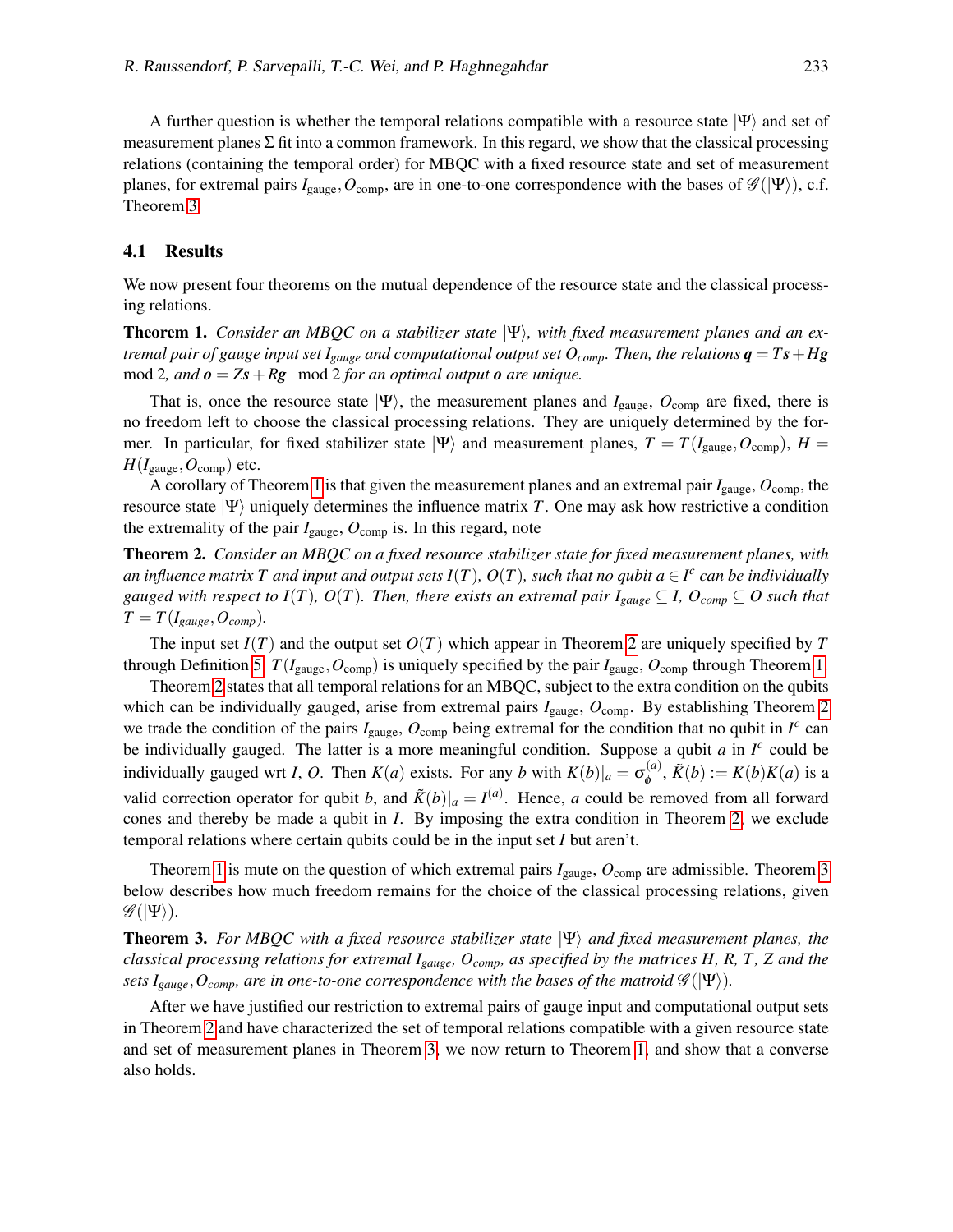**Theorem 4.** *Consider an MBOC on a stabilizer state*  $|\Psi\rangle$ *, with classical processing relations*  $q = Ts +$ *Hg* mod 2,  $o = Zs + Rg$  mod 2 *for an optimal classical output o*, *such that rkH* = *rkZ.* Then the *classical processing relations uniquely specify the stabilizer generator matrix*  $\mathscr{G}(|\Psi\rangle)$  *in the*  $\sigma_{\phi}/\sigma_{s}$ *basis, i.e. the resource stabilizer state*  $|\Psi\rangle$  *and set*  $\Sigma$  *of measurement planes up to equivalence.* 

*Remark:* For Theorem [4](#page-14-1) it does not matter whether or not the classical processing relations codify a temporal relation which is a partial order.

*Remark:* There is a constructive procedure for obtaining  $\mathscr{G}(\Psi)$  (in the  $\sigma_{\phi}/\sigma_{s}$ -basis) from the linear processing relations. If the processing relation did not stem from an actual computation but rather was "made up", the resulting  $\mathscr{G}(|\Psi\rangle)$  may not be a valid stabilizer generator matrix. I.e., the rows of  $\mathscr{G}(|\Psi\rangle)$ may correspond to Pauli operators which do not pairwise commute.

# 4.2 Proofs of Theorems [1-](#page-14-3)[4](#page-14-1)

Theorem [1](#page-14-3) is an immediate consequence of Lemma [3.](#page-12-2)

*Proof of Theorem [2.](#page-14-0)* Assume that *I* is valid input set and *O* is a valid output set for a given MBQC. Then, the stabilizer generator matrix of the resource state can be written in the  $\sigma_{\phi}/\sigma_{s}$ -basis as

$$
\mathscr{G}(|\Psi\rangle) = \left(\begin{array}{c|c|c} I & I^c & O^c & O \\ \hline 0 & \tilde{T}^T & I & A \\ \hline B & C & 0 & D \end{array}\right), \tag{30}
$$

for some matrices *A*, *B*, *C* and *D*. The influence matrix *T* can be obtained as

<span id="page-15-1"></span>
$$
T^T = \left(\frac{0}{0} \left| \frac{\tilde{T}^T}{0}\right.\right),\tag{31}
$$

with the column split between *I* and  $I^c$ , and the row split between  $O^c$  and  $O$ . The matrices *B* and  $(B|C)$  do not necessarily have maximal row-rank. By row transformations of  $(B|C||0|D)$  we extract the dependent rows, and obtain

<span id="page-15-0"></span>
$$
\mathcal{G}(|\Psi\rangle) = \begin{pmatrix} I & I^c & O^c & O \\ 0 & \tilde{T}^T & I & A \\ \hline 0 & 0 & 0 & D' \\ 0 & C'' & 0 & D'' \\ \hline B''' & C''' & 0 & D''' \end{pmatrix},
$$
(32)

However, note that each row in the third set of rows in the above matrix can either be interpreted as a correction operator  $K(a)$ , with non-empty forward cone  $fc(a)$ , for some  $a \in O$ , or a gauge operator  $K(i)$ for some  $i \in I^c$ . The former is ruled out because every  $a \in O$  must have an empty forward cone. The latter is ruled out by the assumption that no qubit outside the set *I* can be individually gauged. Therefore that set of rows must identically vanish.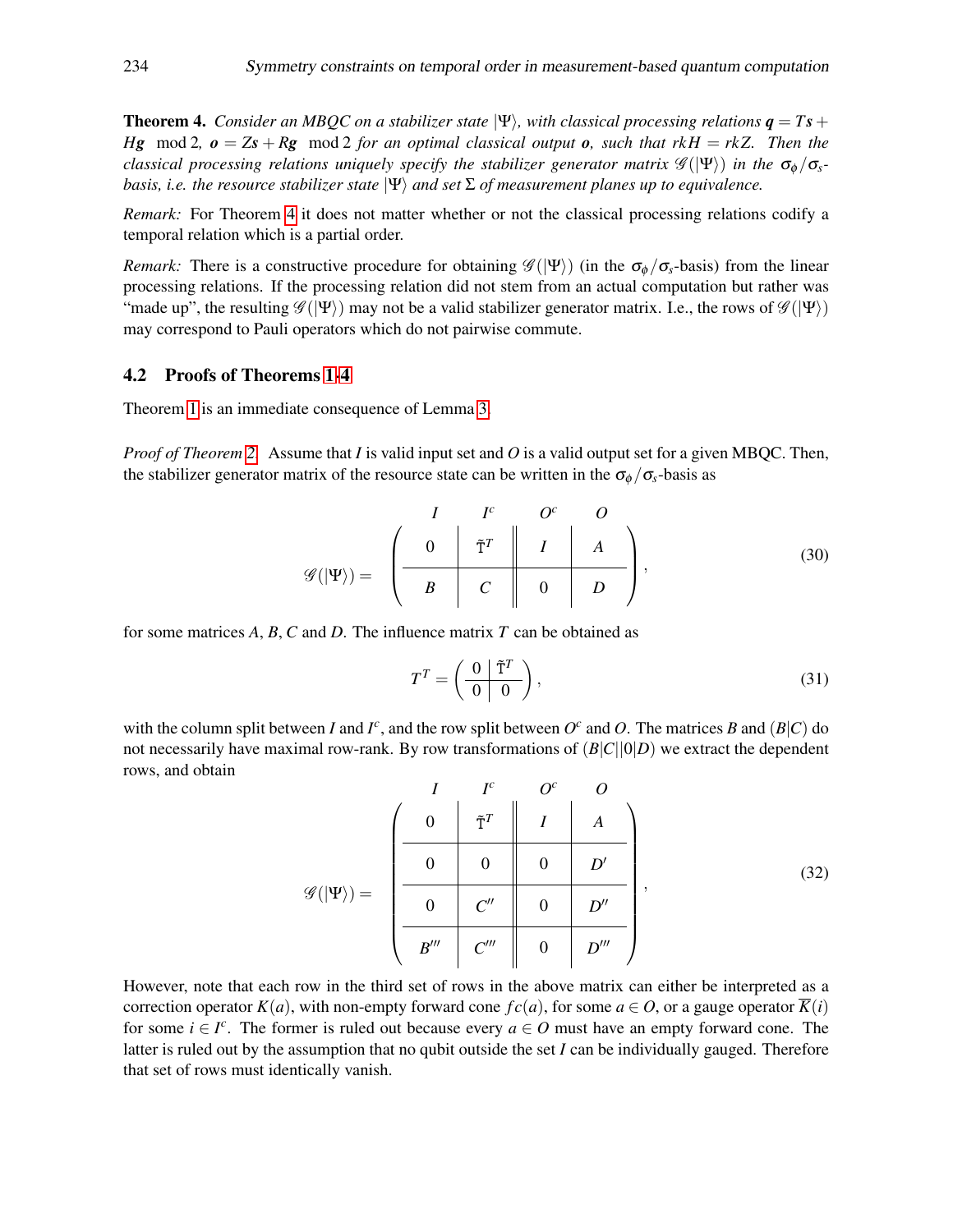Since  $\mathscr{G}(\vert \Psi \rangle)$  has full row rank, so does the matrix *D'* appearing in Eq. [\(32\)](#page-15-0). We may then choose a set  $\Delta O \subseteq O$  such that the columns of  $D'$  indexed by  $\Delta O$  form a maximal independent set. We set  $O_{\text{conn}} := O \backslash \Delta O$ . Then, by further row transformations which do not affect T in the matrix in Eq. [\(32\)](#page-15-0) can be converted to

<span id="page-16-0"></span>
$$
\mathscr{G}(|\Psi\rangle) = \begin{pmatrix} I & I^c & O^c & \Delta O & O_{\text{comp}} \\ 0 & \tilde{T}^T & I & 0 & A' \\ \hline 0 & 0 & 0 & I & A'' \\ B''' & C''' & 0 & 0 & D'' \end{pmatrix} .
$$
 (33)

*B*<sup>*m*</sup> has full row rank by construction. We can therefore find a set  $I_{\text{gauge}} \subseteq I$  such that the columns of *B*<sup>*m*</sup> indexed by *I*gauge form a maximal independent set. For any such set *I*gauge we can convert the matrix in Eq. [\(33\)](#page-16-0) fully into the normal form Eq. [\(26\)](#page-12-1) without affecting *T*.

For any of the above choices for  $I_{\text{gauge}} \subseteq I$  and  $O_{\text{comp}} \subseteq O$ , the resulting influence matrix  $T(I_{\text{gauge}}, O_{\text{comp}})$ can be extracted as  $\sim 1 \times T$ 

<span id="page-16-2"></span><span id="page-16-1"></span>
$$
T(I_{\text{gauge}}, O_{\text{comp}})^{T} = \left(\begin{array}{c|c} 0 & \tilde{T}^{T} \\ \hline 0 & 0 \\ \hline 0 & 0 \end{array}\right), \tag{34}
$$

with the column split between *I* and *I<sup>c</sup>*, and the row split between  $O^c$ ,  $\Delta O$  and  $O_{\text{comp}} = O \backslash \Delta O$ . By comparison of Eqs. [\(31\)](#page-15-1) and [\(34\)](#page-16-1) we verify  $T = T(I_{\text{gauge}}, O_{\text{comp}})$ .  $\Box$ 

*Remark:* Comparing Eq.[\(33\)](#page-16-0) with the normal form in Eq. [\(26\)](#page-12-1), we can write the stabilizer matrix in a slightly varied form that can be useful later.

$$
\mathscr{G}(|\Psi\rangle) = \begin{pmatrix} I_{\text{gauge}} & \Delta I & I^c & O^c & \Delta O & O_{\text{comp}} \\ 0 & 0 & \tilde{\tau}^T & I & 0 & Z_1^T \\ 0 & 0 & 0 & 0 & I & Z_2^T \\ \hline I & H_1^T & H_2^T & 0 & 0 & R^T \end{pmatrix},
$$
(35)

where  $Z = (Z_1 | Z_2)$  and where  $H^T = (H_1^T | H_2^T)$ .

*Proof of Theorem [3.](#page-14-2)* Denote by  $\mathscr B$  the set of bases of  $\mathscr G$ , and by  $\mathscr T$  the set of extremal classical pro-cessing relations of form Eq. [\(15a\)](#page-7-1), [\(15b\)](#page-7-2), specified by the triple  $(I_{\text{gauge}}, O_{\text{comp}}, \{H, R, T, Z\})$ . Then, the mapping  $h : \mathscr{B} \longrightarrow \mathscr{T}$  exists and is a bijection. (1) Existence of *h*: By the normal form Eq. [\(26\)](#page-12-1) of  $\mathscr{G} = (\Phi||S)$ , for a given basis  $B(\mathscr{G})$  the sets  $I_{gauge}$  and  $O_{comp}$  are extracted as follows. A qubit *i* is in  $I_{gauge}$ if and only if the corresponding column of  $\Phi$  appears in  $B(\mathscr{G})$ . A qubit *a* is in  $O_{\text{comp}}$  if and only if the corresponding column of *S* does not appear in  $B(\mathscr{G})$ . Knowing  $I_{gauge}$  and  $O_{comp}$ , {H,R,T,Z} is uniquely determined via Theorem [1.](#page-14-3) (2) Surjectivity of *h*: By definition of "extremal". (3) Injectivity of *h*: given  $I_{\text{gauge}}$  and  $O_{\text{comp}}$ ,  $B(G) = \left(\Phi|_{I_{\text{gauge}}}\,|\,S_{O_{\text{comp}}}\right)$  is unique.  $\Box$ 

*Proof of Theorem [4.](#page-14-1)* We divide the proof into the following steps: i) First, with  $rk H = rk Z$ , the processing relations stem from an extremal pair *I*gauge,*O*comp. We show that given an extremal pair *I*gauge, *O*comp, the matrices H, R, T and Z are uniquely determined by the classical processing relations Eq. [\(15a](#page-7-1)[,15b\)](#page-7-2). ii)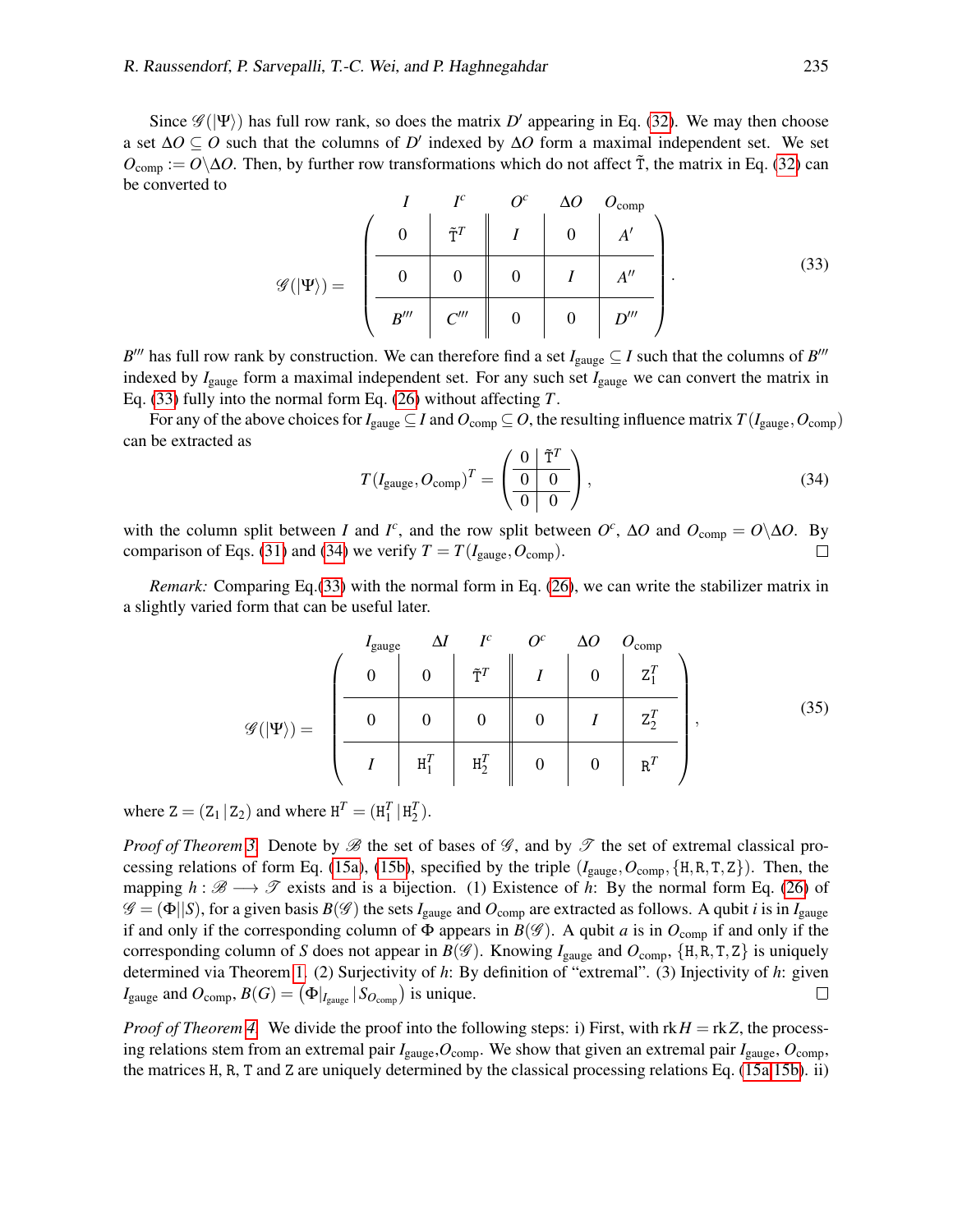From these matrices we can derive the corresponding normal form of the resource state uniquely. Let us denote this by  $\mathcal N$ . In iii) and iv) we show that the following diagram commutes, which establishes the equivalence of normal forms of all extremal pairs.

<span id="page-17-0"></span>
$$
(I_{gauge}, O_{comp}) \xrightarrow{\Lambda} (I'_{gauge}, O'_{comp})
$$
  
\n
$$
\downarrow \text{T,H,Z,R} \qquad \qquad \downarrow \text{T',H',Z',R'}
$$
  
\n
$$
\mathcal{N} \xrightarrow{\text{M}(\Lambda)} \mathcal{N'}
$$
\n(36)

In Eq. [\(36\)](#page-17-0),  $M(\Lambda)$  is a transformation on the normal form  $\mathcal N$ , dependent on  $\Lambda$ . Because of their independence, we consider the transformations  $I_{\text{gauge}} \to I'_{\text{gauge}}$  and  $O_{\text{comp}} \to O'_{\text{comp}}$  separately in iii) and iv) respectively.

i) Extracting H, R, T and Z: Given any set of inputs *I* and outputs *O* by Theorem [2,](#page-14-0) we know that there always exists an extremal pair ( $I_{\text{gauge}}, O_{\text{comp}}$ ), where  $I_{\text{gauge}} \subseteq I, O_{\text{comp}} \subseteq O$ . By Eq. [\(29\)](#page-13-2), T is uniquely specified by *T*. By the assumption of the classical output being optimal, *Z* can be brought into the unique normal form of Eq. [\(23\)](#page-11-1) by left multiplication with an invertible matrix and (permuting the columns if necessary), Z can be extracted. The matrix  $H$  may not appear in Eq. [\(15a\)](#page-7-1) in its normal form Eq. [\(27\)](#page-12-3), nonetheless for an invertible matrix Λ, the vector q specifying the measurement bases is invariant under  $H \longrightarrow H\Lambda$ ,  $g \longrightarrow \Lambda^{-1}g$ . By definition of  $I_{gauge}$ , every qubit in  $I_{gauge}$  can be individually gauged with respect to *I*gauge, *O*comp. Therefore, (up to row permutations), we can choose  $\Lambda$  such that

$$
H\Lambda = \left(\frac{I}{H}\right),\tag{37}
$$

<span id="page-17-1"></span>where the row split is between  $I_{\text{gauge}}$  (upper) and  $(I_{\text{gauge}})^c$  (lower). A and H are unique. The classical output **o** is invariant under the transformation  $R \to R\Lambda'$ ,  $g \to (\Lambda')^{-1}g$ . However, since Eqs. [\(15a\)](#page-7-1) and [\(15b\)](#page-7-2) refer to **g** in the same basis,  $\Lambda'$  is now fixed:  $\Lambda' = \Lambda$ . Then,  $R = R\Lambda$ , with the  $\Lambda$  of Eq. [\(37\)](#page-17-1).

ii) Assembling the normal form: Using the unique matrices H, R, T, Z, by Lemma [3,](#page-12-2) we can now assemble the normal form Eq. [\(26\)](#page-12-1) of the stabilizer generator matrix for the resource state  $|\Psi\rangle$ . By assumption of Theorem [4,](#page-14-1) the matrices *H*, *R*, *T*, *Z* describe a valid computation, and the normal form Eq. [\(26\)](#page-12-1) derived from them must thus yield a valid description of a quantum state. In particular, all Pauli operators specified by the rows of  $\mathscr{G}(\{H,R,T,Z\})$  in Eq. [\(26\)](#page-12-1) must commute. (The rows are independent by design of the normal form.) We have thus constructed a description of  $|\Psi\rangle$ . Since H, R, T, Z are unique, so is  $|\Psi\rangle$ .

We now proceed to construct the stabilizer  $\mathscr{S}(|\Psi\rangle)$  from the processing relations when *I*<sub>gauge</sub> and *O*comp are not specified. From the classical processing relation Eq. [\(15a\)](#page-7-1) we can still extract the input set *I* and the output set *O*, by testing which rows and columns of *T* identically vanish. Then, the possible choices for *I*<sub>gauge</sub> and  $O_{\text{comp}}$  are limited to *I*<sub>gauge</sub>  $\subseteq$  *I* and  $O_{\text{comp}} \subseteq O$  by definition.

iii) Equivalence under  $\Lambda: I_{\text{gauge}} \to I'_{\text{gauge}}$ . In order to prove this we rely on the slightly variant version of the normal form of  $\mathscr{G}(|\Psi\rangle)$  as shown in Eq. [\(35\)](#page-16-2) which also includes additional detail about the correction operators. As noted above, the different normal forms for *H* can be interconverted by right-multiplication with an invertible matrix  $\Lambda$  (change of basis for **g**), i.e.  $H, R \rightarrow H\Lambda, R\Lambda$ , where  $H<sup>T</sup> = (I | H<sup>T</sup>)$ . Under such a transformation, the upper part of the normal form Eq. [\(26\)](#page-12-1) for  $\mathscr{G}(| \Psi \rangle)$ remains unchanged, and the lower part is transformed  $(H^T || 0 | R^T) \longrightarrow \Lambda^T (H^T || 0 | R^T)$ . Invertible row transformations on  $\mathscr{G}(\Psi)$  leave  $|\Psi\rangle$  unchanged, and  $|\Psi\rangle$  is thus independent on the precise choice of  $I_{\text{gauge}} \subseteq I$ .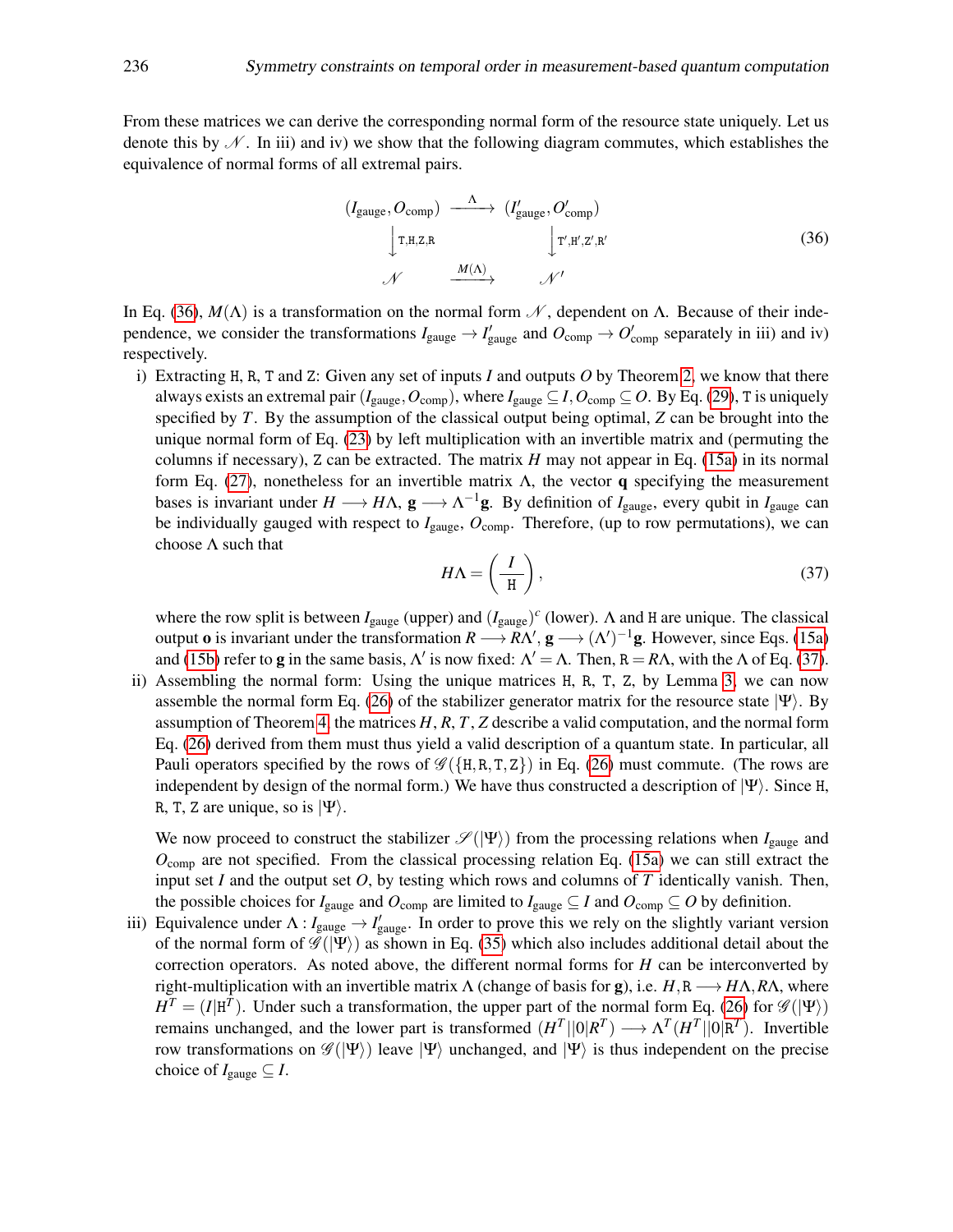iv) Equivalence under  $\Lambda: O_{\text{comp}} \to O'_{\text{comp}}$ . Proving that a different choice of  $O_{\text{comp}}$  does not change the stabilizer state is a little more complicated. We proceed in the following manner. From Theorem [3,](#page-14-2) we know that  $I_{\text{gauge}} \cup O_{\text{comp}}^c$  are the bases of a matroid. Therefore for two distinct computational output sets  $O_{\text{comp}}$  and  $O''_{\text{comp}}$ , there exists another computational output set  $O'_{\text{comp}} = O_{\text{comp}} \setminus \{i\} \cup \{j\}$ , where  $i \in O_{\text{comp}} \setminus O''_{\text{comp}}$  and  $j \in O''_{\text{comp}} \setminus O_{\text{comp}}$ . Therefore, it suffices if we show that the stabilizer state does not change if we change the computational output set from  $O_{\text{comp}}$  to  $O'_{\text{comp}}$ . Assume that the classical relation for the computational output set  $O_{\text{comp}}$  is given as

$$
o = Zs + Rg = (Z_1 | Z_2 | I)s + Rg.
$$
 (38)

where the column split of *Z* is between  $O_{\text{comp}}^c$ ,  $\Delta O$ , and  $O_{\text{comp}}$ . The corresponding normal form (with the column split in  $\sigma_{\phi}$ -part  $I_{\text{gauge}}|I_{\text{gauge}}^c|$ ) is

<span id="page-18-1"></span>
$$
\left(\begin{array}{c|c|c}\n0 & \tilde{T}^T & I & 0 & Z_1^T \\
\hline\n0 & 0 & 0 & I & Z_2^T \\
\hline\nI & H^T & 0 & 0 & R^T\n\end{array}\right),\n\tag{39}
$$

where  $T^T = \left(\frac{\tilde{T}^T}{Q}\right)^T$ 0 . Suppose that we transform  $O_{\text{comp}}$  to  $O_{\text{comp}} \setminus \{i\} \cup \{j\}$ , where  $i \in O_{\text{comp}}$  and  $j \in \Delta O$ . Without loss of generality assume that *i* is the last column of Z<sub>2</sub>. (It cannot be an all zero column because, then it would not be possible for it to be in  $O_{\text{comp}}$ .) Let  $Z_1 = \left(\frac{x^T}{Z}\right)^T$ *ZA*  $\Big)$  and

$$
Z_2 = \left(\frac{a^T \mid 1}{Z_B \mid b}\right).
$$
 Then  $\Lambda = \left(\frac{1 \mid 0}{b \mid I}\right)$  acting on Z achieves the transformation  $O_{\text{comp}}$  to  $O'_{\text{comp}}$ .

$$
\Lambda(Z_1 | Z_2 | I) = \left(\begin{array}{c|c} x^T & a^T & 1 & 1 & 0\\ \hline Z_A + bx^T & Z_B + ba^T & 0 & b & I \end{array}\right) \tag{40}
$$

$$
\sim \left(\frac{x^T}{Z_A + bx^T} \left\| \frac{a^T}{Z_B + ba^T} \left\| \frac{1}{b} \left\| \frac{1}{0} \right\| \right)^2 \right) = \left(\frac{Z_1'}{\left\| \frac{Z_2'}{\left\| \right\|} \right}\right) \tag{41}
$$

We claim that this same transformation can be effected by row transformations of  $\mathscr{G}(|\Psi\rangle)$ . First let us focus on the middle set of rows in  $\mathscr{G}(|\Psi\rangle)$ , namely the correction operators for  $\Delta O$ . Then acting by  $M(\Lambda) = \left(\begin{array}{c|c} I & a \ \hline 0 & 1 \end{array}\right)$  $0 \mid 1$ gives us

$$
M(\Lambda)(0||0|I|Z_2^T) = \left(\begin{array}{c|c|c|c} 0 & 0 & I & a & 0 & Z_B^T + ab^T \\ \hline 0 & 0 & 0 & 1 & 1 & b^T \end{array}\right) \tag{42}
$$

<span id="page-18-0"></span>
$$
\sim \left(\begin{array}{c|c|c|c} 0 & 0 & I & 0 & a & Z_B^T + ab^T \\ \hline 0 & 0 & 0 & 1 & 1 & b^T \end{array}\right) = (0||0|I|Z_2^T). \tag{43}
$$

Now if take the last row in Eq. [\(43\)](#page-18-0), namely  $(0||0|0|1|b^T) = c$  and add *xc* to the top set of rows in Eq. [\(39\)](#page-18-1) we obtain

$$
\left(0 \mid \tilde{T}^T \parallel I \mid 0 \mid x \mid 0 \mid Z_A^T + xb^T \right) \sim \left(0 \mid \tilde{T}^T \parallel I \mid 0 \mid Z_1^{\prime T} \right) \tag{44}
$$

showing the equivalence of Z and Z'. The equivalence of R and R' under  $\Lambda$  can be shown in exactly the same fashion as for  $Z_1$  and  $Z'_1$ .

This concludes the proof that the extremal classical relations completely determine the stabilizer state. $\Box$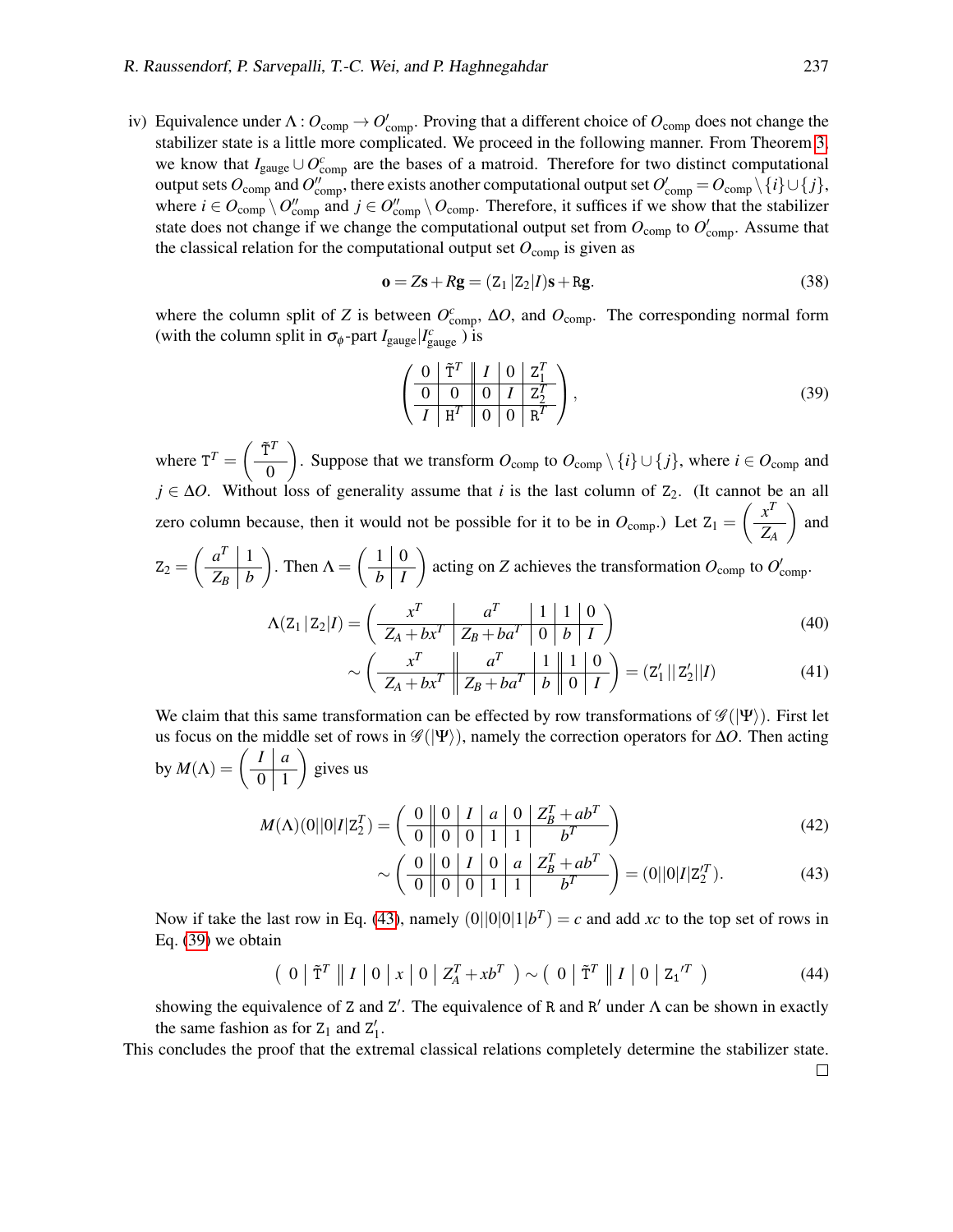# <span id="page-19-0"></span>5 Flipping measurement planes and temporal invariance

In this section, we introduce a second group of symmetry transformations on MBQCs which is related to local complementation [\[17\]](#page-28-0) - [\[19\]](#page-28-1). These transformations leave the temporal relation of the measurements in a any given MBQC unchanged. An addition, if the temporal relation is a partial order, the distribution of the computational output is left unchanged.

### <span id="page-19-4"></span>5.1 Flipping measurement planes

According to Eq. [\(3\)](#page-2-3), for any qubit *a* in a given resource state, the local observable measured to drive the computation is

$$
O_a[q_a] = \cos \varphi_a \,\sigma_{\phi}^{(a)} + (-1)^{q_a} \sin \varphi_a \,\sigma_{s\phi}^{(a)}.
$$

Therein,  $q_a$  is a linear function of the measurement outcomes  $\{s_b, b \in \Omega\}$ , c.f. Eq. [\(15a\)](#page-7-1).

Let's see what happens if we use a different rule for the adjustment of measurement bases, namely

$$
O'_a[q_a] = (-1)^{q_a} \cos \varphi_a \sigma_\phi^{(a)} + \sin \varphi_a \sigma_{s\phi}^{(a)}, \qquad (45)
$$

That is, if  $q_a = 1$ , to obtain  $O'_a[1]$  we are flipping the observable  $O_a[0]$  about the  $\sigma_{s\phi}$ -axis rather than the  $\sigma_{\phi}$ -axis. Comparing Eqs. [\(3\)](#page-2-3) and [\(45\)](#page-19-1), we find that

<span id="page-19-3"></span><span id="page-19-2"></span><span id="page-19-1"></span>
$$
O'_a[q_a] \equiv (-1)^{q_a} O_a[q_a],\tag{46}
$$

independent of the measurement angle  $\varphi_a$ . The measurements of  $O'_a[q_a]$  and  $O_a[q_a]$  are always in the same basis for the same  $q_a$ , and the measured eigenvalues differ by a factor of  $(-1)^{q_a}$ .

We call the transformation  $\tau_s[i]: O_i[q_i] \longrightarrow O'_i[q_i]$  *flipping of the measurement plane at qubit i*. On the elementary degrees of freedom, namely the resource state  $|\Psi\rangle$ , the Pauli observables  $\sigma_s^{(i)}$ ,  $\sigma_{s\phi}^{(i)}$  $\int_{s\phi}^{(t)}$  (action on  $\sigma_s^{(i)}$  is implied), and the measurement angle  $\varphi_i$ , the flipping  $\tau_s[i]$  acts as

$$
\begin{array}{ccc}\n\sigma_{\phi}^{(i)} & \longleftrightarrow & \sigma_{s\phi}^{(i)},\\
\tau_{s}[i]: & \varphi_{i} & \longrightarrow & (-1)^{q_{i}}\frac{\pi}{2} - \varphi_{i},\\
|\Psi\rangle & \longrightarrow & |\Psi\rangle,\n\end{array} \tag{47}
$$

The action of  $\tau_s[i]$  on the Pauli operators  $\sigma^{(j)}$  and the measurement angles  $\varphi_j$ , for  $j \neq i$  is trivial. All our considerations are independent of the values of the measurement angles. In particular, the second part of the transformation Eq. [\(47\)](#page-19-2) does not affect temporal order.

We now discuss the effect of the flipping  $\tau_s[a]$ ,  $a \in \Omega$  on a given MBQC. Denote the measurement outcome of a measurement of  $O'_a(q_a)$  by  $s'_a$ . By Eq. [\(46\)](#page-19-3), the following two measurement procedures are always equivalent. (I) Measuring  $O_a[q_a]$  and outputting  $s_a$ , and (II) Measuring  $O'_a[q_a]$  and outputting  $s'_a + q_a$  mod 2. We may call the device that performs Procedure I a  $\phi$ -box, and the device that performs Procedure II a  $s\phi'$ -box. Then,

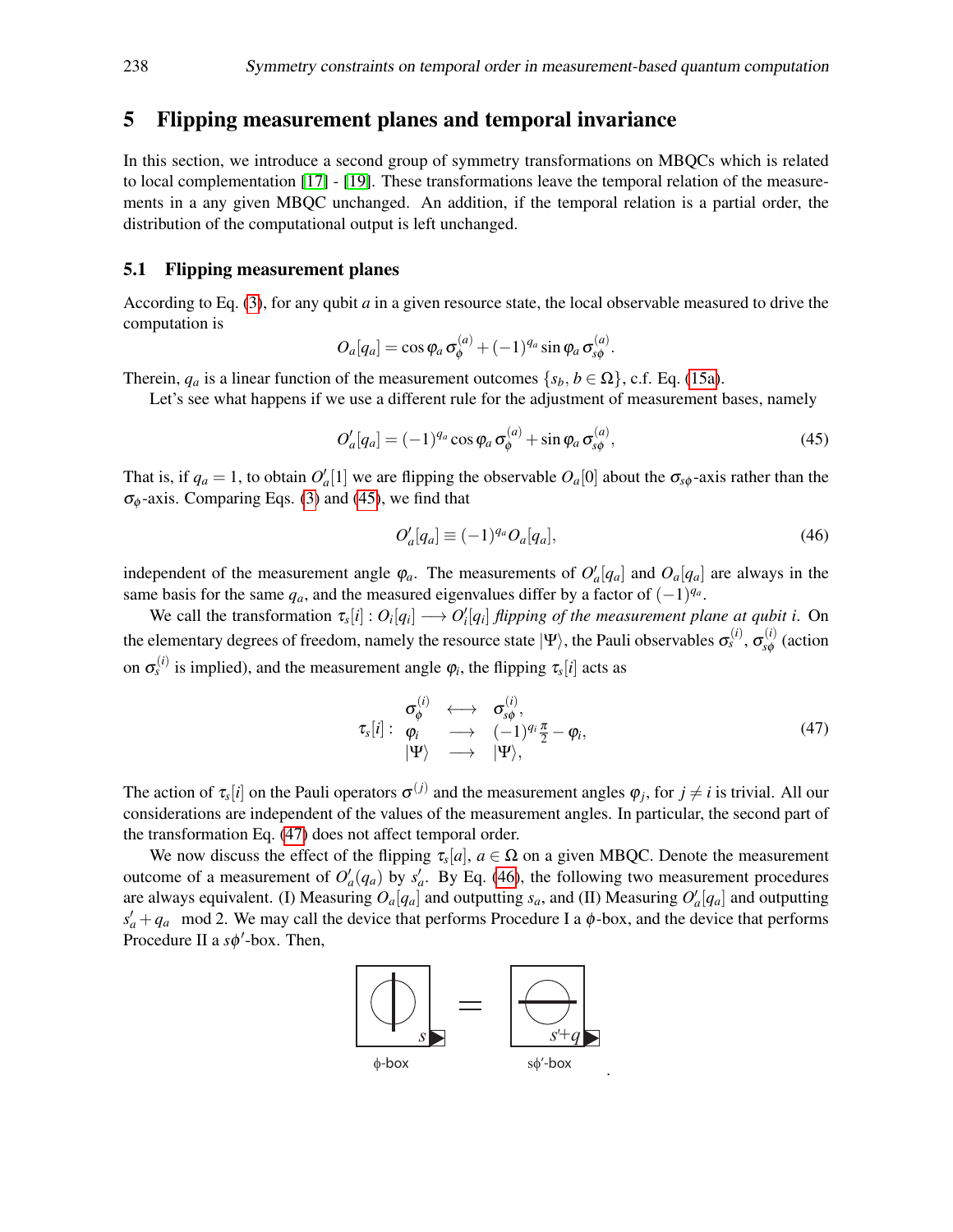The prime in the  $s\phi'$ -box accounts for the fact that not the measurement outcome  $s'_a$  itself is outputted, but rather the locally post-processed value  $s'_a + q_a$  mod 2. Now, instead of outputting  $s'_a + q_a$ , the device at *a* may only output  $s'_a$  (that is an  $s\phi$ -box), and the classical post-processing relations for the adaption of measurement bases are modified accordingly, i.e.  $s_a \rightarrow s'_a + q_a \mod 2$ . Can the resulting relations again be written in a form  $\mathbf{q} = T' \mathbf{s}' + H' \mathbf{g}$ ?

We now attempt transforming a φ-box into an *s*φ-box at qubit *a*. The vectors of measurement outcomes s and s' are related via  $s = s' + e_a e_a^T q$ . Inserting this relation into Eq. [\(15a\)](#page-7-1), we obtain

<span id="page-20-0"></span>
$$
(I + T\mathbf{e}_a \mathbf{e}_a^T)\mathbf{q} = T\mathbf{s}' + H\mathbf{g} \mod 2.
$$
 (48)

Case I:  $T_{aa} = 0$ . Physically, this means that the measurement basis at the flipped qubit *a* does not depend on the measurement outcome at *a*, before the transformation. Multiplying Eq. [\(48\)](#page-20-0) with  $\mathbf{e}_a^T$  from the left yields  $q_a = \mathbf{e}_a^T T \mathbf{s}' + \mathbf{e}_a^T H \mathbf{g} \mod 2$ . Inserting back into Eq. [\(48\)](#page-20-0), we obtain

<span id="page-20-1"></span>
$$
T' = T + T\mathbf{e}_a \mathbf{e}_a^T T \mod 2.
$$
 (49)

<span id="page-20-2"></span>Likewise,

$$
H' = H \oplus T \mathbf{e}_a \mathbf{e}_a^T H, Z' = Z \oplus Z \mathbf{e}_a \mathbf{e}_a^T T, R' = R \oplus Z \mathbf{e}_a \mathbf{e}_a^T H. \tag{50}
$$

Eqs. [\(49\)](#page-20-1) and [\(50\)](#page-20-2) completely describe the effect of the flipping  $\tau_s[a]$  of the measurement plane at qubit *a* on the classical processing relations Eq. [\(15a\)](#page-7-1), [\(15b\)](#page-7-2).

*Remark:* If the matrices  $H, R, T, Z$  are given their normal form Eq. [\(27\)](#page-12-3) wrt the pair  $I_{\text{gauge}}, O_{\text{comp}}$  then the flipping of the measurement plane at any vertex *a* with  $T_{aa} = 0$  leaves this normal form intact. We can therefore state a transformation rule equivalent to Eqs.  $(49)$ ,  $(50)$  for the matrices H, R, T, Z. This rule is, in fact, simpler. We assemble the composite matrix

$$
T_{\text{ext}} = \left(\begin{array}{cc|cc} 0 & 0 & 0 & 0 \\ I & 0 & 0 & 0 \\ \hline H & T & 0 & 0 \\ \hline R & Z & I & 0 \end{array}\right),\tag{51}
$$

which is a square matrix of size  $(|\Omega|+|I_{\text{gauge}}|+|O_{\text{comp}}|)\times(|\Omega|+|I_{\text{gauge}}|+|O_{\text{comp}}|)$ . The effect of flipping of the measurement plane at *a* then is

<span id="page-20-4"></span>
$$
T_{\text{ext}} \longrightarrow T'_{\text{ext}} = T_{\text{ext}} + T_{\text{ext}} \mathbf{e}_a \mathbf{e}_a^T T_{\text{ext}} \mod 2. \tag{52}
$$

Thus, the rule is just the same as Eq. [\(49\)](#page-20-1) for the original influence matrix *T*.

Furthermore,  $T_{ext}$  is the influence matrix for MBQC on a bigger resource state  $|\Psi'\rangle$  constructed from  $|\Psi\rangle$ . For the support  $\Omega'$  of  $|\Psi'\rangle$  we require two additional sets of qubits, *I'* and *O'*, with  $|I'| = |O'| =$  $|I_{\text{gauge}}| = |O_{\text{comp}}|$ , such that  $\Omega' = \Omega \cup I' \cup O'$ .  $|\Psi'\rangle$  is obtained from  $|\Psi\rangle$  by the following construction:



<span id="page-20-3"></span>(53)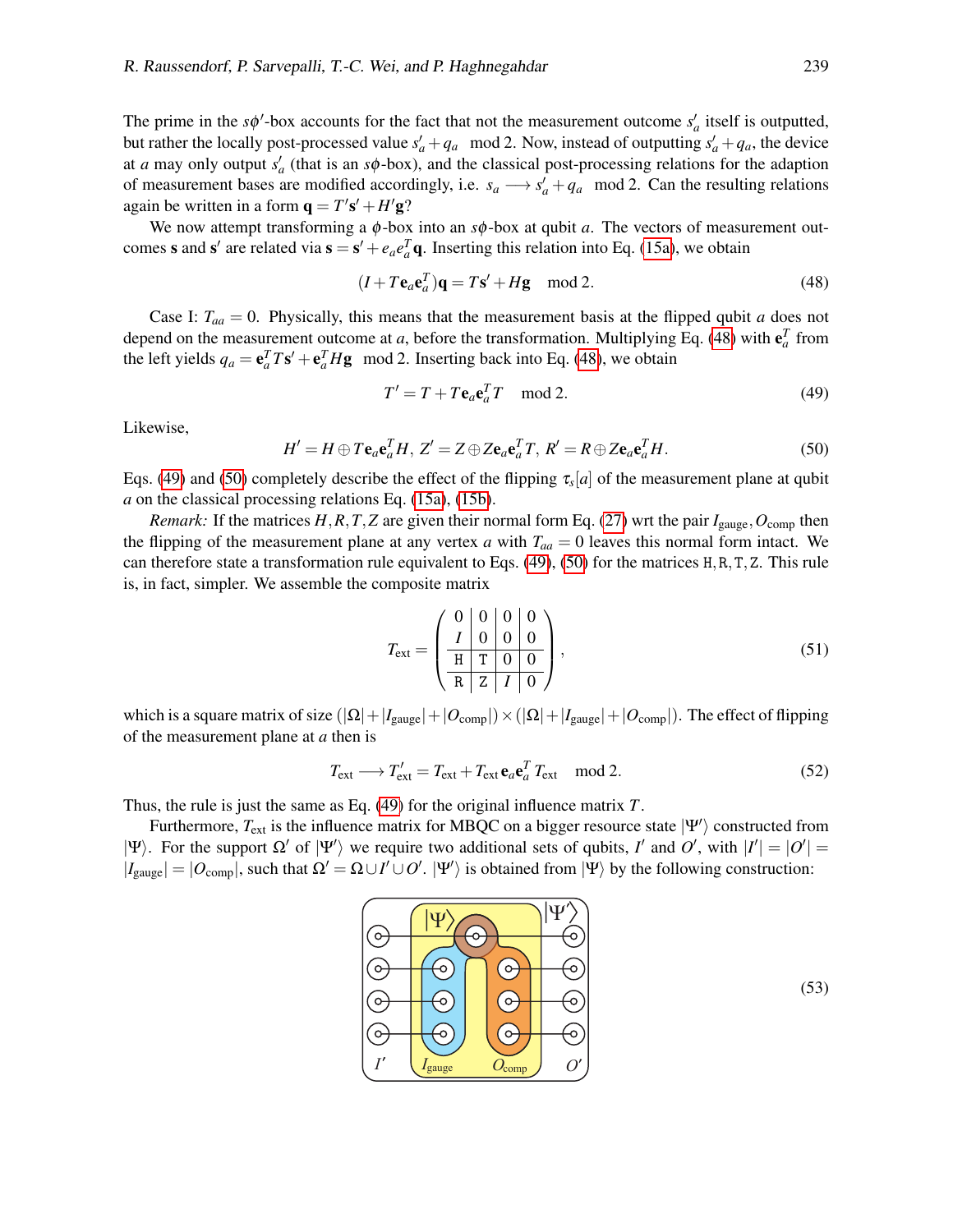Therein, the gates  $\mathbf{O} \longrightarrow \mathbf{O} = \Lambda_s$  are  $\sigma_s$ -controlled  $\sigma_s$ -gates, i.e.,  $\Lambda_s \sigma_s^{(1)} \Lambda_s^{\dagger} = \sigma_s^{(1)}$ ,  $\Lambda_s \sigma_\phi^{(1)} \Lambda_s^{\dagger} = \sigma_\phi^{(1)} \otimes \sigma_s^{(2)}$ , etc, and the extra qubits in *I'* and *O'* are initially prepared in the eigenstate of  $\sigma_{\phi}$  with eigenvalue 1. With the definition Eq. [\(53\)](#page-20-3) of  $|\Psi'\rangle$ , the labelling of the blocks of rows and columns for the matrix on the r.h.s. of Eq. [\(52\)](#page-20-4) is  $I'|(O_{\text{comp}})^c|O_{\text{comp}}|O'$  for the columns and  $I'|I_{\text{gauge}}|(I_{\text{gauge}})^c|O'$  for the rows.

We thus find that all information in the classical MBQC processing relations is temporal information for the computation on a slightly extended resource state.

Case 2:  $T_{aa} = 1$ . In this case, the measurement basis at *a* does depend on the measurement outcome at *a*. This is an example for a closed time-like curve (only involving the measurement device at *a*), and an obstacle to deterministic runnability. Now, the matrix  $I \oplus T e_a e_a^T$  on the left side in Eq. [\(48\)](#page-20-0) is not invertible,  $\mathbf{e}_A^T (I \oplus T \mathbf{e}_a \mathbf{e}_a^T) = 0$ . Hence, the relation [\(48\)](#page-20-0) can not be solved for **q** in this case. There is no relation Eq. [\(15a\)](#page-7-1) with the same sets  $I_{\text{gauge}}$ ,  $O_{\text{comp}}$  before and after flipping.

We now discuss the consequences of flipping measurement planes for the above two cases.

### 5.2 Flipping measurement planes and local complementation

We now return to the above Case 1, namely when flipping of a measurement plane yields a computation with a new relation Eq. [\(15a\)](#page-7-1). Note that the computation before and after the flip generate the same output distribution. Flipping a  $\phi$ -box into an  $s\phi'$ -box is an equivalence transformation, only based on the operator identity Eq. [\(46\)](#page-19-3). Changing an *s*φ'-box into an *s*φ-box is again an equivalence transformation, provided it can be carried out.

The influence matrices  $T$  and  $T'$  before and after the flipping, respectively, are in general not the same, c.f. Eq. [\(49\)](#page-20-1). However,  $T$  and  $T'$  still generate the same temporal order, as we now show.

<span id="page-21-0"></span>**Lemma 4.** Be T an influence matrix with  $T_{ii} = 0$ . Then, T and  $T' = T \oplus Te_i e_i^T T$  generate the same *temporal relation under transitivity.*

*Proof of Lemma* [4.](#page-21-0) Let's introduce a shorthand  $a \to c$  for  $c \in fc(a)$  (meaning that the measurement outcome at *a* influences the measurement basis at *c*). Now, we have to show that  $e \prec_T f \iff e \in \prec_{T'} f$ , for any  $T'$  generated from  $T$  by the transformation Eq. [\(49\)](#page-20-1).

(I) " $\implies$ ": Assume that  $e \prec_T f$ . Then there exists a sequence of measurement events  $e \to m_1 \to$  $m_2 \rightarrow \dots \rightarrow a \rightarrow c \rightarrow \dots \rightarrow f$ . Can we break the arrow  $a \rightarrow c$ , say? To investigate this, let us rewrite the transformation rule Eq. [\(49\)](#page-20-1) for the flip  $\tau_s[i]$  as

<span id="page-21-1"></span>
$$
\tau_s[i]: \begin{array}{l}\n\mathbf{fc}(a) & \longrightarrow & \mathbf{fc}(a) \oplus \mathbf{fc}(i), \quad \text{if } i \in fc(a), \\
\mathbf{fc}(a) & \longrightarrow & \mathbf{fc}(a), \quad \text{if } i \notin fc(a),\n\end{array} \tag{54}
$$

Case 1:  $a \rightarrow i$  before the transformation  $\tau_s[i]$ . Then,  $\mathbf{fc}'(a) = \mathbf{fc}(a) \oplus \mathbf{fc}(i)$ . Since  $T_{ii} = 0$  by assumption,  $a \to i$  after the transformation  $\tau_s[i]$ . Sub-case 1a:  $i \to c$  before the transformation  $\tau_s[i]$ . Since  $T_{ii} = 0$  $(i \notin fc(i))$ ,  $i \to c$  after the transformation  $\tau_s[i]$ . Thus  $a \to i \to c$  after the transformation, and hence  $a \prec_{T'} c$ . Sub-case 1b:  $i \not\rightarrow c$  before  $\tau_s[i]$ . Then,  $a \rightarrow c$  remains after the transformation. Case 2:  $a \not\rightarrow i$ before the transformation  $\tau_s[i]$ . Then  $a \to c$  after  $\tau_s[i]$ . Thus, in all cases  $a \prec_{T'} c$ , and therefore  $e \prec_{T'} f$ . (II) " $\Longleftarrow$ ": From Eq. [\(54\)](#page-21-1),  $\tau_s[i]^2 = I$ .  $\square$ 

<span id="page-21-2"></span>Apply a series of transformations Eq. [\(49\)](#page-20-1) on an initial influence matrix *T* with vanishing diagonal part may produce an influence matrix with a non-vanishing diagonal part. Thus, the application of the transformation Eq. [\(49\)](#page-20-1) is restricted. To circumvent this problem, we introduce a modified transformation

$$
\tilde{\tau}[i]: T \longrightarrow T' = T + T\mathbf{e}_i \mathbf{e}_i^T T + \mathcal{D}(T\mathbf{e}_i \mathbf{e}_i^T T) \mod 2.
$$
\n(55)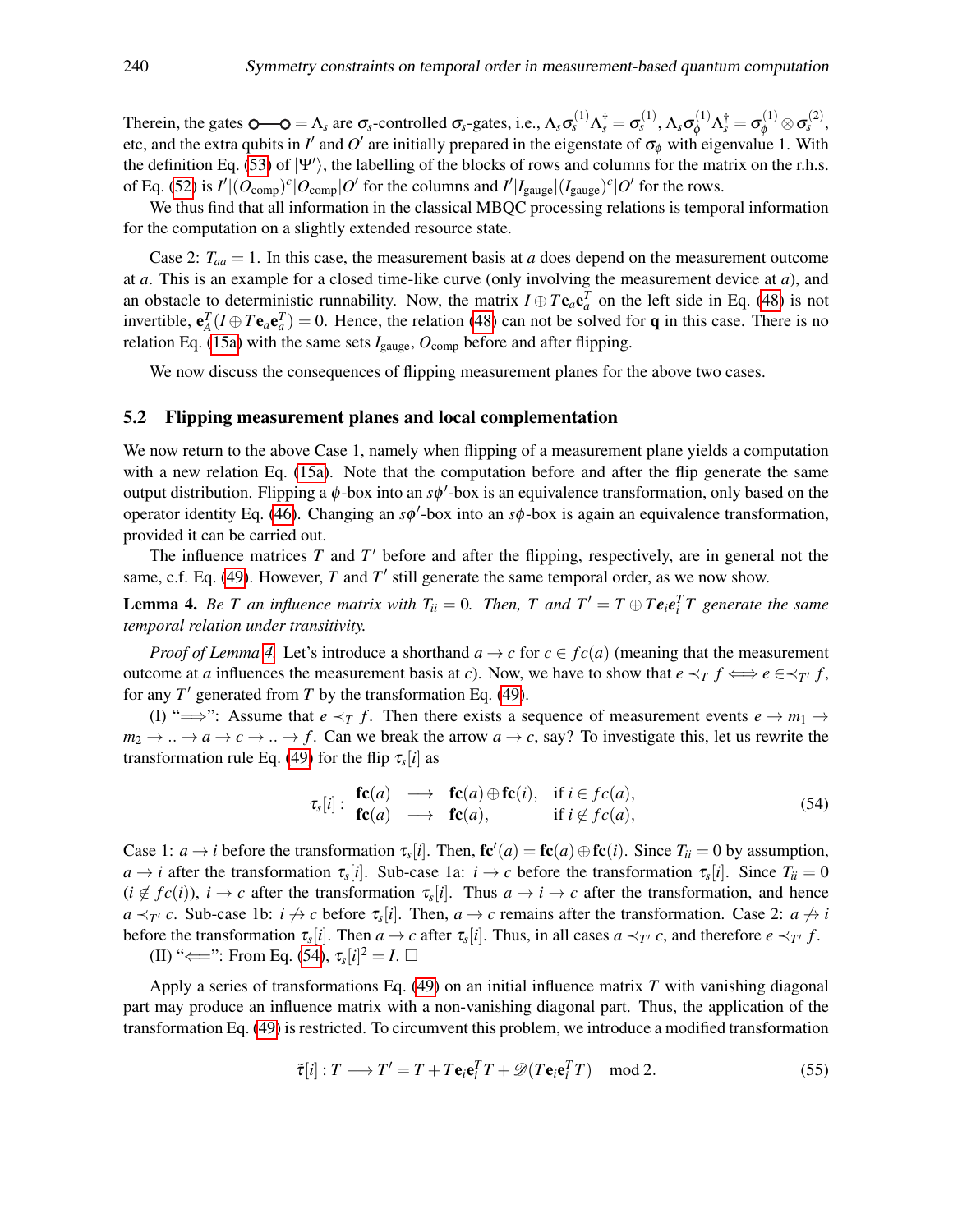Clearly, this transformation takes influence matrices with vanishing diagonal part to influence matrices with vanishing diagonal part, and thereby avoids the problem of restricted applicability of transformation Eq. [\(49\)](#page-20-1). Note that the transformation Eq. [\(55\)](#page-21-2) has the form of local complementation, albeit the influence matrix *T* that it acts on will in general not be symmetric.

But what is the physical significance of transformation Eq. [\(55\)](#page-21-2)? The only additional effect of the transformation  $\tilde{\tau}[i]$  over  $\tau_s[i]$  is the cancelling of the diagonal part of the influence matrix after the trans-formation, c.f. the last term in Eq. [\(55\)](#page-21-2). This can be achieved by a local unitary that exchanges  $\sigma_{s\phi} \leftrightarrow \sigma_s$ on a respective qubit. The action of  $\tilde{\tau}[i]$  on the elementary degrees of freedom therefore is

<span id="page-22-1"></span>
$$
\begin{array}{rcl}\n\sigma_{\phi}^{(i)} & \longleftrightarrow & \sigma_{s\phi}^{(i)}, \\
\tilde{\tau}[i]: & \rho_i & \longleftrightarrow & (-1)^{q_i} \frac{\pi}{2} - \varphi_i, \\
\sigma_{s}^{(j)} & \longleftrightarrow & \sigma_{s\phi}^{(j)}, \\
|\Psi\rangle & \longrightarrow & |\Psi\rangle.\n\end{array} \quad \forall j \in f c(i) \cap bc(i),\n\tag{56}
$$

We find that the local measured operators for all qubits  $j \in bc(i) \cap fc(i)$  change in a way that cannot be accommodated by a change of the respective measurement angle. For those qubits, the new measured observables lie in a different equatorial plane of the Bloch sphere. Therefore, the transformation Eq. [\(56\)](#page-22-1), unlike the transformation Eq. [\(49\)](#page-20-1), does *not* necessarily map a given computation onto itself. What it does, however, is mapping a given computation to a computation with the same temporal relation.

<span id="page-22-2"></span>**Lemma 5.** Be T an influence matrix with  $T_{ii} = 0$ . Then, T and  $T' = T \oplus Te_i e_i^T T \oplus \mathscr{D}(Te_i e_i^T T)$  generate *the same temporal relation under transitivity.*

Proof of Lemma [5.](#page-22-2) Assuming the initial influence matrix has vanishing diagonal part, we split the transformation  $T \longrightarrow T \oplus T$ **e**<sub>i</sub>**e**<sup>T</sup><sub>i</sub></sub> $T \oplus \mathcal{D}(T$ **e**<sub>i</sub>**e**<sup>T</sup><sub>i</sub><sup>T</sup><sub>i</sub>) into two steps, namely  $T \longrightarrow T' = T \oplus T$ **e**<sub>i</sub>**e**<sup>T</sup><sub>i</sub><sup>T</sup><sub>i</sub> and  $T' \longrightarrow T'' = T' \oplus \mathcal{D}(T')$ . By Lemma [4,](#page-21-0) *T* and *T'* generate the same temporal order. Now assume that  $T'_{kk} = 1$  for some  $k \in \Omega$ ,  $k \neq i$ . This requires that  $T_{ik} = T_{ki} = 1$ . Then, we also have  $T'_{ik} = T'_{ki} = 1$  and  $T_{ik}'' = T_{ki}'' = 1$ . Thus,  $k \prec_{T'} k$  and  $k \prec_{T''} k$ . The closed time-like curve involving *k* is not changed by setting  $T''_{kk} = 0$ . All other relations trivially remain unaffected by the transformation  $T' \longrightarrow T''$ .

# <span id="page-22-0"></span>6 MBQC – a toy model for quantum space time?

In attempts to unify the theory of general relativity with quantum mechanics, often the viewpoint is taken that spacetime is not an independent construct, but rather a consequence of the laws of quantum mechanics. Once this assertion is spelled out, the natural next step is to identify the key quantum property which yields a mechanism for generating temporal order, and to illustrate this mechanism in a toy model.

We do not solve any puzzle of quantum gravity here, but argue that measurement-based quantum computation possesses certain properties that one expects to find in a toy model generating spacetime from none. Namely, (i) Despite its origin in non-relativistic quantum mechanics, time in MBQC is a binary relation among spacetime events (here quantum-mechanical measurements). In computations without closed time-like curves—which are the ones of practical interest—this relation is a partial ordering. There is no external time parameter. (ii) MBQC invokes a quantum mechanical principle that strongly constrains the possible temporal orders, namely that the logical processing is not affected by the randomness inherent in quantum mechanical measurement. This principle can be formulated in terms of an underlying symmetry group.

Below we discuss aspects of MBQC that we find are of interest for toy models generating spacetime. These are: an analogue of Malement's theorem, forward cones arising as solutions of a wave equation,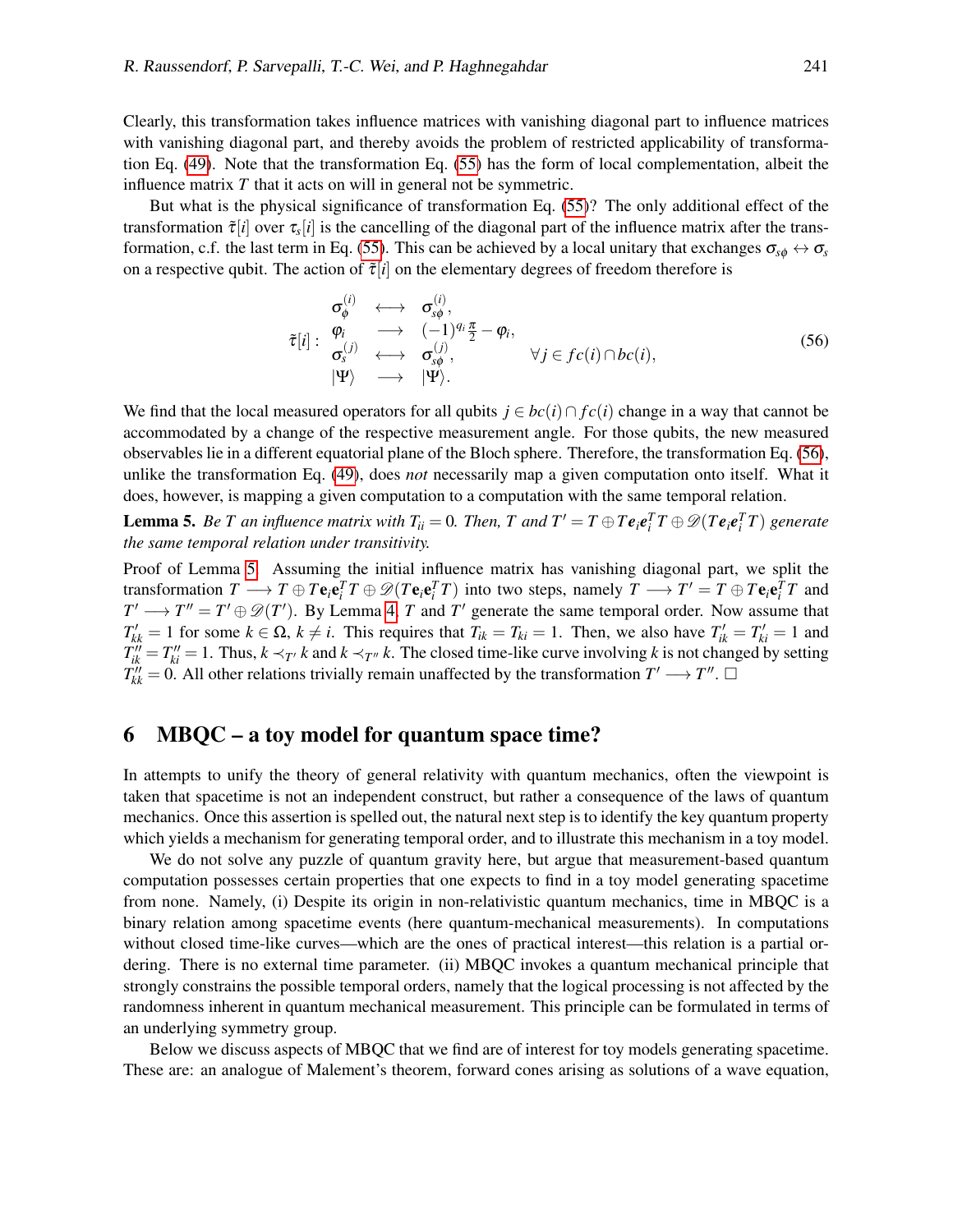and event horizons. We emphasize that these analogies arise at a formal level—MBQC is about bits, not matter fields.

### 6.1 An MBQC counterpart of Malament's theorem?

Malament's theorem [\[22\]](#page-28-4) states that in any spacetime manifold the light cones determine the metric up to a conformal factor. Here we argue that Theorem [4](#page-14-1) is an MBQC counterpart of that. To begin, we must identify an MBQC counterpart of spacetime. We say that the MBQC equivalent of a spacetime is the entire measurement-based quantum computation, with its resource state and temporally ordered measurement events. The reason for this identification is that in Malament's setting of General Relativity, spacetime is all there is to reason about while in our setting it is the process of MBQC. We further identify the spacetime points with the location of measurement events.

Recall that an MBQC is fully specified by (i) the stabilizer generator matrix  $\mathscr G$  of the resource state, (ii) the set of measurement angles, and (iii) the linear processing relations Eq. [\(15a\)](#page-7-1), [\(15b\)](#page-7-2) for the adaption of measurement bases and generating the output. Theorem [4](#page-14-1) states that (iii) determines (ii), i.e. all of the MBQC except the measurement angles.

We can thus read Theorem [4](#page-14-1) as an MBQC counterpart of Malament's theorem if we make two further identifications: (a) the light cone structure in GR corresponds to the linear processing relations in MBQC, and (b) the conformal factor in the spacetime metric at every spacetime point corresponds to the measurement angle at every measurement location.

Regarding (a), sure, the linear processing relations contain the forward cones in MBQC thorough the matrix *T*, but don't they also contain the additional matrices *H*, *R* and *Z* that have nothing to do with MBQC temporal order? In this regard, note that by doubling the qubits on the input and output boundaries  $I_{\text{gauge}}$  and  $O_{\text{comp}}$  in the support of the resource state, the influence matrix  $T_{\text{ext}}$  of the extended resource state  $|\Psi''\rangle$  comprises all information about *H*, *R*, *T* and *Z* (c.f. Section [5.1\)](#page-19-4). In this sense, all information in the processing relations is temporal.

Regarding (b), we presently do not know of a physical reason for identifying a scale factor for the metric at any spacetime point with a measurement angle at every MBQC spacetime point. However, we note that both Malamat's theorem and its MBQC analogy Theorem [4,](#page-14-1) in their respective settings, leave one real-valued parameter per spacetime point unfixed.

### <span id="page-23-0"></span>6.2 Forward cones satisfy a wave equation

We consider an MBQC on a resource stabilizer state in graph normal form  $|G\rangle$ . We show that if the measurement plane is  $(X/Y)$  for every qubit then the forward cones satisfy a wave equation. Here,  $(X/Y)$  is an unordered pair such that we are left with both the possibilities of  $\sigma_{\phi} = X$  and  $\sigma_{\phi} = Y$ . The choices may differ for different qubits.

<span id="page-23-1"></span>Following [\[37\]](#page-28-18), we define the discretization of the Laplacian  $\Delta = \sum_{i=1}^{d} \frac{d^2}{dx^2}$  $\frac{d^2}{dx_i^2}$  as  $\Delta := DD^T$ , where *D* is the incidence matrix of the graph *G*. In our case, all addition is mod 2. An equivalent formulation then is

$$
\Delta := \Gamma + \mathcal{D} \mod 2,\tag{57}
$$

with  $\Gamma$  the adjacency matrix of *G* and  $\mathscr{D}$  a diagonal matrix such that  $[\mathscr{D}]_{vv} = \deg(v)$ , for all  $v \in V(G)$ . The discretized Laplacian can act on the characteristic vector  $f_a$  of  $f_c(a)$ , yielding  $\Delta f_a$ . For further use we define the function  $f_a: V(G) \longrightarrow \mathbb{Z}_2$ , by  $f_a(v) = 1(0)$  if  $v \in fc(a)$  ( $v \notin fc(a)$ ). Then, the action of  $\Delta$ on *f<sub>a</sub>* is defined through  $\Delta f_a(v) := [\Delta \mathbf{f}_a]_v$ .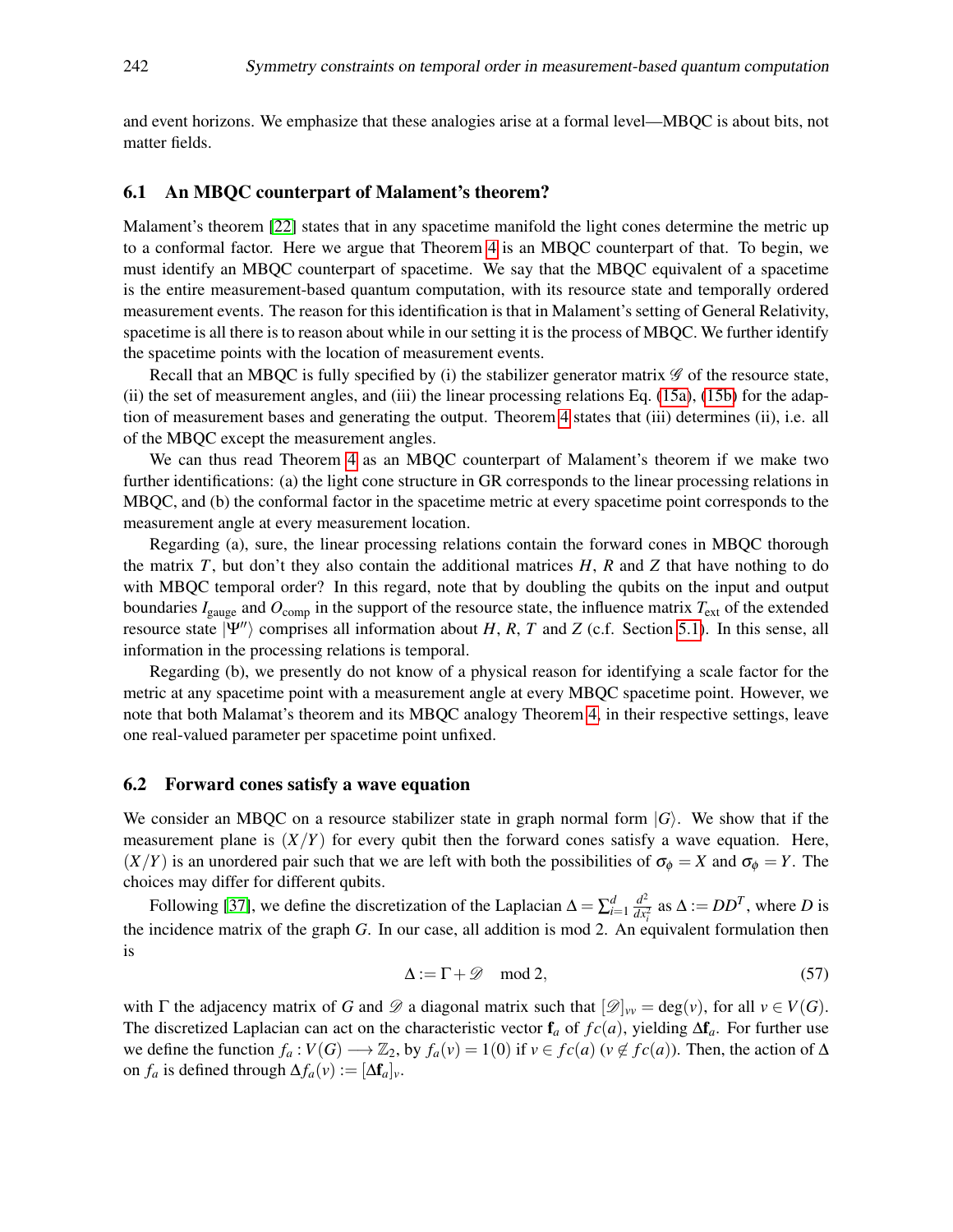The definition Eq. [\(57\)](#page-23-1) of the Laplacian is in accordance with intuition, as the following example for two-dimensional lattice graphs (embedded on a torus) shows. There,

$$
(\Delta f_a)(x,y) = [(f_a(x+1,y) - f_a(x,y)) - (f_a(x,y) - f_a(x-1,y))] ++ [(f_a(x,y+1) - f_a(x,y)) - (f_a(x,y) - f_a(x,y-1))] \mod 2
$$
  
=  $f_a(x+1,y) + f_a(x-1,y) + f_a(x,y+1) + f_a(x,y-1) \mod 2$   
=  $[(\Gamma + \mathscr{D})\mathbf{f}_a]_{(x,y)} \mod 2.$ 

In the last line,  $\mathscr{D} = 0$  because all vertices have degree 4. Back to general graphs *G*, the offset  $\mathscr{D}$  in Eq. [\(58\)](#page-24-0) is necessary such that  $\Delta f = 0$  whenever  $f =$  const. We now have the following

<span id="page-24-2"></span>**Lemma 6.** *Consider MBQC on a graph state*  $|G\rangle$  *where every qubit is measured in the*  $(X, Y)$ *-plane. Then, the forward cones satisfy a wave equation with position-dependent mass m,*

<span id="page-24-0"></span>
$$
m(v)f_a(v) + \Delta f_a(v) = \delta_{a,v}, \forall v \in O_{comp}^c,
$$
\n(58)

*Therein, addition is mod 2, and*  $m(v) = deg(v) + b(v) \mod 2$  *with*  $b(v) = 0(1)$  *if the measurement plane at v is* [*X*,*Y*] *(is* [*Y*,*X*]*).*

*Proof.* For a given qubit *b*, irrespective of whether the measurement plane at *b* is [*X*,*Y*] or [*Y*,*X*], with Eq. [\(19\)](#page-9-0) for the correction operations  $K(a)$  we find that  $b \in fc(a)$  iff  $K(a)|_b \in X_b, Y_b$ . In words,  $K(a)$ has Pauli operators ∼ *X* exactly in those places that are in the forward cone of qubit *a*. Then, using the Definition [1](#page-2-4) of graph states, we find

<span id="page-24-1"></span>
$$
K(a) \equiv X(\mathbf{f}_a) Z(\Gamma \mathbf{f}_a), \tag{59}
$$

where  $X(\mathbf{g}) := \bigotimes_{v \in V(G) |[\mathbf{g}]_v = 1} X_v$ .

Special case: The measurement plane is  $[X, Y]$  for all qubits  $(\sigma_{\phi}^{(a)} = X_a, \forall a \in V(G))$ . Now, for all *b* ≠ *a* we require  $K(a)|_b \in \{I_b, X_b\}$ , and  $K(a)|_a \in \{Z_a, Y_a\}$ . Using Eq. [\(59\)](#page-24-1), we thus find the constraint

$$
\Gamma \mathbf{f}_a |_{O_{\text{comp}}^c} = \mathbf{e}_a. \tag{60}
$$

Therein,  $e_a$  is a  $|O_{\text{comp}}^c|$ -component vector which has an entry 1 in the *a*th component, and zeros every-where else. With Eq. [\(57\)](#page-23-1), this reproduces Eq. [\(58\)](#page-24-0) for  $m(v) = \deg(v)$ , in accordance with Lemma [6](#page-24-2) for  $b(v) \equiv 0.$ 

General case. For  $b \neq a$  we require that  $K(a)|_b \in \{I_b, X_b\}$  if the measurement basis at *b* is  $[X, Y]$ and  $K(a)|_b \in \{I_b, Y_b\}$  if the basis at *b* is [*Y*,*X*]. Furthermore, we require that  $K(a)|_a \in \{Z_a, Y_a\}$  if the measurement basis at *a* is  $[X, Y]$  and  $K(a)|_a \in \{Z_a, X_a\}$  if the measurement basis at *a* is  $[Y, X]$ . Using Eq. [\(59\)](#page-24-1) again, we find Eq. [\(58\)](#page-24-0), with  $m(v) = \deg(v) + b(v) \mod 2$  as required.  $\square$ 

### 6.3 CTCs of length 1 and event horizons

In this section we consider an MBQC that has a closed time-like curce of length 1 at a given qubit *i*. That is, the measurement basis at *i* depends on the measurement outcome at *i*. We argue that if we flip the measurement plane at qubit *i* we obtain an MBQC from which the closed time-like curve is removed, but instead qubit *i* vanishes behind the MBQC counterpart of an event horizon.

Be *i* a qubit such that  $T_{ii} = 1$  before flipping the measurement plane at qubit *i*. Such a qubit *i* cannot be in  $I_{\text{gauge}}$ , since  $I_{\text{gauge}} \subseteq I$  by definition. If  $T_{ii} = 1$  then  $i \in bc(i)$ . The backward cones of all qubits in *i*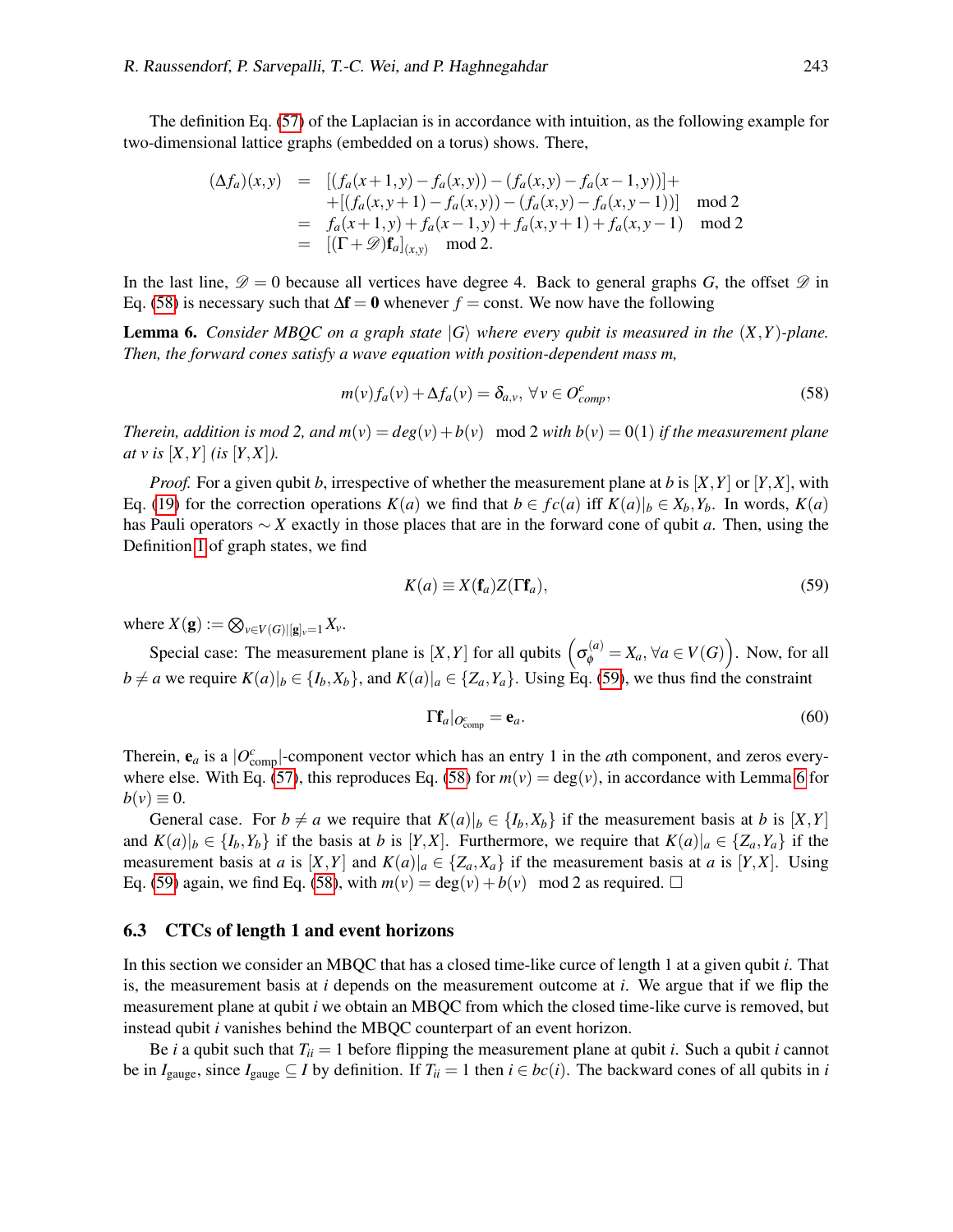are empty by definition of *I*, however. Likewise,  $i \notin O_{\text{comp}}$ . If  $T_{ii} = 1$  then  $i \in fc(i)$ . However,  $fc(a) = \emptyset$ for all  $a \in O_{\text{comp}}$ . Thus, there is only one case to consider, namely  $i \in (I_{\text{gauge}})^c \cap (O_{\text{comp}})^c$ .

In this case, there exists a correction operator  $K(i)$  for qubit *i* before the flipping,  $K(i) = \sigma_{s\phi} \otimes$  $K(i)|_{\Omega\setminus i}$ . After flipping at *i*, this operator turns into

$$
\tau_{s}[i](K(i)) = \sigma_{\phi}^{(i)} \otimes K(i)|_{\Omega \setminus i} =: \overline{K}'(i).
$$
\n(61)

That is, the operator  $\tau_s[i](K(i))$  resulting from flipping at *i* is a gauge type operator, c.f. Eq. [\(22\)](#page-10-0). Thus, the flipping transformation  $\tau_s[i]$  (when  $T_{ii} = 1$ ) enlarges  $I_{\text{gauge}}$  by one qubit,

$$
\tau_s[i]: I_{\text{gauge}} \longrightarrow I_{\text{gauge}} \cup \{i\}, \ \text{ if } T_{ii} = 1.
$$

Furthermore, after the flipping at *i* there no longer is a correction operation for qubit *i*, hence

$$
\tau_s[i]: O_{\text{comp}} \longrightarrow O_{\text{comp}} \cup \{i\}, \text{ if } T_{ii} = 1.
$$

This has two consequences. First, the forward cone of *i* becomes empty. In particular  $T_{ii} = 0$  after the flipping. Thus, the closed time-like curve consisting of qubit *i* has been removed. Second, an additional bit of optimal classical output is being created by the flipping at *i*. What does that output bit signify?

Recall that before the flipping at *i*, the rule for adjusting the measurement basis at *i* is

$$
q_i \stackrel{!}{=} s_i + \sum_{j \in J \setminus i} s_j \mod 2,
$$

for some set  $J \subseteq \Omega$ . Here, we have dropped a constant offset  $\mathbf{h}^T \mathbf{g}$  on the r.h.s. The symbol "!" above the equality means that equality is a requirement for the correctness of the computation, but it cannot be deterministically implemented. As follows from Eq. [\(46\)](#page-19-3), the measurement outcomes before and after the flip,  $s_i$  and  $s'_i$  are related via  $s_i = s'_i \oplus q_i$ . For all the other qubits,  $s'_j = s_j$ . Substituting this into the above relation, we obtain

<span id="page-25-1"></span>
$$
s_i' + \sum_{j \in J \setminus i} s_j' \mod 2 = 0, \ \forall q_a' \in \mathbb{Z}_2. \tag{62}
$$

Thus, the additional output bit  $o_i = s'_i + \sum_{j \in J \setminus i} s'_j \mod 2$  is a flag. If  $o_i = 0$  then the computation succeeded, and if  $o_i = 1$  then it did not.

Now suppose that the problem solved by the given MBQC is in NP. Then, this flag bit is not necessary. The remaining output may be efficiently checked for correctness anyway. Thus, one may safely discard the extra bit  $o_i$  of output. Not post-selecting on  $o_i = 0$  can, if anything, only increase the success probability of the computation. We thus arrive at

<span id="page-25-0"></span>**Lemma 7.** *Be*  $\mathcal{M}_1$  *an MBQC with a classical output o and influence matrix T such that*  $T_{ii} = 1$ *, i.e.,*  $\mathcal{M}_1$ *has a closed time-like curve involving a single qubit i*  $\in \Omega$ *. Be*  $\mathcal{M}_2$  *the MBQC with the same classical output*  $\boldsymbol{o}$ , *obtained from*  $\mathcal{M}_1$  *by flipping the measurement plane at i. Then, the closed time-like curve of i in* M<sup>1</sup> *is removed in* M2*. Furthermore, if* M<sup>1</sup> *solves a problem in the complexity class NP with probability p, then*  $\mathcal{M}_2$  *solves the same problem with probability*  $\geq p$ *.* 

*Remark:* Lemma [7](#page-25-0) does not guard against the inefficiencies of post-selection, in particular if multiple CTCs of length 1 are being removed. While the success probability after removing the CTCs is guaranteed not to be smaller than for the original computation with the CTCs (which can only be executed using post-selection), neither it is provably significantly larger.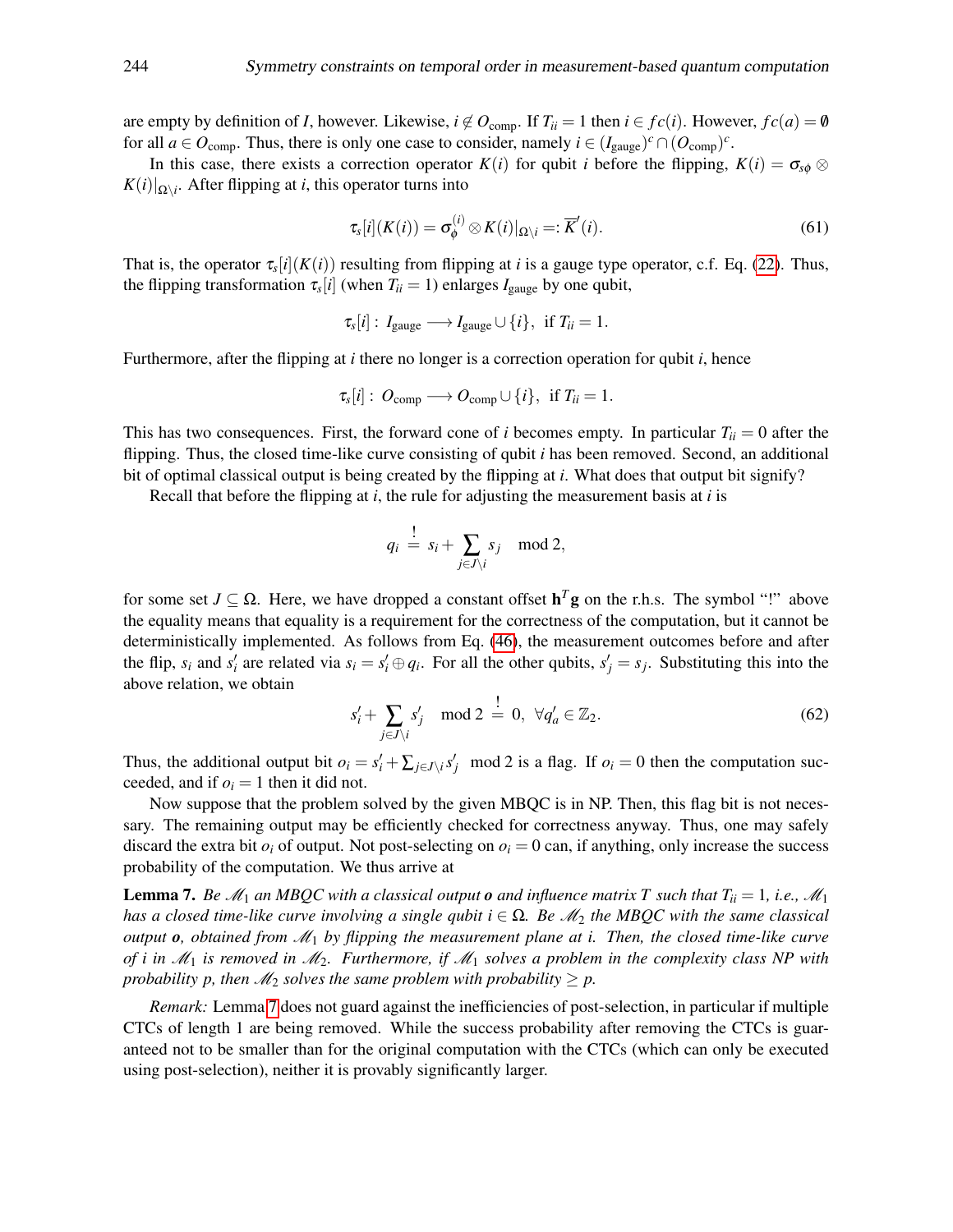

Figure 3: Breaking a closed time-like curve of length 1. The looped qubit becomes an element of *I*<sub>gauge</sub> ∩  $O_{\text{comp}}$  after flipping the measurement plane. As such both its forward cone ( $O_{\text{comp}} \subseteq O$ ), and backward cone ( $I_{\text{gauge}} \subseteq I$ ) must be empty.

*Event horizons.* Let us consider the flow of information between qubit *i* whose measurement plane has been flipped and the other qubits. Before the flip (MBQC  $\mathcal{M}_1$  of Lemma [7\)](#page-25-0),  $i \in (O_{\text{comp}})^c \cap (I_{\text{gauge}})^c$ . After the the flip (MBQC  $\mathcal{M}_2$  of Lemma [7\)](#page-25-0),  $i \in O_{\text{comp}} \cap I_{\text{gauge}}$ . In  $\mathcal{M}_2$ , since  $i \in I_{\text{gauge}}$ , no information for the adaption of measurement basis is flowing into site *i* from the other sites. Likewise, since  $i \in O_{\text{comp}}$ , no information for the adaption of measurement bases is flowing out of site *i*. Finally, because of the normal form Eq.  $(27)$ , the measurement outcome  $s_i$  appears in only one readout bit. This readout bit is  $o_i$  as given in l.h.s. of Eq. [\(62\)](#page-25-1), which is precisely the bit of classical output that can be discarded if the problem solved by the quantum computation is in NP. If  $o_i$  is discarded, then no information is flowing out of the site *i* at all. Thus, in summary, from the viewpoint of classical processing, qubit *i* in  $\mathcal{M}_2$  becomes entirely disconnected from the computation. It vanishes behind the MBQC counterpart of an event horizon.

# <span id="page-26-0"></span>7 Conclusions and outlook

In this paper we have studied the constraints on temporal order in measurement-based quantum computation which arise from the principle that the randomness inherent in quantum measurement should not affect the logical processing. We have established a classification of temporal relations consistent with a given resource stabilizer state and set of measurement planes. Conversely, we have shown that the linear processing relations in measurement based quantum computation, subject to the above principle, specify the resource state and set of measurement planes up to equivalence. We identified gauge degrees of freedom which need to be included in order to establish the above results. Furthermore, we found a transformation that leaves the temporal order in every MBQC invariant and is related to local complementation. Finally, we pointed out formal MBQC analogues of a result and a piece of phenomenology in the theory of General Relativity, namely of Malament's theorem and event horizons.

At this point, we are led to ask the following questions:

- 1. We introduced a group of gauge transformations Eq. [\(18\)](#page-8-4), and a group symmetry transformations Eq. [\(55\)](#page-21-2), generated by flipping measurement planes. Both transformations preserve MBQC temporal orders. Can the two groups be unified?
- 2. Some of the temporal relations admitted by the matroid  $\mathscr{G}(|\Psi\rangle)$  contain closed time-like curves. Given a stabilizer state  $|\Psi\rangle$  and set of measurement planes  $\Sigma$ , can we find an algebraic (or other)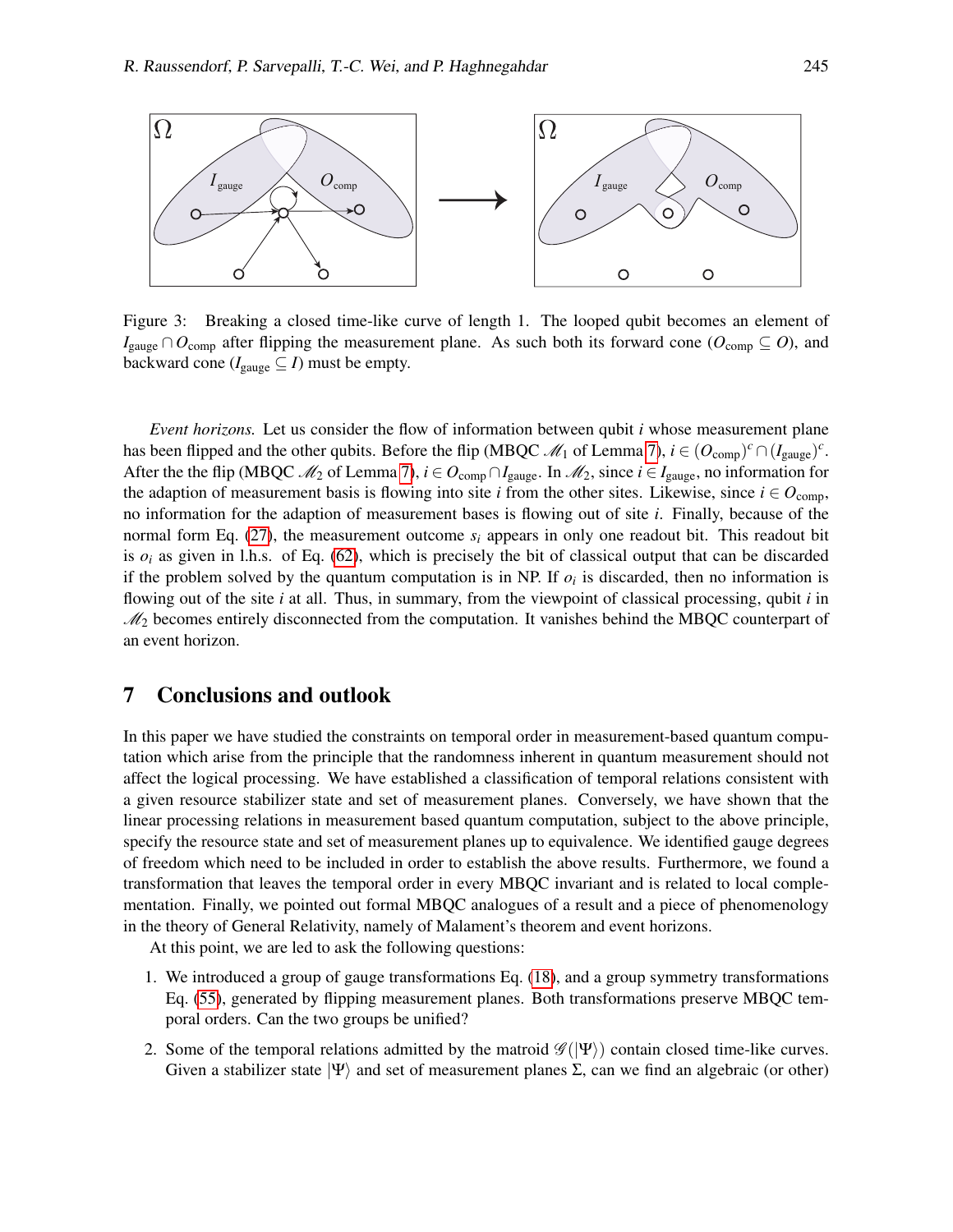structure which comprises only the partial orders? Can the partial order of measurements with the smallest set  $O_{\text{comp}}$  be efficiently computed?

- 3. The generators of the resource state stabilizer commute by definition. As pointed out in the second remark below Theorem [4,](#page-14-1) this commutativity condition constrains the MBQC linear processing relations, including temporal order. What is the physical meaning of this constraint to the processing relations?
- 4. In MBQC, the link between the randomness in quantum mechanical measurement and temporal order is the principle that the randomness of measurement outcomes should not affect the logical processing. In a context more general than quantum computation, what could this principle be replaced by?

Acknowledgements. This work is supported by NSERC, Cifar and MITACS.

# References

- <span id="page-27-0"></span>[1] M.A. Nielsen and I.L. Chuang, *Quantum Information and Computation*, Cambridge University Press, 2000.
- <span id="page-27-1"></span>[2] D. Deutsch, *Quantum Computational Networks*, Proc. R. Soc. Lond. A 425 73 (1989), doi[:10.1098/rspa.1989.0099.](http://dx.doi.org/10.1098/rspa.1989.0099)
- <span id="page-27-2"></span>[3] A.C. Yao, *Quantum circuit complexity*, Proc. 34th Annual Symposium on Foundations of Computer Science (FOCS), 352 (1993), doi[:10.1109/SFCS.1993.366852.](http://dx.doi.org/10.1109/SFCS.1993.366852)
- <span id="page-27-3"></span>[4] E. Farhi et *al.*, *A Quantum Adiabatic Evolution Algorithm Applied to Random Instances of an NP-Complete Problem*, Science 20, 472 (2001), doi[:10.1126/science.1057726.](http://dx.doi.org/10.1126/science.1057726)
- <span id="page-27-4"></span>[5] Gottesman D, Chuang IL., *Demonstrating the viability of universal quantum computation using teleportation and single-qubit operations*, *Nature* 402: 390-93 (1999), doi[:10.1038/46503.](http://dx.doi.org/10.1038/46503)
- <span id="page-27-5"></span>[6] R. Raussendorf and H.J. Briegel, *A One-Way Quantum Computer*, Phys. Rev. Lett. 86, 5188 (2001), doi[:10.1103/PhysRevLett.86.5188.](http://dx.doi.org/10.1103/PhysRevLett.86.5188)
- <span id="page-27-6"></span>[7] D. Leung, *Quantum Computation by Measurments*, Int. J. Quant. Infor. 2, 33 (2004), doi[:10.1142/S0219749904000055.](http://dx.doi.org/10.1142/S0219749904000055)
- <span id="page-27-7"></span>[8] M. van den Nest et *al.*, *Universal Resources for Measurement-Based Quantum Computation*, Phys. Rev. Lett. 97, 150504 (2006), doi[:10.1103/PhysRevLett.97.150504.](http://dx.doi.org/10.1103/PhysRevLett.97.150504)
- <span id="page-27-8"></span>[9] X. Chen, R. Duan, Z. Ji, and B. Zeng, *Quantum State Reduction for Universal Measurement Based Computation*, Phys. Rev. Lett. 105, 020502 (2010), doi[:10.1103/PhysRevLett.105.020502.](http://dx.doi.org/10.1103/PhysRevLett.105.020502)
- <span id="page-27-9"></span>[10] A. Miyake, *Quantum computational capability of a 2D valence bond solid phase*, Ann. Phys. 326, 1656 (2011), doi[:10.1016/j.aop.2011.03.006.](http://dx.doi.org/10.1016/j.aop.2011.03.006)
- <span id="page-27-10"></span>[11] T.C. Wei, I. Affleck and R. Raussendorf, *Affleck-Kennedy-Lieb-Tasaki State on a Honeycomb Lattice is a Universal Quantum Computational Resource*, Phys. Rev. Lett. 106, 070501 (2011), doi[:10.1103/PhysRevLett.106.070501.](http://dx.doi.org/10.1103/PhysRevLett.106.070501)
- <span id="page-27-11"></span>[12] D. Gross, S.T. Flammia, J. Eisert, *Most Quantum States Are Too Entangled To Be Useful As Computational Resources*, Phys. Rev. Lett. 102, 190501 (2009), doi[:10.1103/PhysRevLett.102.190501.](http://dx.doi.org/10.1103/PhysRevLett.102.190501)
- <span id="page-27-12"></span>[13] M.J. Bremner, C. Mora, A. Winter, *Are Random Pure States Useful for Quantum Computation?*, Phys. Rev. Lett. 102, 190502 (2009), doi[:10.1103/PhysRevLett.102.190502.](http://dx.doi.org/10.1103/PhysRevLett.102.190502)
- <span id="page-27-13"></span>[14] D.E. Browne, E. Kashefi, M. Mhalla, S. Perdrix, *Generalized flow and determinism in measurement-based quantum computation*, New J. Phys. 9, 250 (2007), doi[:10.1088/1367-2630/9/8/250.](http://dx.doi.org/10.1088/1367-2630/9/8/250)
- <span id="page-27-14"></span>[15] M. Mhalla, S. Perdrix, *Finding Optimal Flows Efficiently*, Proc. of 35th ICALP, 857 (2008), doi[:10.1007/978-](http://dx.doi.org/10.1007/978-3-540-70575-8_70) [3-540-70575-8](http://dx.doi.org/10.1007/978-3-540-70575-8_70) 70.
- <span id="page-27-15"></span>[16] M. Mhalla et al, *Which graph states are useful for quantum information processing?*, arXiv[:1006.2616.](http://arxiv.org/abs/1006.2616)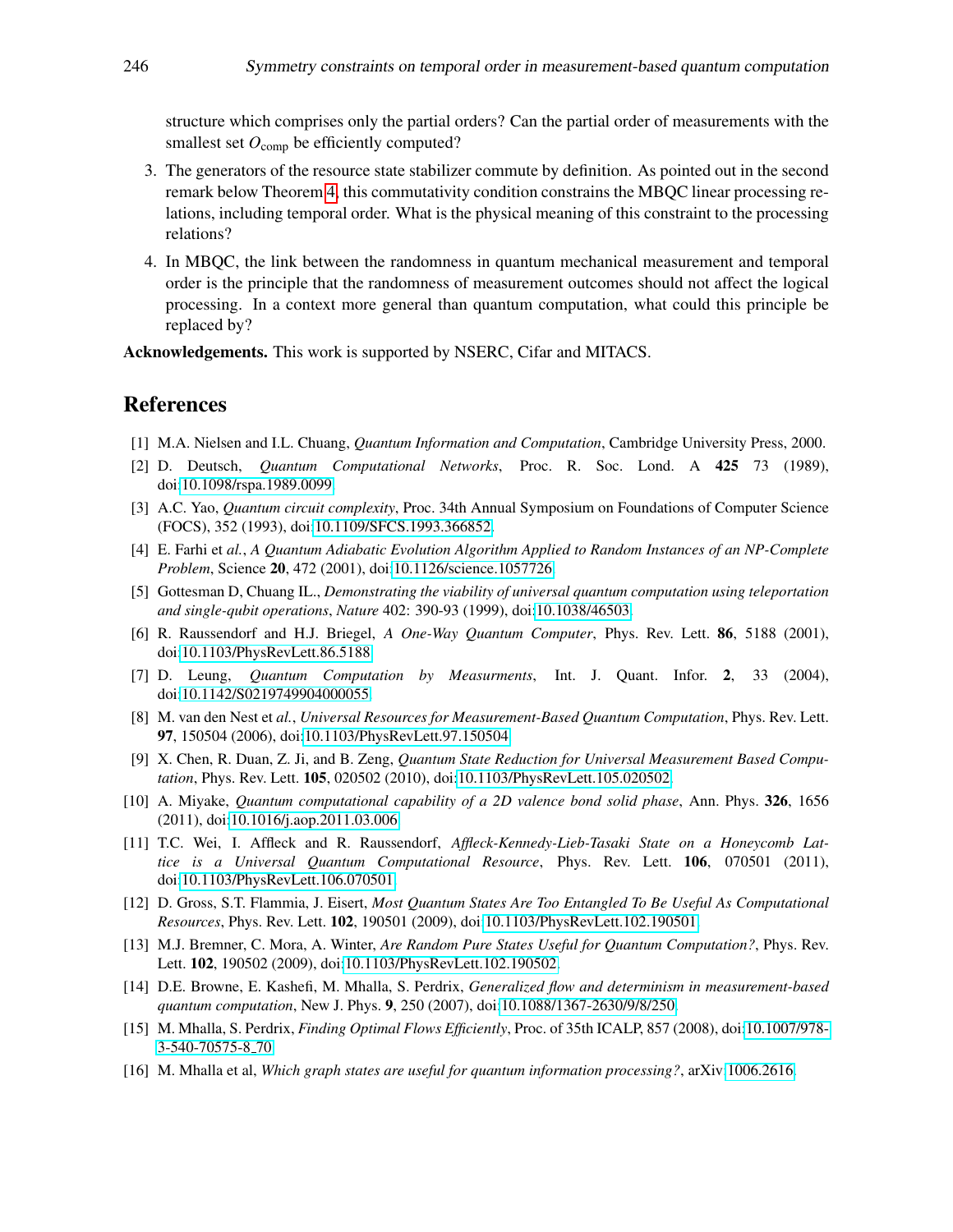- <span id="page-28-0"></span>[17] A. Bouchet, *Recognizing locally equivalent graphs*, Discr. Math. 114, 75 (1993), doi[:10.1016/0012-](http://dx.doi.org/10.1016/0012-365X(93)90357-Y) [365X\(93\)90357-Y.](http://dx.doi.org/10.1016/0012-365X(93)90357-Y)
- [18] M. Van den Nest, J. Dehaene, B. De Moor, *Graphical description of the action of local Clifford transformations on graph states*, Phys. Rev. A 69, 022316 (2004), doi[:10.1103/PhysRevA.69.022316.](http://dx.doi.org/10.1103/PhysRevA.69.022316)
- <span id="page-28-1"></span>[19] R. Brijder, H.J. Hoogeboom, *The Group Structure of Pivot and Loop Complementation on Graphs and Set Systems*, arXiv[:0909.4004v4.](http://arxiv.org/abs/0909.4004v4)
- <span id="page-28-2"></span>[20] A. Einstein, *The Field Equations of Gravitation*, Sitzungsberichte der Preussischen Akademie der Wissenschaften zu Berlin: 844 (1915).
- <span id="page-28-3"></span>[21] A. Einstein, *The Foundation of the General Theory of Relativity*, Annalen der Physik 354, 769 (1916).
- <span id="page-28-4"></span>[22] D.B. Malament, *The class of continuous timelike curves determines the topology of spacetime*, J. Math. Phys. 18, 1399 (1977), doi[:10.1063/1.523436.](http://dx.doi.org/10.1063/1.523436)
- <span id="page-28-5"></span>[23] M.A. Nielsen, *Cluster-state quantum computation*, arXiv[:quant-ph/0504097.](http://arxiv.org/abs/quant-ph/0504097)
- <span id="page-28-10"></span>[24] R. Raussendorf, D.E. Browne and H.J. Briegel, *Measurement-based quantum computation on cluster states*, Phys. Rev. A 68, 022312 (2003), doi[:10.1103/PhysRevA.68.022312.](http://dx.doi.org/10.1103/PhysRevA.68.022312)
- [25] P. Aliferis, D.W. Leung, *Computation by measurements: A unifying picture*, Phys. Rev. A 70, 062314 (2004), doi[:10.1103/PhysRevA.70.062314.](http://dx.doi.org/10.1103/PhysRevA.70.062314)
- [26] A.M. Childs, D.W. Leung, M.A. Nielsen, *Unified derivations of measurement-based schemes for quantum computation*, Phys. Rev. A 71, 032318 (2005), doi[:10.1103/PhysRevA.71.032318.](http://dx.doi.org/10.1103/PhysRevA.71.032318)
- <span id="page-28-6"></span>[27] H.J. Briegel *et al.*, *Measurement-based quantum computation*, Nature Phys. 5, 19 (2009), doi[:10.1038/nphys1157.](http://dx.doi.org/10.1038/nphys1157)
- <span id="page-28-7"></span>[28] D. Gottesman, *Stabilizer Codes and Quantum Error Correction*, Ph.D. thesis, California Institute of Technology (1997), arXiv[:quant-ph/9705052v1.](http://arxiv.org/abs/quant-ph/9705052v1)
- <span id="page-28-8"></span>[29] M. van den Nest *et al.*, *Universal Resources for Measurement-Based Quantum Computation*, Phys. Rev. Lett. 97, 150504 (2006), doi[:10.1103/PhysRevLett.97.150504.](http://dx.doi.org/10.1103/PhysRevLett.97.150504)
- <span id="page-28-9"></span>[30] M. van den Nest *et al.*, *Classical simulation versus universality in measurement-based quantum computation*, Phys. Rev. A 75, 012337 (2007), doi[:10.1103/PhysRevA.75.012337.](http://dx.doi.org/10.1103/PhysRevA.75.012337)
- <span id="page-28-11"></span>[31] R. Raussendorf and H.J. Briegel, *Computational model underlying the one-way quantum computer*, Quant Inf Comp 6, 443 (2002).
- <span id="page-28-14"></span>[32] R.D. da Silva, E. Galvao and E. Kashefi, *Closed timelike curves in measurement-based quantum computation*, Phys. Rev. A 83, 012316 (2011), doi[:10.1103/PhysRevA.83.012316.](http://dx.doi.org/10.1103/PhysRevA.83.012316)
- <span id="page-28-12"></span>[33] C.H. Bennett and B. Schumacher, unpublished. See [http://www.research.ibm.com/people/b/bennetc/-](http://www.research.ibm.com/people/b/bennetc/QUPONBshort.pdf) [QUPONBshort.pdf](http://www.research.ibm.com/people/b/bennetc/QUPONBshort.pdf) (2004).
- <span id="page-28-13"></span>[34] G. Svetlichny, *Effective Quantum Time Travel*, arXiv[:0902.4898v1.](http://arxiv.org/abs/0902.4898v1)
- <span id="page-28-15"></span>[35] M. Grassl, priv. comm. 2002.
- <span id="page-28-17"></span>[36] M.S. Morris, K.S. Thorne, and U. Yurtsever, *Wormholes, Time Machines, and the Weak Energy Condition*, Phys. Rev. Lett. 61, 1446 (1988), doi[:10.1103/PhysRevLett.61.1446.](http://dx.doi.org/10.1103/PhysRevLett.61.1446)
- <span id="page-28-18"></span>[37] C. Godsil and G. Royle, *Algebraic Graph Theory*, Springer New York (2001).

# <span id="page-28-16"></span>A Invariance under the gauge transformations

### A.1 Gauge transformations and temporal order

In this section we provide a different angle at Theorem [1,](#page-14-3) namely we show that the gauge transformations Eq. [\(18\)](#page-8-4) impose severe constraints on the possible temporal orders for a given stabilizer state and set of measurement planes.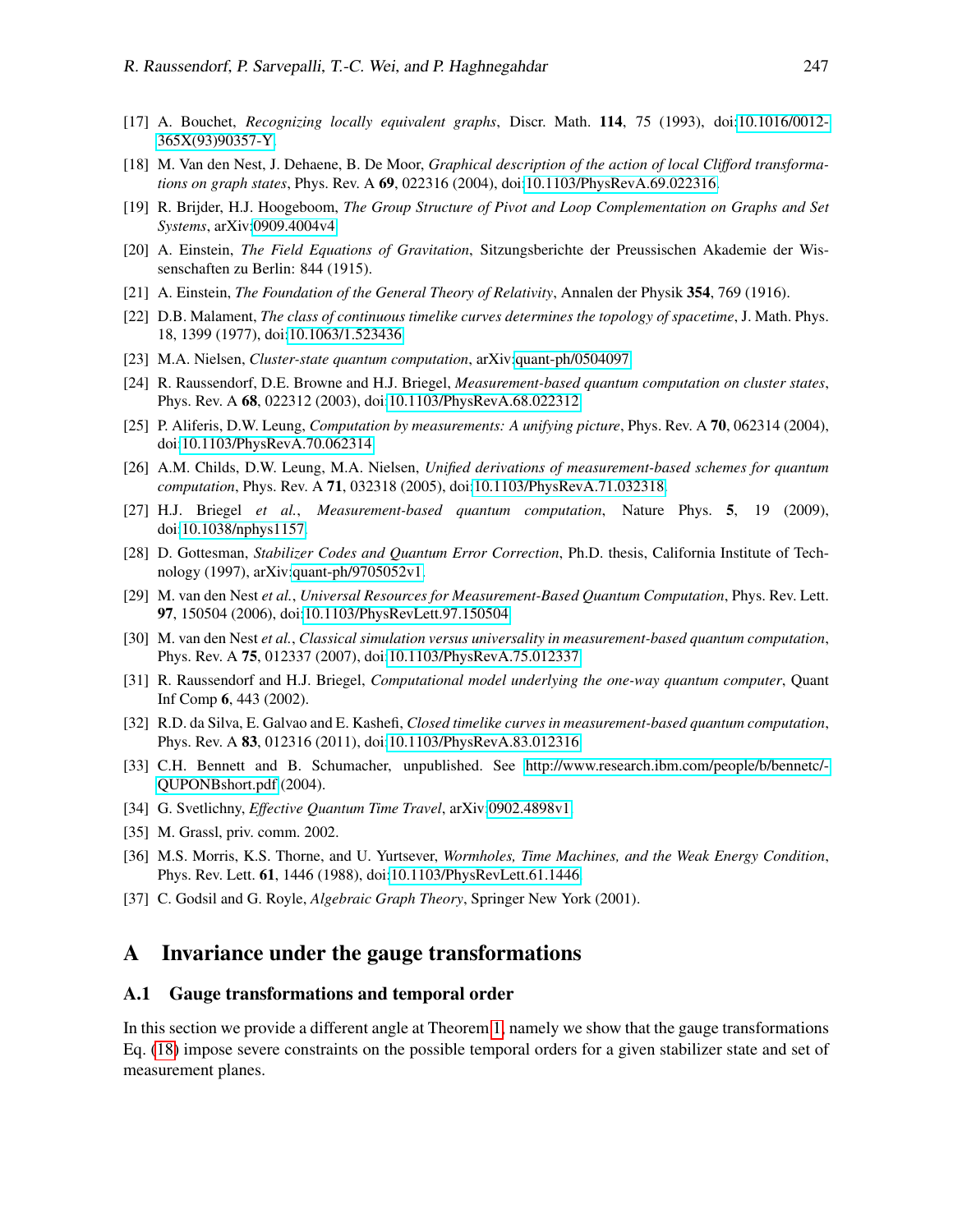The gauge transformations Eq.  $(18)$  act on q and s, and can therefore have a non-trivial effect on the classical processing relation Eq. [\(15a\)](#page-7-1),  $q = Ts + Hg$ . We now study this effect. Since the transformations Eq. [\(18\)](#page-8-4) are caused by the insertion of stabilizer operators into the state overlap in Eq. [\(5\)](#page-3-1), they do not change the physical situation. Therefore, the temporal relations before and after any such transformation must be equally valid, although not necessarily identical. By insertion of the stabilizer operator into the overlap  $\langle \Phi_{loc} | \Psi \rangle$ , the stabilizer of  $| \Psi \rangle$  and the the sets *I*<sub>gauge</sub>,  $O_{comp}$  do not change. Therefore, by Theorem [1,](#page-14-3) the matrices *T* and *H* do not change. Thus, besides q and s, all that can change in the relation Eq. [\(15a\)](#page-7-1) under a transformation Eq. [\(18\)](#page-8-4) is g. The following two viewpoints are always equivalent: (A) The relation  $\mathbf{q} = f_{\mathbf{g}}(\mathbf{s})$ , under the action Eq. [\(18\)](#page-8-4) of a  $G_K$  on  $(\mathbf{s}, \mathbf{q})$  is changed into an equivalent such relation  $\mathbf{q} = f_{\mathbf{g}}(\mathbf{s})$ , with  $G_K : \mathbf{g} \longrightarrow \mathbf{g}'$ . (B) The relation  $\mathbf{q} = \tilde{f}(\mathbf{s}, \mathbf{g})$  *remains invariant* under all transformations  $G_K$ , acting on the triple  $(s, q, g)$ . We choose the latter viewpoint.

We now infer the action of the transformations  $G_K$  on  $g$ . Without loss of generality we assume that the relations Eq. [\(15a\)](#page-7-1) are given with  $H$  in its normal form Eq. [\(27\)](#page-12-3),

$$
\mathbf{q} = T\mathbf{s} + \left(\frac{I}{H}\right)\mathbf{g} \mod 2.
$$

Furthermore, we assume that the pair  $I_{\text{gauge}}$ ,  $O_{\text{comp}}$  is extremal. Since  $I_{\text{gauge}} \subseteq I$  by definition, for each  $i \in I_{\text{gauge}}$ ,  $q_i$  only depends on g but not on the measurement outcomes s,  $q_i = g_i$ . Now, the correction operators  $K(a)$ ,  $a \in (O_{\text{comp}})^c$  derived from the normal form Eq. [\(26\)](#page-12-1) of  $\mathscr{G}(|\Psi\rangle)$ ,  $K(a)|_{I_{\text{gauge}}}$  has no  $\sigma_{\phi}$ -part. Therefore, the corresponding transformations  $G_K$  do not flip  $q_i$ , for all  $i \in I_{\text{gauge}}$ . In order to preserve the relation  $q_i = g_i$ , they thus leave **g** unchanged. Now consider the other stabilizer generators,  $\overline{K}(i)$ ,  $i \in I_{\text{gauge}}$ , obeying the conditions Eq. [\(22\)](#page-10-0). By construction,  $G_{\overline{K}(i)}$  flips  $q_i$  but no other  $q_j$ , for  $i \neq j \in I_{\text{gauge}}$ . Hence, to preserve the relations  $q_i = g_i$ , it must also flip  $g_i$ , but no other  $g_j$ ,  $i \neq j \in I_{\text{gauge}}$ . Thus, for a stabilizer element  $K = \bigotimes_{a \in \Omega} (\sigma_s^{(a)})^{v_a} (\sigma_\phi^{(a)})$  $(\phi^{(a)})^{w_a},$ 

<span id="page-29-1"></span><span id="page-29-0"></span>
$$
G_K: \mathbf{g} \longrightarrow \mathbf{g} \oplus \mathbf{w}|_{I_{\text{gauge}}}.\tag{63}
$$

Therein, we have assumed that the basis choice for g is such that the matrix *H* appearing in Eq. [\(15a\)](#page-7-1) is of normal form Eq. [\(27\)](#page-12-3).

We have now fully specified the action of  $G_K$  on the triple  $(q,s,g)$ , c.f. Eq. [\(18\)](#page-8-4), [\(63\)](#page-29-0). MBQCs satisfy the invariance condition

$$
\mathbf{q} = T\mathbf{s} + H\mathbf{g} \mod 2 \Longleftrightarrow G_K(\mathbf{q}) = T G_K(\mathbf{s}) + H G_K(\mathbf{g}) \mod 2, \forall K \in \mathcal{S}(|\Psi\rangle). \tag{64}
$$

It is evident that the requirement [\(64\)](#page-29-1) of invariance of the processing relations [\(15a\)](#page-7-1) under the gauge transformations poses constraints on the possible matrices *T* and H. In fact, as we show below, given *O*comp the matrices *T* and H are uniquely specified uniquely by the above invariance condition.

To check the invariance condition Eq. [\(64\)](#page-29-1) in a specific case, we return to our 3-qubit cluster state example of Section [2.2.](#page-2-2) We consider the effect of the transformations induced by generators  $K_1 =$  $\sigma^{(1)}_{\scriptscriptstyle \phi}$  $\sigma_{\rm g}^{(1)}\sigma_{\rm s}^{(2)},\ K_2=\sigma_{\rm s}^{(1)}\sigma_{\rm \phi}^{(2)}$ <sup>(2)</sup><sub>φ</sub><sup>(3)</sup> and *K*<sub>3</sub> =  $σ_s^{(2)}σ_φ^{(3)}$  $\phi_{\phi}^{(0)}$  on the processing relations Eq. [\(16\)](#page-8-5). As noted earlier,  $I_{\text{gauge}} = \{1\}$ . Then, with Eqs. [\(18\)](#page-8-4) and [\(63\)](#page-29-0),

<span id="page-29-2"></span>
$$
G_{K_1}: \quad \mathbf{q} \longrightarrow \mathbf{q} \oplus (1,0,0)^T, \quad \mathbf{s} \longrightarrow \mathbf{s} \oplus (0,1,0)^T, \quad g_1 \longrightarrow g_1 \oplus 1, G_{K_2}: \quad \mathbf{q} \longrightarrow \mathbf{q} \oplus (0,1,0)^T, \quad \mathbf{s} \longrightarrow \mathbf{s} \oplus (1,0,1)^T, \quad g_1 \longrightarrow g_1, G_{K_3}: \quad \mathbf{q} \longrightarrow \mathbf{q} \oplus (0,0,1)^T, \quad \mathbf{s} \longrightarrow \mathbf{s} \oplus (0,1,0)^T, \quad g_1 \longrightarrow g_1.
$$
\n
$$
(65)
$$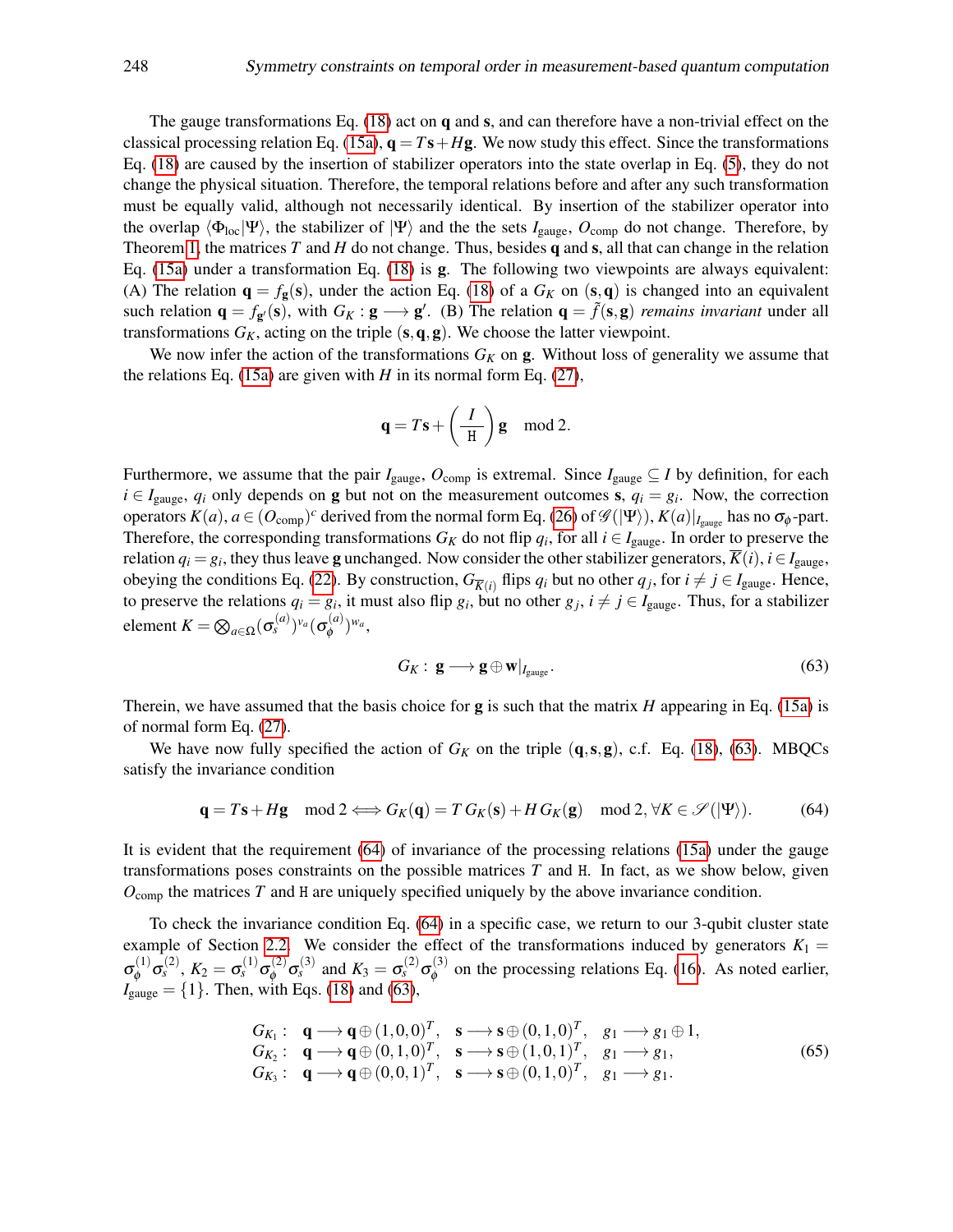It is easily checked that the relation Eq. [\(16\)](#page-8-5) is invariant under the transformations  $G_{K_1}$ ,  $G_{K_2}$  and  $G_{K_3}$  of Eq. [\(65\)](#page-29-2). However, if the transformations are restricted to  $q$ ,  $s$ , the relation Eq. [\(16\)](#page-8-5) is no longer invariant under the transformation induced by *K*1.

We now return to the general case and show that, given the set  $O_{\text{comp}}$  and the action Eq. [\(18\)](#page-8-4), [\(63\)](#page-29-0) of the gauge transformations on the triple  $(q,s,g)$ , the invariance condition Eq. [\(64\)](#page-29-1) uniquely specifies the classical processing relations Eq. [\(15a\)](#page-7-1) for the adaption of measurement bases.

Recall that we write the stabilizer generator matrix for  $|\Psi\rangle$  in the  $\sigma_{\phi}/\sigma_{s}$ -basis as  $\mathscr{G}(|\Psi\rangle) = (\Phi||S)$ . Then, for the stabilizer generator  $K_a \in \mathcal{S}(\Psi)$  corresponding to the *a*-th row of  $\mathcal{G}(\Psi)$ , with Eq. [\(18\)](#page-8-4) the action of the gauge transformation  $G_{K_a}$  on s, q is

$$
G_{K_a}: \mathbf{s} \longrightarrow \mathbf{s} \oplus \text{row}_a(S), \ \mathbf{q} \longrightarrow \mathbf{q} \oplus \text{row}_a(\Phi).
$$
 (66)

With Eq. [\(63\)](#page-29-0), the action of  $G_{K_a}$  on **g** is

$$
G_{K_a} : \longrightarrow \mathbf{g} \oplus \text{row}_a(\Phi)|_{I_{\text{gauge}}}.
$$
\n
$$
(67)
$$

Here,  $\text{row}_a(\Phi)|_{I_{\text{gauge}}}$  denotes  $\text{row}_a(\Phi)$  restricted to  $I_{\text{gauge}}$ . Then, the condition Eq. [\(64\)](#page-29-1) for invariance of  $q = Ts + Hg$  under  $G_{K_a}$  becomes

$$
row_a(\Phi) = Trow_a(S) + Hrow_a(\Phi)|_{I_{gauge}} \mod 2.
$$

This condition must hold for all stabilizer generators  $K_a$  simultaneously, hence

$$
\Phi^T = TS^T + H\Phi^T|_{I_{\text{gauge}\times\Omega}} \mod 2. \tag{68}
$$

By definition, the qubits in  $I_{\text{gauge}}$  have empty backward cones, and the qubits in  $O_{\text{comp}}$  have empty forward cones, hence *T* is of the form

<span id="page-30-0"></span>
$$
T=\left(\begin{array}{c|c} 0 & 0 \\ \hline T & 0 \end{array}\right),\,
$$

where the column split is  $(O_{\text{comp}})^c | O_{\text{comp}}$  and the row split is  $I_{\text{gauge}} | (I_{\text{gauge}})^c$ , c.f. Eq. [\(29\)](#page-13-2). By right-multiplication of relation Eq. [\(68\)](#page-30-0) with a suitable matrix, we transform  $\Phi^T|_{I_{\text{gauge}\times\Omega}}$  into a matrix of form  $(I|0)$  where the column split is between  $I_{\text{gauge}}$  and  $I_{\text{gauge}}^c$ . By definition of  $I_{\text{gauge}}$ , such a transformation is always possible. Under the same transformation,

$$
\Phi^T \longrightarrow \left(\begin{array}{c|c} I & 0 \\ \hline \Phi_1 & \Phi_2 \end{array}\right), \ \ S^T|_{(O_{\text{comp}})^c \times \Omega} \longrightarrow (S_1|S_2). \tag{69}
$$

Inserting the above into Eq. [\(68\)](#page-30-0), we find that *H* must be of normal form Eq. [\(27\)](#page-12-3),  $H = \left(\frac{I}{I} + I\right)$ H , and

$$
\begin{array}{rcl}\n\Phi_1 & = & TS_1 + H \mod 2, \\
\Phi_2 & = & TS_2 \mod 2.\n\end{array} \tag{70}
$$

Now,  $S_2$  must be an invertible matrix. This is the condition that, by definition of  $O_{\text{comp}}$ , every measurement outcome in  $(O_{\text{comp}})^c$  is correctable. Then,

$$
T = \Phi_2 S_2^{-1} \mod 2
$$
,  $H = \Phi_1 + \Phi_2 S_2^{-1} S_1 \mod 2$ . (71)

Hence the relation  $\mathbf{q} = T\mathbf{s} + H\mathbf{g}$  is uniquely specified.